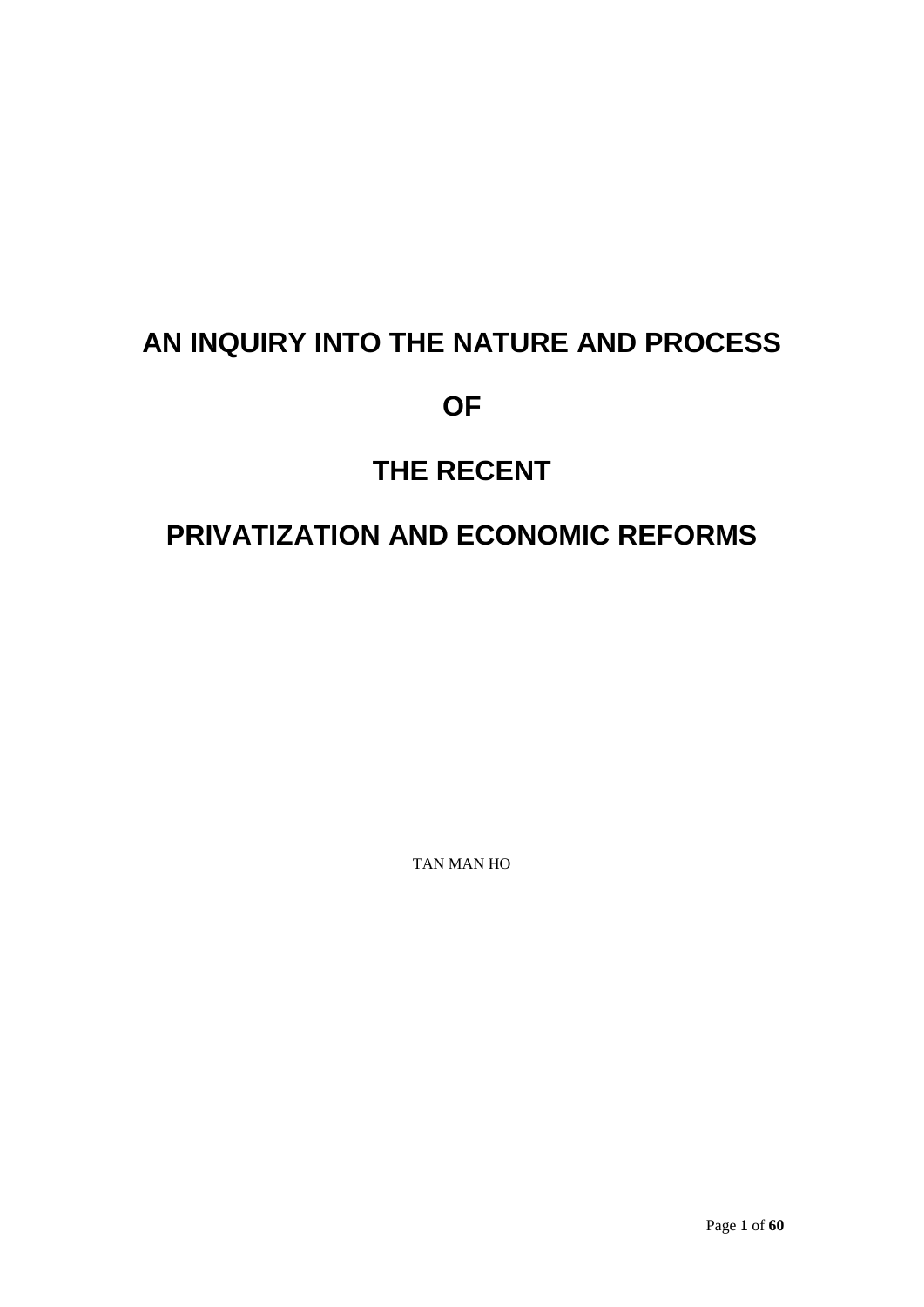## **ABSTRACT**

It is the dialectical nature of our economic thought and observation of a *Real Functioning Economy* by the *Psychological Method* that created the impression of a Socialist Economy and a Capitalist Economy as opposing forces in moving society into a new synthesis.

There is another way of calling *Dialectics*. We can call it *Trialetics* or *The Law Of Three* which is an esoteric law of the forces of change in Man who in turn acts on society. It is the push of economic thought and economic materialization. However, this law coats itself with economic " concentrations " at every unity of Three and forms the more or less stable economic or business units which are active everywhere on earth in accordance with another law, The Law Of Octaves. This law and the Law of Three are responsible for the creation and materialization of the Tree Of Economic Possibilities. It is because of this second law of octaves that the clear-cut division of Capitalism and Socialism in the Real World becomes very difficult.

It seems that the consequences of all the economic octaves and inner octaves have created such a wonder in the Real World Economy with all its business organs that the dialectics behind them is not clearly noticeable. And it should be because one is inner and the other is outer, one is essence the other is the external forms due to human realization.

Behind the static and formal logical economic headings of this work, one will soon notice a deep philosophical musing.

April 24, 1992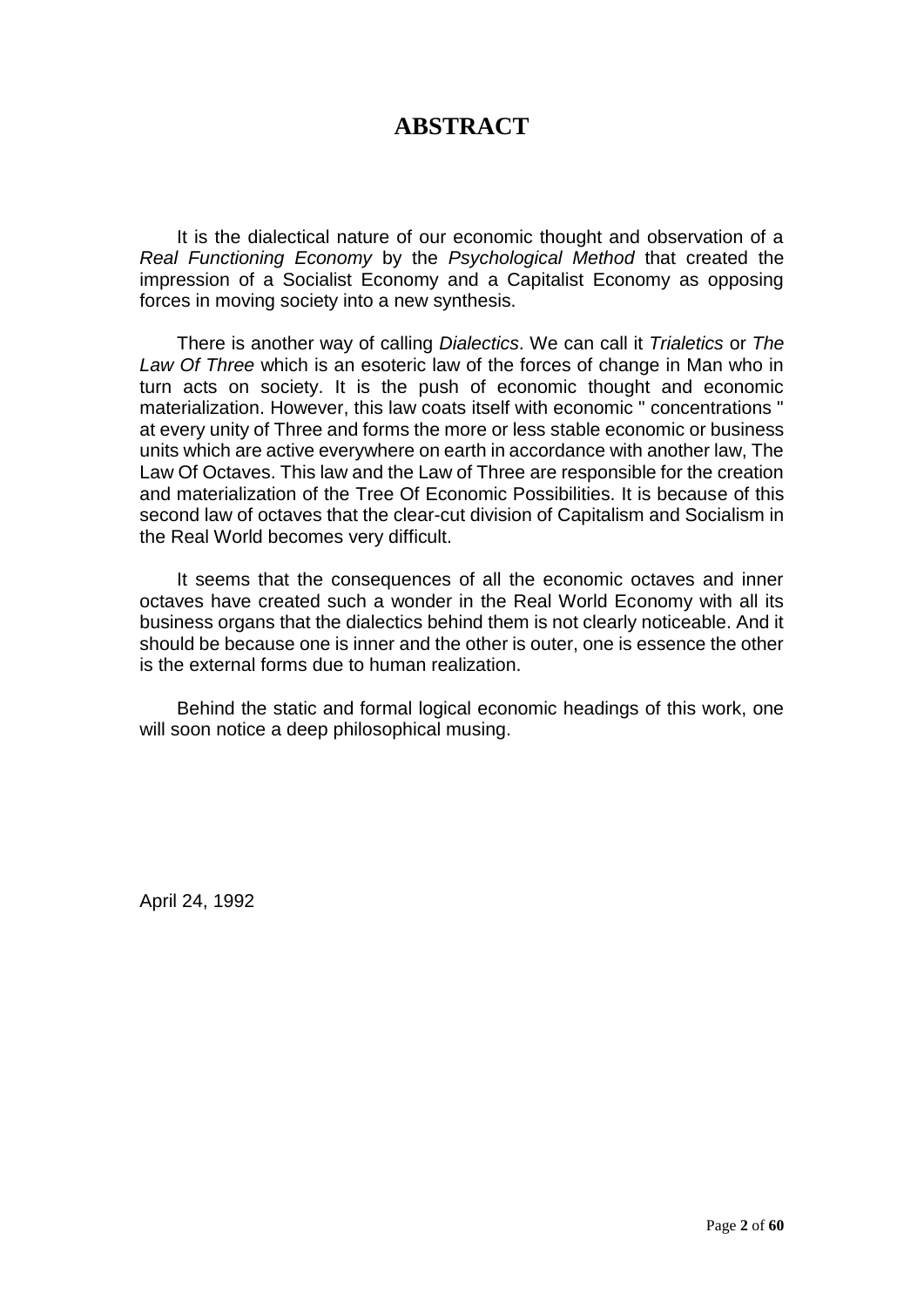## **CONTENTS**

| I.  | <b>INTRODUCTION</b>                                                                                                                                                                                                                                                                                                                                                                         | 1                                                                                                                    |
|-----|---------------------------------------------------------------------------------------------------------------------------------------------------------------------------------------------------------------------------------------------------------------------------------------------------------------------------------------------------------------------------------------------|----------------------------------------------------------------------------------------------------------------------|
| Ш.  | DEFINING THE ISSUE AND HISTORICAL BACKGROUND<br><b>CONSIDERATION</b><br>1.0 Definitions<br>1.1 Privatization<br>1.2 Economic Reforms<br>1.3 The Relationship Between Privatization and Economic Reforms<br>2.0 Historical Background<br>2.1 The Capitalist World Economic System<br>2.2 The Socialist World Economic System<br>2.3 The Convergence Theory<br>2.4 World Economic Integration | 3<br>3<br>3<br>$\overline{\mathbf{4}}$<br>$\overline{\mathbf{4}}$<br>5<br>6<br>$\overline{7}$<br>$\overline{7}$<br>9 |
| Ш.  | THE IMPACT ON OWNERSHIP AND FORMS OF ECONOMIC<br><b>ORGANIZATIONS</b><br>1.0 The Factor Ownership Cycle<br>2.0 The Impact On Factor Property Ownership<br>3.0 The Impact On Personal Property Ownership                                                                                                                                                                                     | 10<br>10<br>12<br>13                                                                                                 |
| IV. | THE PROBLEMS OF PRODUCTION AND TECHNOLOGY                                                                                                                                                                                                                                                                                                                                                   | 16                                                                                                                   |
| V.  | <b>TOWARDS A MARKET-ORIENTED ECONOMY</b><br>1.0 The Reliance On Markets For The Allocation Of Resources and<br>Decision - Making<br>1.1 The Freeing Of Price Controls<br>1.2 A Greater Role For The Law Of Supply And Demand<br>1.3 Marketing Management Techniques<br>2.0 Domestic And International Competition<br>3.0 Distribution System Reforms (in the CIS)                           | 18<br>20<br>21<br>22<br>22<br>23<br>24                                                                               |
| VI. | THE IMPACT ON INTERNATIONAL ECONOMY<br>1.0 Foreign Exchange<br>1.1 The Convertibility Of Hard Currency<br>1.2 The Rate Of Exchange<br>2.0 International Investment, Finance And Debts<br>3.0 International Trade<br>4.0 Trade Policy                                                                                                                                                        | 26<br>26<br>26<br>27<br>28<br>29<br>30                                                                               |
|     | VII. MANAGEMENT REFORMS AND ADMINISTRATIVE STRATEGIES<br>1.0 Revolution From Above<br>2.0 Decentralizations vs Centralization<br>3.0 Motivation And Style Of Leadership<br>4.0 Management Reforms: China                                                                                                                                                                                    | 32<br>34<br>35<br>36<br>38                                                                                           |
|     | VIII. THE IMPACT ON INCOME DISTRIBUTION, INFLATION AND<br><b>UNEMPLOYMENT</b>                                                                                                                                                                                                                                                                                                               | 41                                                                                                                   |
|     | IX. THE ISSUE OF OTHER VARIABLES<br>1.0 Social Responsibility<br>2.0 Political, Ideological, Legal And Governmental variables<br>3.0 Cultural and Ethnic Variables<br>4.0 Industrial Unrests                                                                                                                                                                                                | 43<br>43<br>43<br>44<br>45                                                                                           |
|     | X. THE ECONOMIC ZONES                                                                                                                                                                                                                                                                                                                                                                       | 46                                                                                                                   |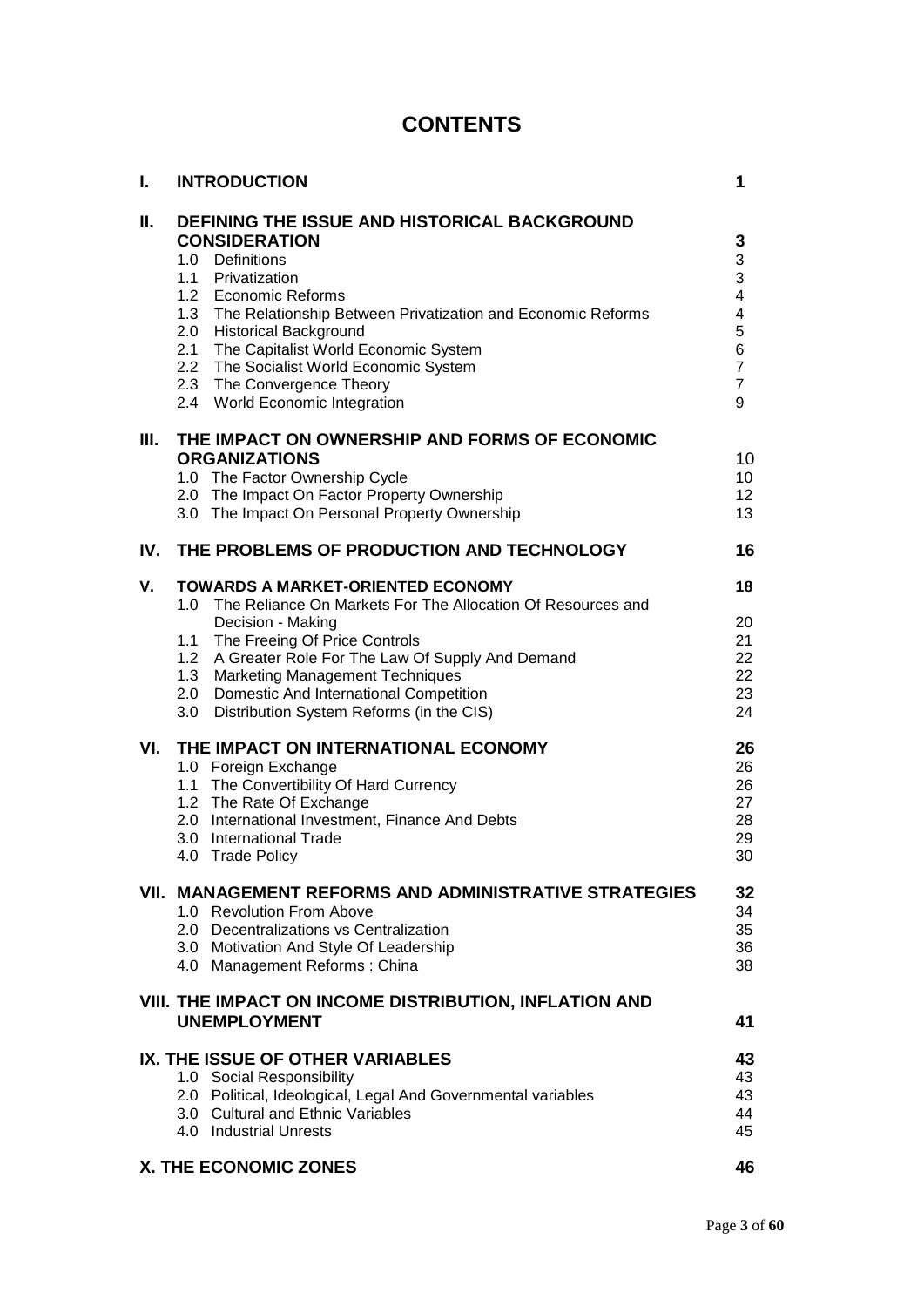|  | 1.0 Buffer And Cushioning Effects<br>2.0 The Shenzhen Special Economic Zone<br>3.0 The Economic Zone At Primor In The Far East Of CIS | 46<br>46<br>47 |
|--|---------------------------------------------------------------------------------------------------------------------------------------|----------------|
|  | XI. A PANORAMIC VIEW OF PRIVATIZATION IN SELECTED COUNTRIES<br>1.0 Malaysia                                                           | 48<br>48       |
|  | 2.0 Other East Asian Countries                                                                                                        | 48             |
|  | 3.0 Latest Privatization Problems In East Europe                                                                                      | 49             |
|  | 4.0 A Wee Bit About East Germany                                                                                                      | 50             |
|  | XII. TRIALECTICS AND THE ECONOMIC OCTAVES                                                                                             | 52             |
|  | <b>XIII WORKS CITED</b>                                                                                                               | 57             |
|  | <b>XIV. BIBLIOGRAPHY</b>                                                                                                              | 58             |
|  | <b>APPENDIX</b>                                                                                                                       | - vi           |
|  |                                                                                                                                       |                |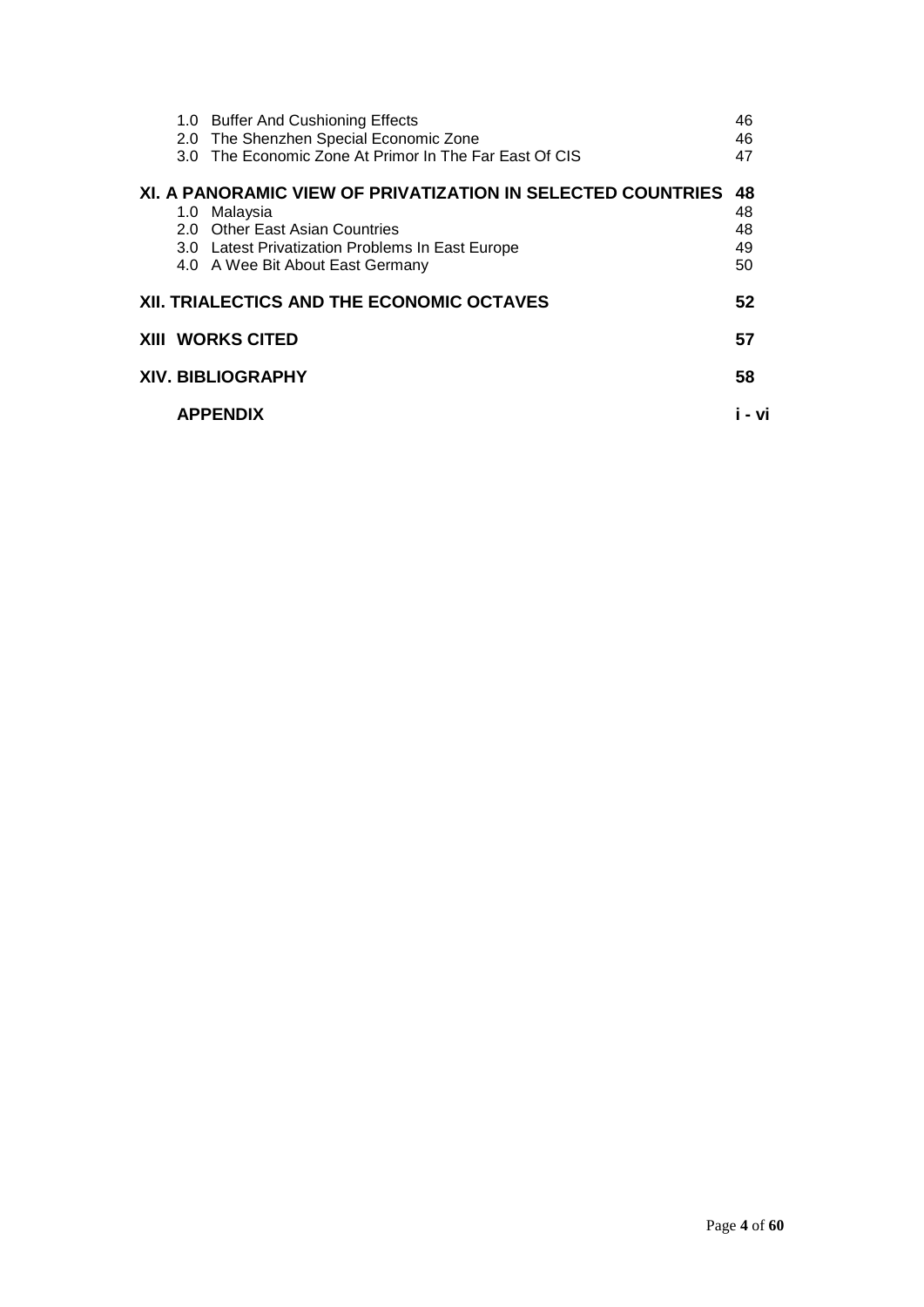#### **I INTRODUCTION**

THE MOST REMARKABLE SINGLE EVENT in the economic and political history of mankind during the end of the twentieth century is the recent Privatization and Economic Reforms. It is happening on a global scale before our very eyes.

Initially, when the changes came into our consciousness, everyone thought that economic and political reforms must go hand in hand; the two variables (economic and politic) are inseparable. However, recent trends reveal that the two variables can be quite independent. This is self - evidence from the changes that is going on between China, North Korea, Vietnam and Cuba on the one hand, and that of Commonwealth of Independent States (CIS; previously, known as USSR) and the East European Countries on the other hand.

What we are seeing is one of, if not the most, remarkable event of the twentieth century (U.S. President, Bush, October 1991). Nay more, one can also witness many mini-economic reforms, known as "Privatizations", taking place silently in many capitalist countries in the world whose public sectors have over grown in size.

Why is it important to investigate this issue of Privatization and Economic Reforms?

Firstly, it is the biggest single recent event reported and followed up on by event newspaper and most magazines in the world.

Secondly, a chance for ending the cold wars and also the catastrophic nuclear war.

Thirdly, a chance for economic and political cooperation between the socalled Capitalist and the Socialist blocks.

Fourthly, a chance for peace and well - being.

Fifthly, a chance for the survival and the propagation of the human species.

My aim of writing this research paper is three - fold:

Firstly, to satisfy my inquisitive mind of longing to understand the essence of this phenomenon of privatization and economic reforms which the world is now living through.

Secondly, to attract other curious minds into thinking about this remarkable event.

Thirdly, for the well-being of all earthly beings in their quest for privatization and economic reforms.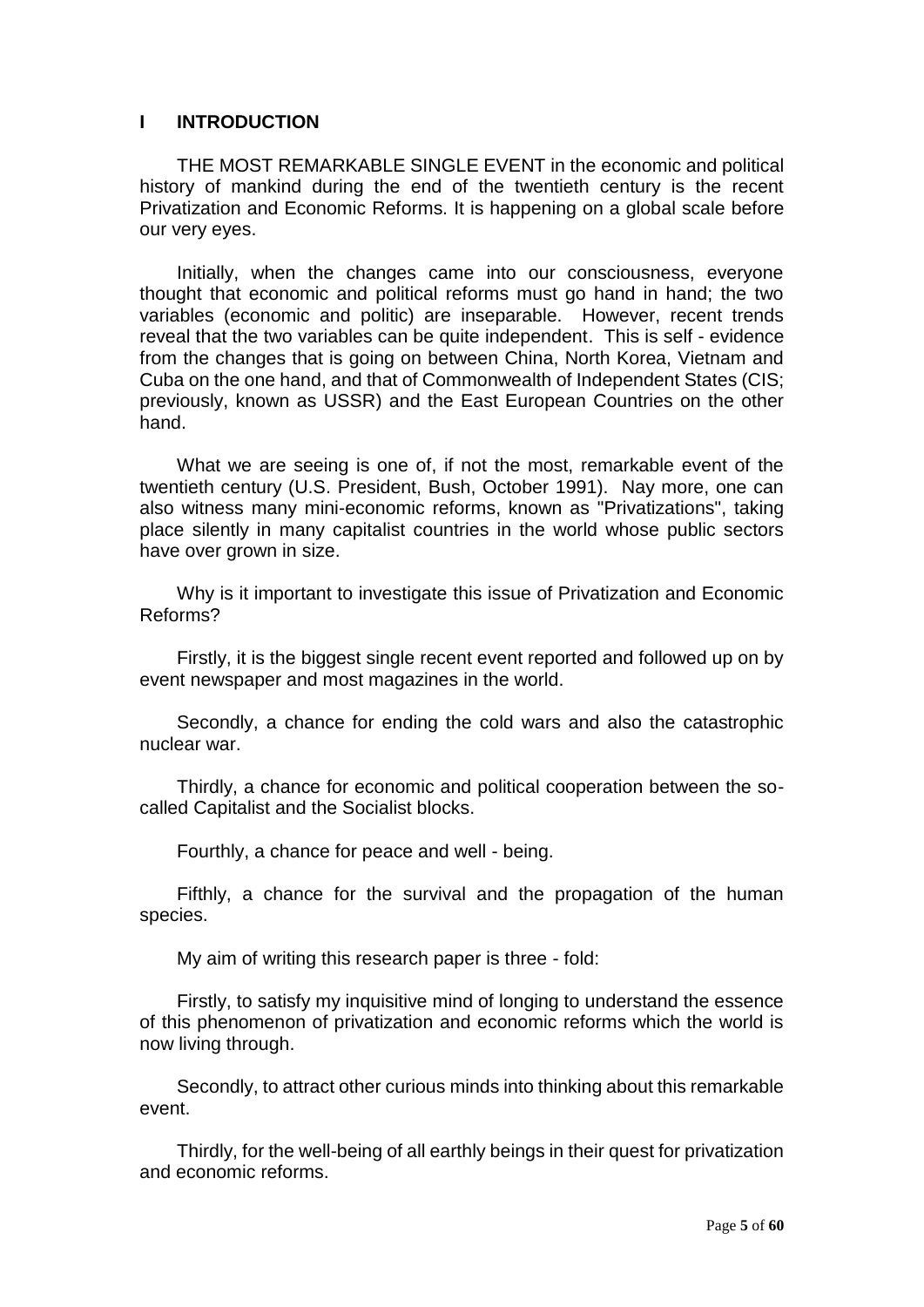The procedure used in researching this topic include:-

- 1. Daily collection of information and data related to the issue of privatization and economic reforms from as many sources as possible and within my reach.
- 2. Examining theories in books concerning economy, politics, management, finance, marketing, business strategy and policy, organization behavior, business statistics, books relating to socialist economy and philosophy.
- 3. Analyzing, classifying and synthesizing the information and data into meaningful pattern, showing connectedness and presenting it in a comprehensible manner.
- 4. And to deal with the essences of the phenomenon, drawing general conclusions and perhaps recommendations for the readers.

Generally much reflection is important to reveal interconnectedness. Very few people would have suspected that there is also a parallel process of privatization and minor economic reforms occurring naturally (of course Z) in many other countries which are essentially not socialist.

This research paper should never be treated as something flawless. The risk of taking only a small amount of information and speedily seeking a "gestalt closure" is always there. The whole system of concept, viewpoints, principles, opinions and thought angles might prove to be immature and defective as truth gradually and historically unfolds itself in those nations which are currently experiencing, independent of their wills, the reverse of nationalization, i. e. privatization and economic reforms in that direction.

The future is for us and our future generations to see. The past was, the present is and the future is unknown. Whatever changes in this great trend, the truth of which must appear. Essence must appear. (G.W.F. Hegel, Wissenchaft der Logik)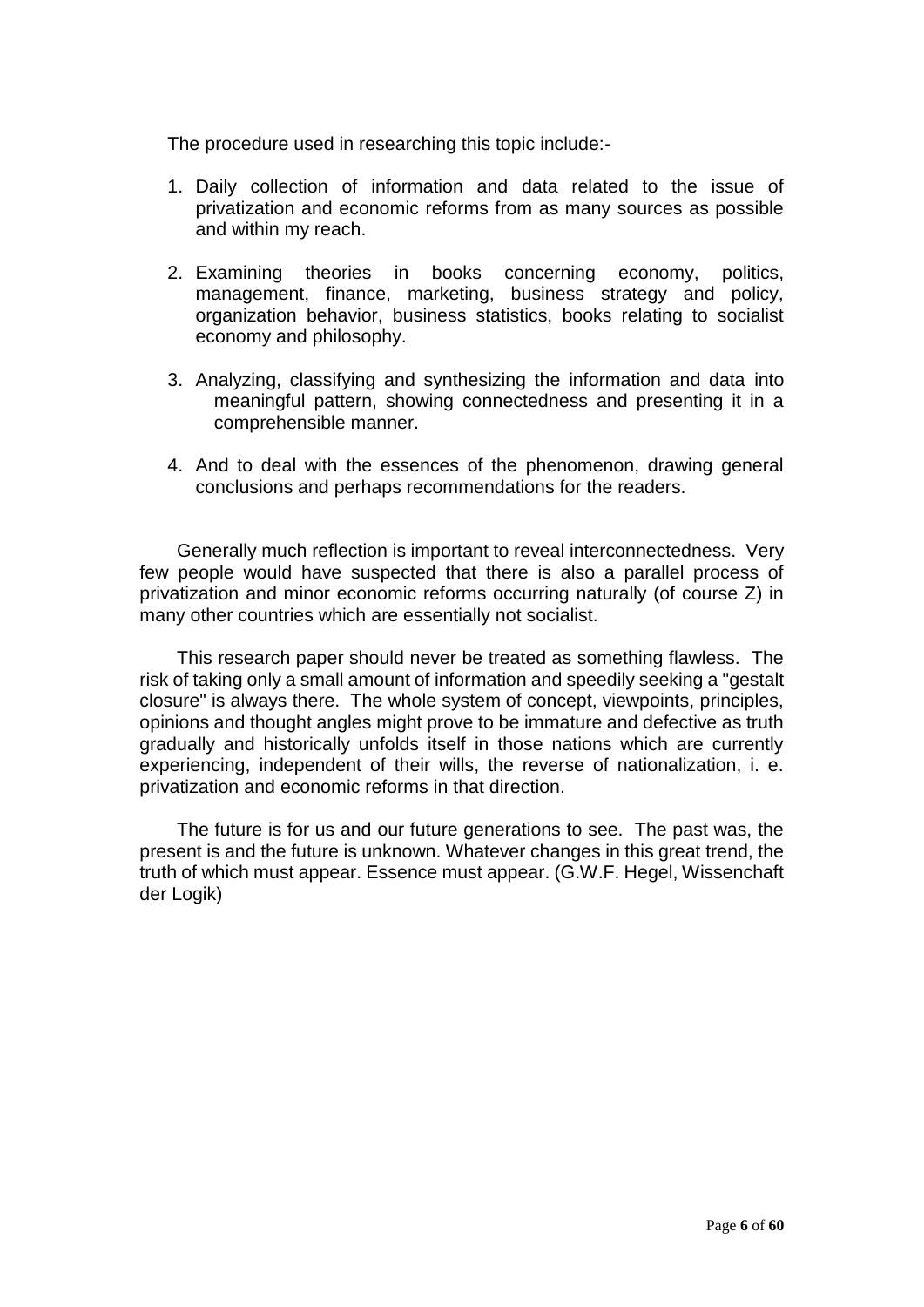#### **II. DEFINING THE ISSUE AND HISTORICAL BACKGROUND CONSIDERATION**

An inquiry into the nature and process of privatization and economic reforms would indispensably commence with the very basic definitions of the issue. Privatization and economic reforms would be defined and the relations between the two would be considered.

Understanding the historical background in terms of economic systems and the relations thereof is vital to know the present. This requires scanning the essence of the capitalist world economic system, the socialist world economic system, the convergence theory and the process of world economic integration.

### **1.0 Definitions**

Privatization and economic reforms are improvements and changes for the better to the defects and shortcomings of the current economic realities facing the world. It is independent of the types of economic system a nation might claim itself to be. Privatization involves and extension of the flow of economic activities and state businesses towards the masses, but it is unlikely to fulfill the principle and ideals of the democratization of economy because the truth is that only a handful of favored people or the lucky ones would ultimately get the ownership benefits.

When the growth of giant size organizations such as state organizations have reached their maximum size, further growth becomes impossible except by employing different methods and strategies. Privatization and economic reforms are just these methods and strategies. They prove to be able to fill in certain empty economic spaces within the national boundary and later in other nations too.

#### **1.1 Privatization**

Privatization is an economic process proceeding from the state down to the levels of the individual. It involves incorporation of the state economy, the issue of the incorporated state enterprises shares, joint ventures (private, government levels, local and international), authorization, contracting, leasing, licensing, transfer of factors of production into the hands of the people and a general liberalization of economic activities.

Privatization and nationalization are two economic moments moving in opposite directions. When nationalization matures, privatization begins. The elliptical process goes on and on. Monopolization is a similar process analogous to nationalization; de-monopolization is parallel to privatization.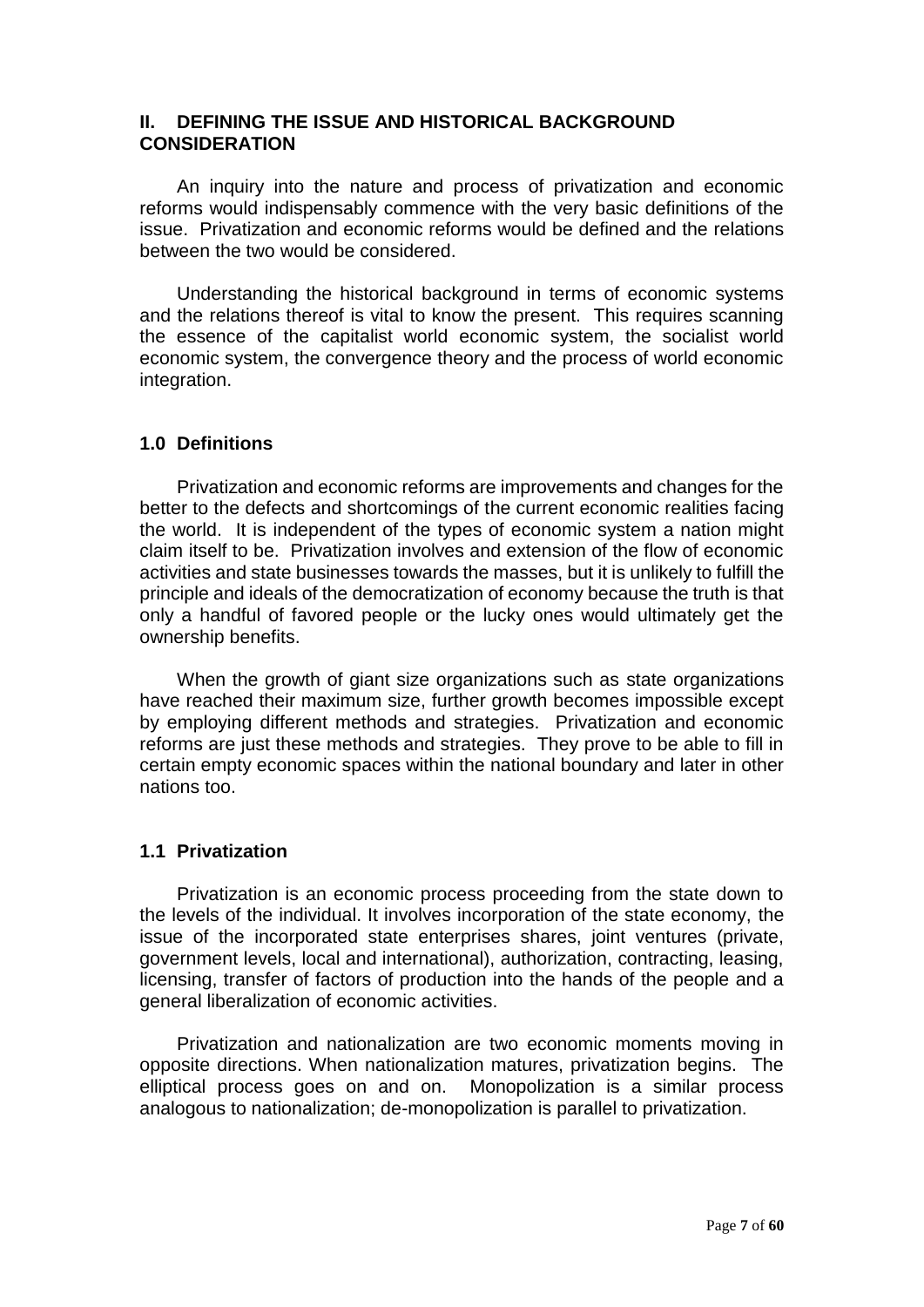#### **1.2 Economic Reforms**

Economic reform is a broad-based (nationwide) process to economic reconstruction initiated by the state down to the individuals. It involves restructuring ownership of factors of production, decentralization, restructuring markets, changes in international economy, changes in strategic management, income distribution and changes in super-structural variables such as social responsibility, political structure, laws and government and cultural changes in a minor way.

Two distinct patterns of reforms have been witnessed in the recent events of global economic reforms. They are:

- 1. Economic reconstruction without significant changes in the political structure as in China, North Korea, Vietnam and Cuba.
- 2. Economic reconstruction with significant political/legal reconstruction as in the Soviet Union and the East European Countries.

There is also a group of mini-economic reforms, often called "privatizations", that have been going on in many capitalist countries which follow a pattern similar the above, i.e. without any significant changes in the political structures. They are pure economic reforms.

#### **1.3 The relationship between Privatization and Economic Reforms**

Economic reform is a very comprehensive process that involves every aspects of a social economic system of which privatization is only a small but significant part of it.

Economic reform is a movement into the future, the unknown which is unfolding. There is a reconstruction of the known economic factors including privatization and an ideal goal of perfection. It needs not be advancing towards capitalism as capitalism is advancing towards some perfection ideals. Modern capitalism itself is loaded with the problem, of oligopoly and monopoly (of huge gigantic corporation whose assets can be greater than a nation) and has become too "public". Developed capitalism is also facing privatization. Both are active process of improvements on the defects which have gradually unfold themselves in the course of the development of the socialist and the capitalist systems of economy. Managing privatization and economic reforms, irrespective of the kinds of economic system a country happens to be, is a noble activity at improving the economic wellbeing of a nation and its citizens.

Economic reform is a term we generally used to refer to the economic reconstruction in the socialist countries, and privatization to the capitalist countries. Privatization is one of the inner octaves of Economic Reforms, therefore, the term would also be used in the socialist countries.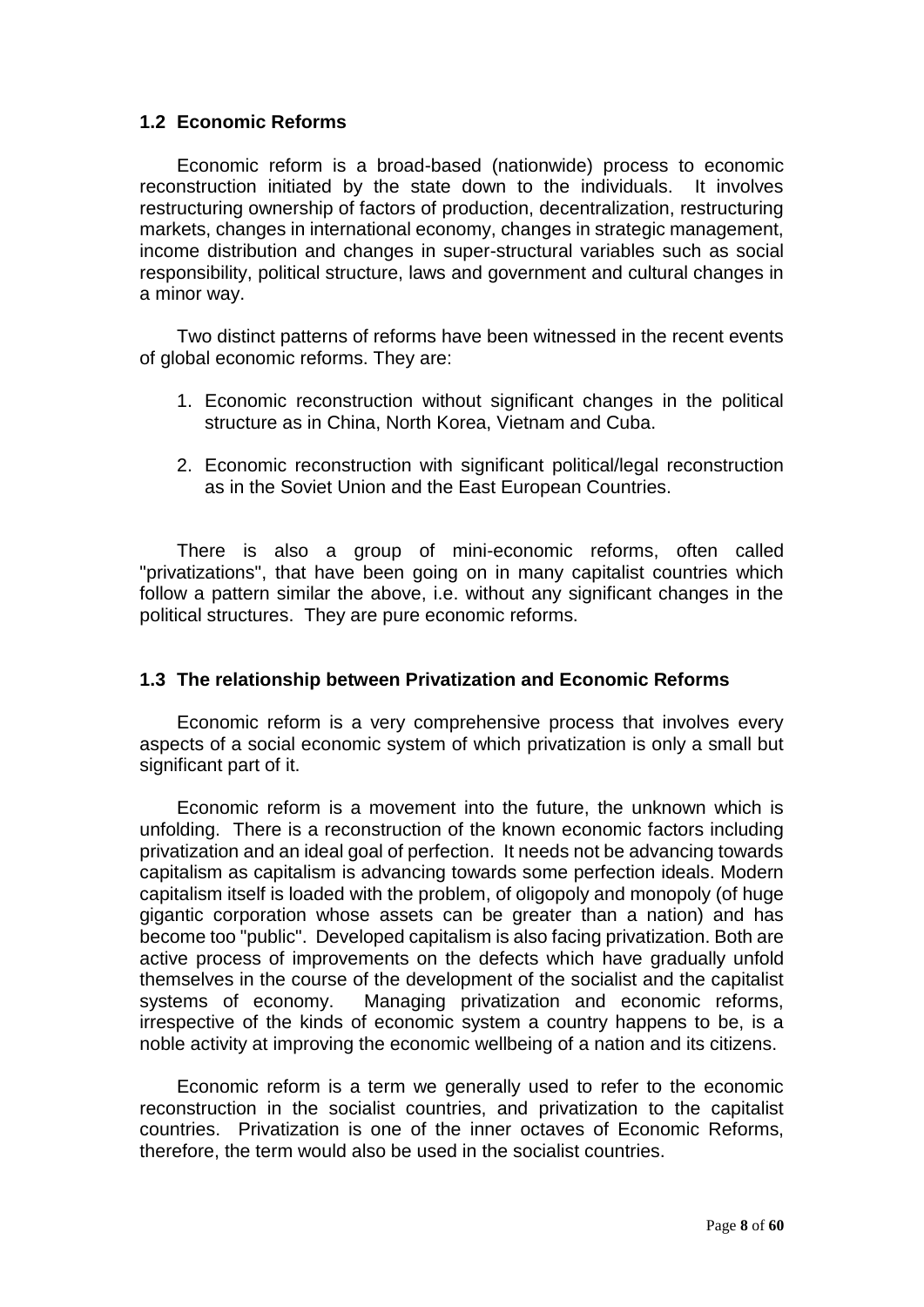In the course of privatization, normally assisted by anti-trust laws, the existing alienation of forms of property is gradually removed. There is a process of distribution or redistribution of ownership to as many private individuals as possible through economic exchanges in the market and other ethical as well an unethical means. Privatization is essencely due to scarce resources shared by many and the existing conditions of uneven allocation of resources and ownership. This might lead to adverse effects in the future because of the operation of the law of factor ownership cycle.

## **2.0 Historical Background**

The essence of economy is the economy of scarcity. And every economy, regardless of whatever political philosophy, ideology or superstructures, must answer the three basic questions of allocation:

- 1. What goods or services should be produced?
- 2. How should the goods and services be produced and distributed?
- 3. Who receives the goods and services that are produced?

An economic system is an organized method of producing and distributing goods, services and resources in a society that answers these three basic questions. Investigation indicates that there are two main characteristics of economic systems:

- 1. Ownership of Resources:
	- i) Private and controlled by firms or individuals
	- ii) Government owned and controlled
	- iii) Socialist ownership in government trusteeship
	- iv) Collective ownership in which a group of individuals jointly own a resource
- 2. Decision–making:

Made by management of the firms through the markets or by the collective decisions of the participation individuals

Based on these two criteria, three alternative economic systems can be developed and we called them Capitalism, Socialism and Communism. However, observation shows that only two such systems exist in the Real World, and they are Capitalism and Socialism. An important point to note is that there are no purely capitalist economies or socialist economies, although natural movement shows the transition of capitalism to socialism, conscious engineering shows that man can build some capitalism into socialism and some socialism into capitalism.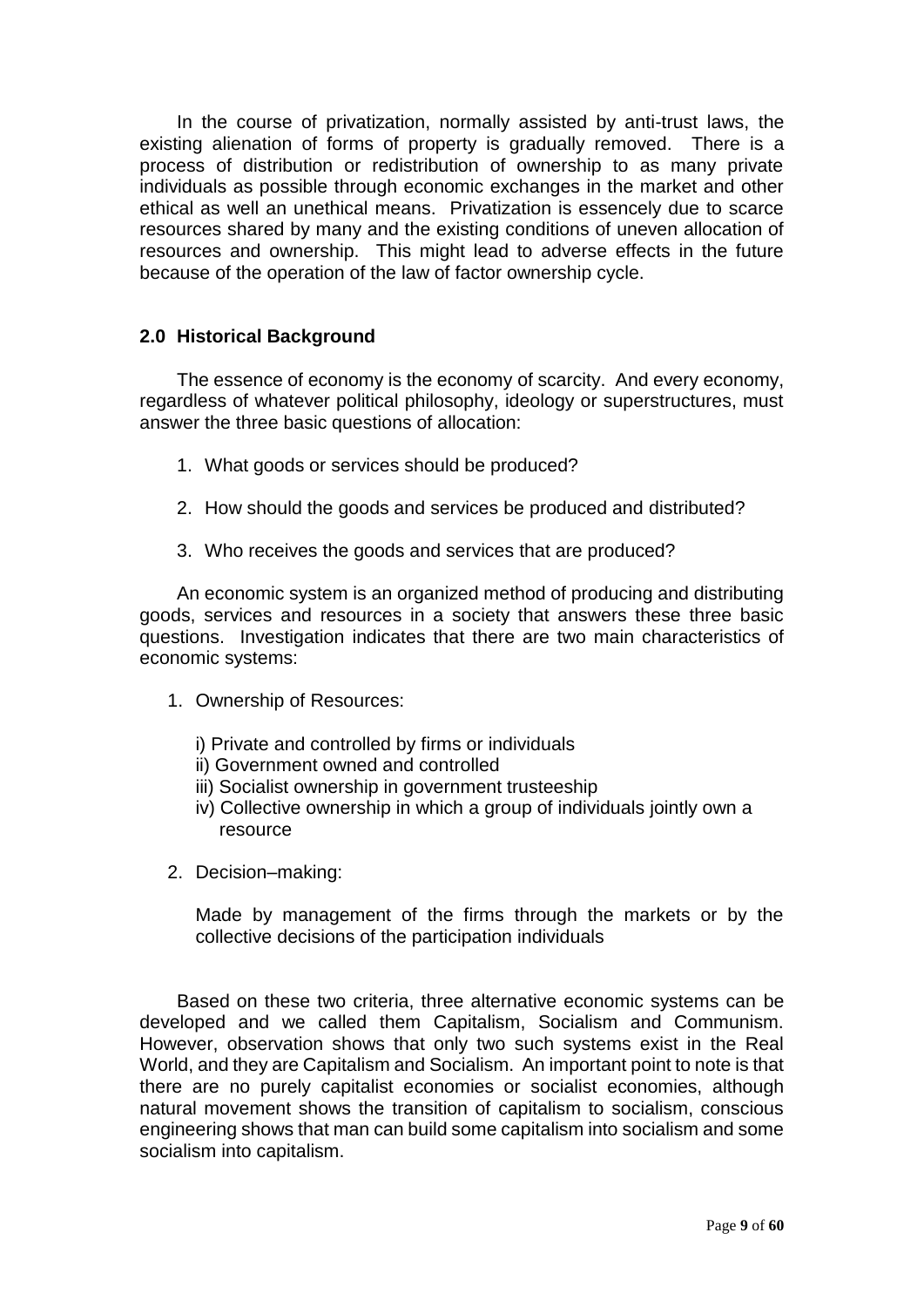#### **2.1 The Capitalist World Economic System**

The capitalist economic system is an economic system that is primarily based on private ownership of resources and allocative decisions made through markets.

According to Orely M. Amos, JR., a capitalist economic system does not mean the government owns no resources, nor does it mean that the government makes no allocative decisions.

Historically, the capitalist economic system has replaced the feudal economic system more than 200 years ago because of its supremacy as a more viable economic system. Less than 100 years ago, saw the emergence of the socialist economic system taking the place of many failing capitalist systems. The recent privatization and economic reforms witnessed the re-emergence of some degree of capitalism.

#### **2.2 The Socialist World Economic System**

The Socialist Economic System is an economic system that is primarily based on the government ownership of resources and allocative decisions made by the government.

Socialism, like capitalism is a matter of degree. It is either more of government ownership less of private ownership, or more of private ownership less of government ownership. Socialism itself can exist in a capitalist oriented economy and capitalism too can exist in a socialist oriented economy.

Even the Soviet Union, China and all East European Countries which are functioning socialist economies allow some private ownership of resources and individual decision making for the enterprises.

#### **2.3 The Convergence Theory**

The Convergence Theory was initially thought of as a hypothesis in the 1960's when researchers investigated socialism and capitalism.

The Convergence hypothesis states that common economic forces will eventually make capitalism and socialism indistinguishable from each other and a new type of economic system would take place. (Orley M. Amos, JR.) This new integral type of economic system combines the centralized government controls and decision makings in socialism with the freedom of choice and extensive use of markets in capitalism.

The current economic reforms in CIS, China and all the East European countries and the current privatization in countries like Malaysia, Singapore,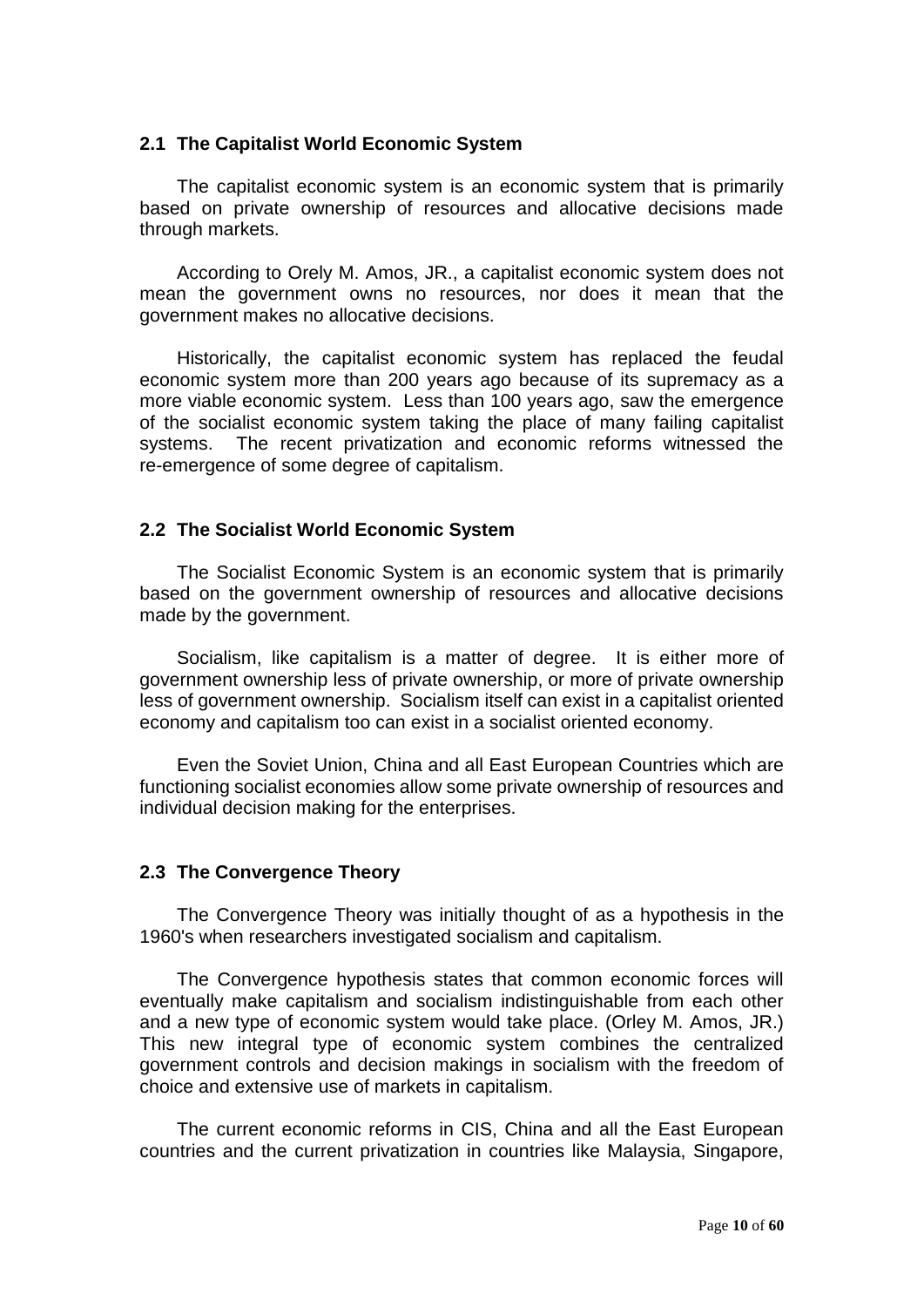Philippines, Indonesia, Pakistan and others indicate that the convergence hypothesis is more of a fact than just a hypothesis.

The proponents of the convergence theory hold that economic systems can achieve rapprochement through

- 1. Gradually overcoming their own shortcomings and
- 2. Adopting the positive features of the other system

The result is that each system learns from each other and overcome their weaknesses, influencing and integrating with each other more and more. The idea of borrowing from each other is the essence of the convergence theory in action. In fact, the convergence process has been going on for a couple of decades, the current outcry of privatization and reform is merely a fleeting historical moment of a real global process of world economic integration. The truth is the whole. (G.W.F. Hegel)

A prominent American sociologist, Pitirim A. Sorokin, has developed the convergence theory in the broadest manner in his "Basic Trends of Our Times", published in 1964. He examines convergence in its following aspects:

- 1. Natural sciences and technology
- 2. Social sciences and humanities
- 3. Philosophy
- 4. Ethics and Criminal law
- 5. Education
- 6. Sports and recreation
- 7. Fine arts
- 8. Religion
- 9. Marriage and family
- 10. Economic system
- 11. Social relationships
- 12. Political system

His purpose is to discover a rapprochement between the two systems. Sorokin's conclusion is that, "if mankind avoids new world war and can overcome today's grave emergencies, the dominant type of the emerging society and culture is neither capitalist nor communist but a type sui generis which can be designated as the INTEGRAL TYPE".

The convergence conception is a vital category for linking the changes in the two basic economic systems in the world today.

#### **2.4 World Economic Integration**

Although there are fundamental differences between the two systems, the convergence theory suggests that there are many similarities as well. World economic is inevitable when economic interactions are prolonged. The desire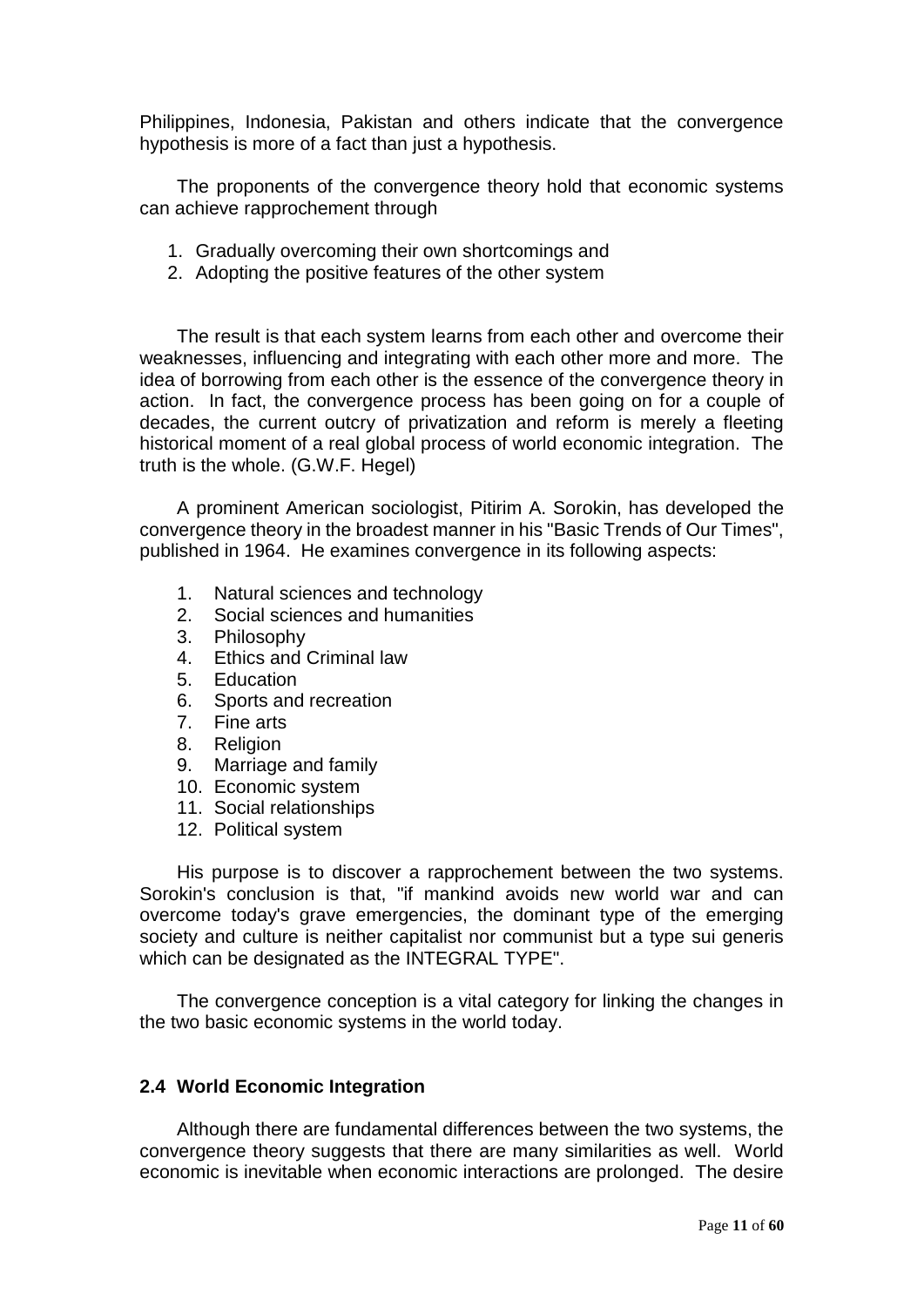for international trade, for fresh markets, for investments, economic aids, for technologies, for management know-hows and many other benefits is truly tempting.

The assimilations of the positive characteristics of each systems and the removal of barriers characterize the movement towards world economic integration. The positive characteristics of capitalism such as free and healthy competition in the markets and the positive characteristics of socialism such as free and healthy competition in the markets and the positive characteristics of socialism such as "*From each according to his ability to each according to his WORK*" may well be assimilated. The greater obstacle is the barriers which could originate from economy, politics, legal, socio-cultural, ideological and emotional factors.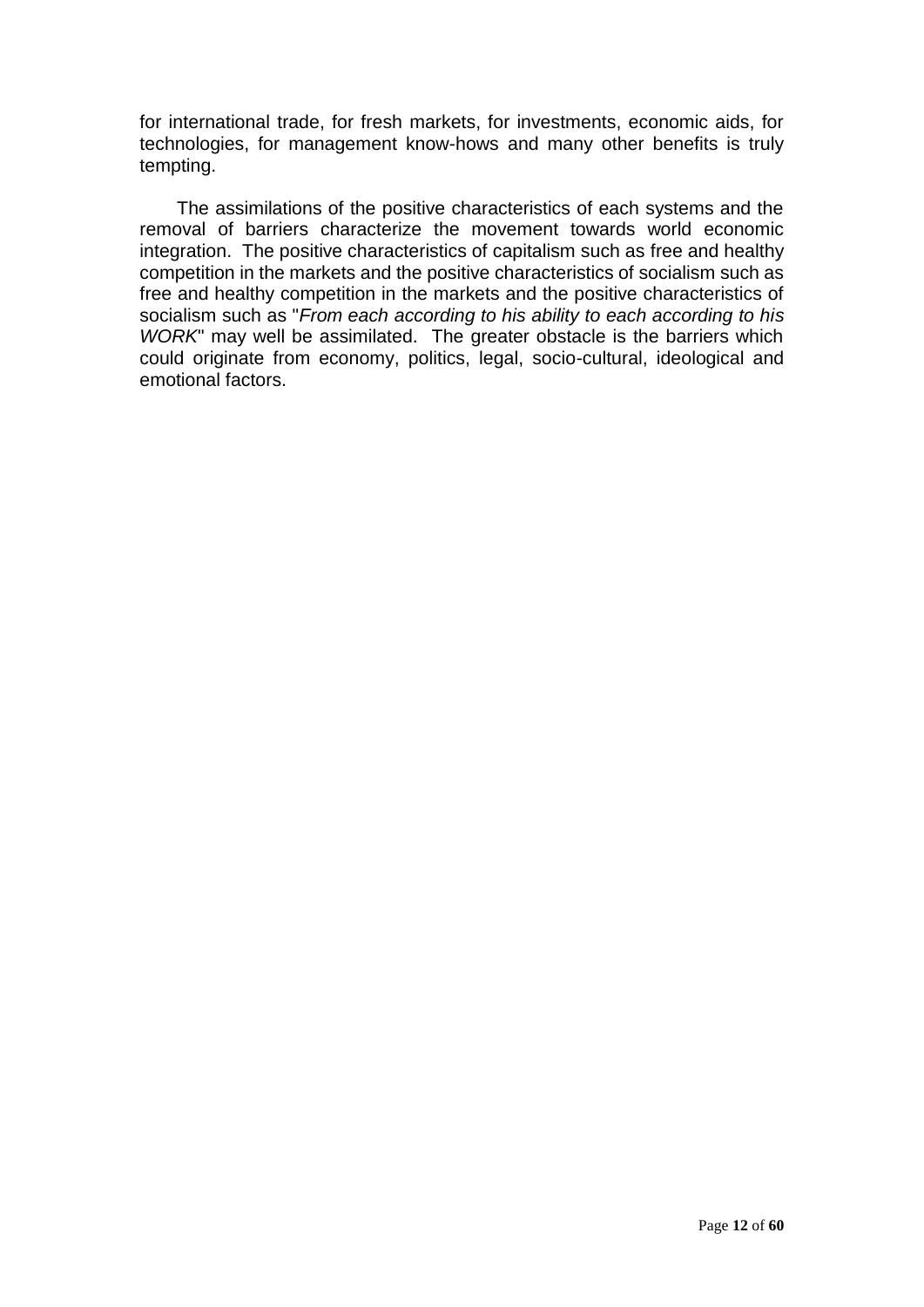#### **III THE IMPACT ON OWNERSHIP AND FORMS OF ECONOMIC ORGANIZATIONS**

In order to discuss the impact of privatization and economic reforms on ownership and forms of economic organization, the range of the well-established classical forms of business organizations which have been formed and consolidated under capitalism such as Sole Proprietorship, Partnership, Corporation and Cooperative has to be extended to include State Enterprise, Collectivite, State Farm and Commune.

Privatization and reforms cause these economic units to become more and more like business units. According to the previously discussed rule of ownership allocation and methods of decision making, these business units would assume two characteristics – capitalistic if the ownership is in the hands of a few individuals in the business unit, and socialistic, if the ownership is more equal or common. It does not matter if the ownership is done through the tool of shares. The essence is the way the shares are accumulated in the corporation.

A corporation is a unique business enterprise, a hybridization of the capitalist-socialist economic forms, and an intermediate being. The rule for ownership consists in the generations of millions upon millions of shares appearing on the surface that every citizen on earth could at least get one share. If the ideal of every citizens of the world having equal number of shares of equal value from all the corporations in the world could be realized, then we would have a truly perfect society in the ownership sense. However, the law of accumulation would render this ideal utopic.

The reformers' aim is to return the state-dominated economy to the private sector, removing the state from active business, creating a new middle class of entrepreneurs and shareholders and to raise revenue in cash forms through business transactions and creation of a balance of various forms of business units (capitalistic vs socialistic) in the mixed economy.

#### **1.0 The Factor Ownership Cycle**

The ownership of tangible "things" of value is an indication of one's material wealth and riches. The more you own, the wealthier you are. True wealth comes with the true ownership of a substantial amount of both the material and spiritual wealth. However, in economics we have to deal with material wealth both tangible and intangible. The unlimited desire for greater possession is one of man's strong impulses. It is also a major cause of countless troubles in the history of mankind. The problem of economic scarcity has added more fuel to this fundamental trouble.

#### **The Factor Ownership Cycle:**

This cycle is a simple concept, easily comprehensible but requires a lot of statistical data to verify its existence. However, intuitions or perhaps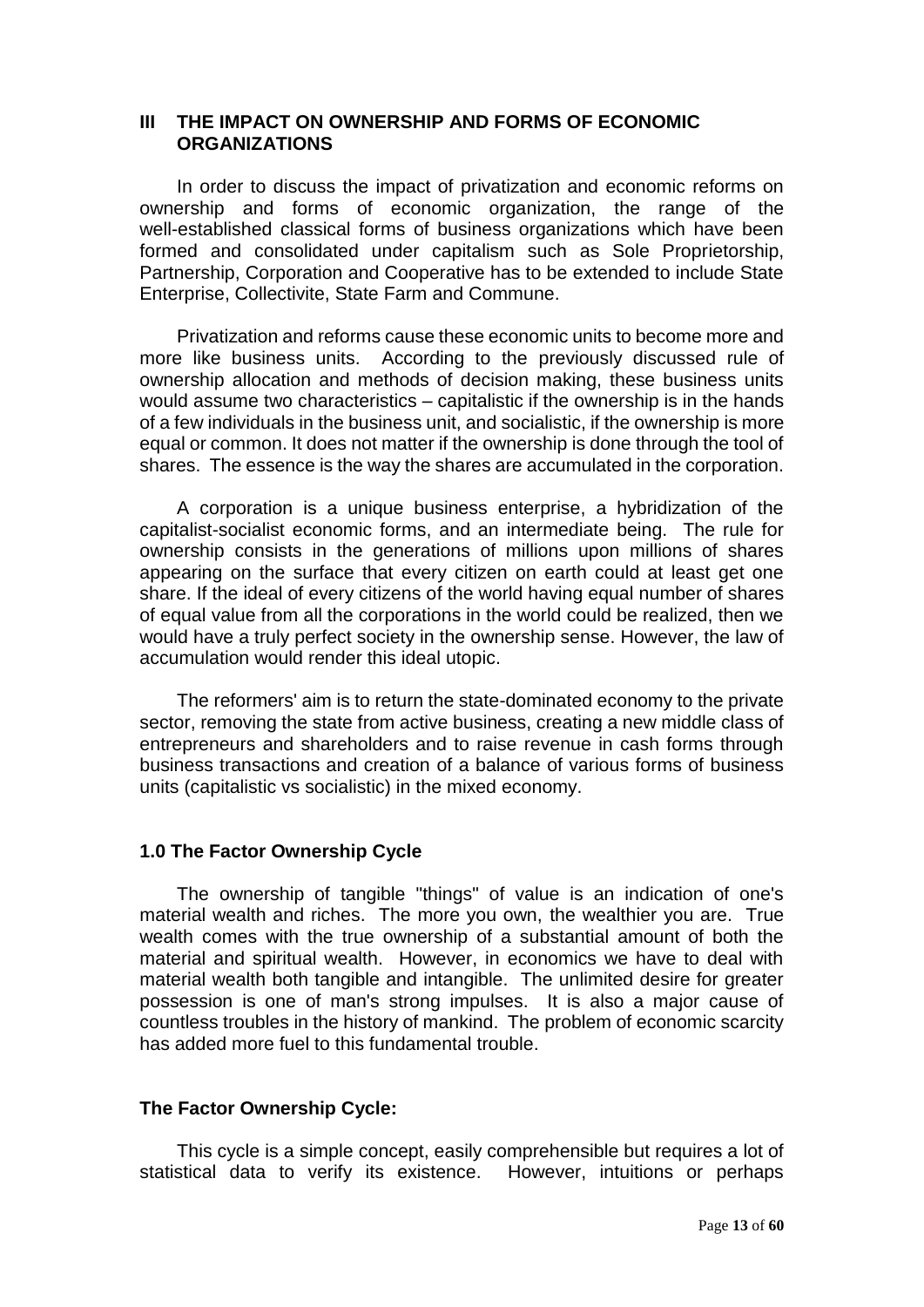"macro-seeing" and sensing are vital to become aware of its presence because the cycle is slow and uneven, happens everywhere and even moves back and forth.



### **THE FACTOR OWNERSHIP CYCLE**

**First Stage:** Few Owners / Common Ownership / No owners.

No ownership rulings for man yet. Legal ownership as accounted and recorded in documents is only beginning. This is probably the beginning of society where man's sense of property and ownership is truly primitive and very simple. It was many thousand years ago. This is type I.

Few owners; advanced stage of monopoly. Factors of Production and Distribution are owned by a few billionaires, or a few giant corporations of the most advanced specimens. The number of employees in the world is very very big. This is type II.

Common ownership; socialist ownership; state ownership; looks like but can be said as a monopoly and at the same time not a monopoly; everyone seems to own it; strong tendency to grab it. This is type III. Second Stage: Many Owners.

Many people own factors, i.e. and, labor, capital, entrepreneurship, and other forms of property for business; good and healthy competition is the basic rule (capitalistic competition); economic friction period.

**The Two Processes:** Accumulations and Privatizations (economic reforms)

The process of accumulation of scarce resources leads gradually to the elimination of many competitive owners of factors. It is a long process towards monopoly, state ownership or common property. Accumulation leads to fewer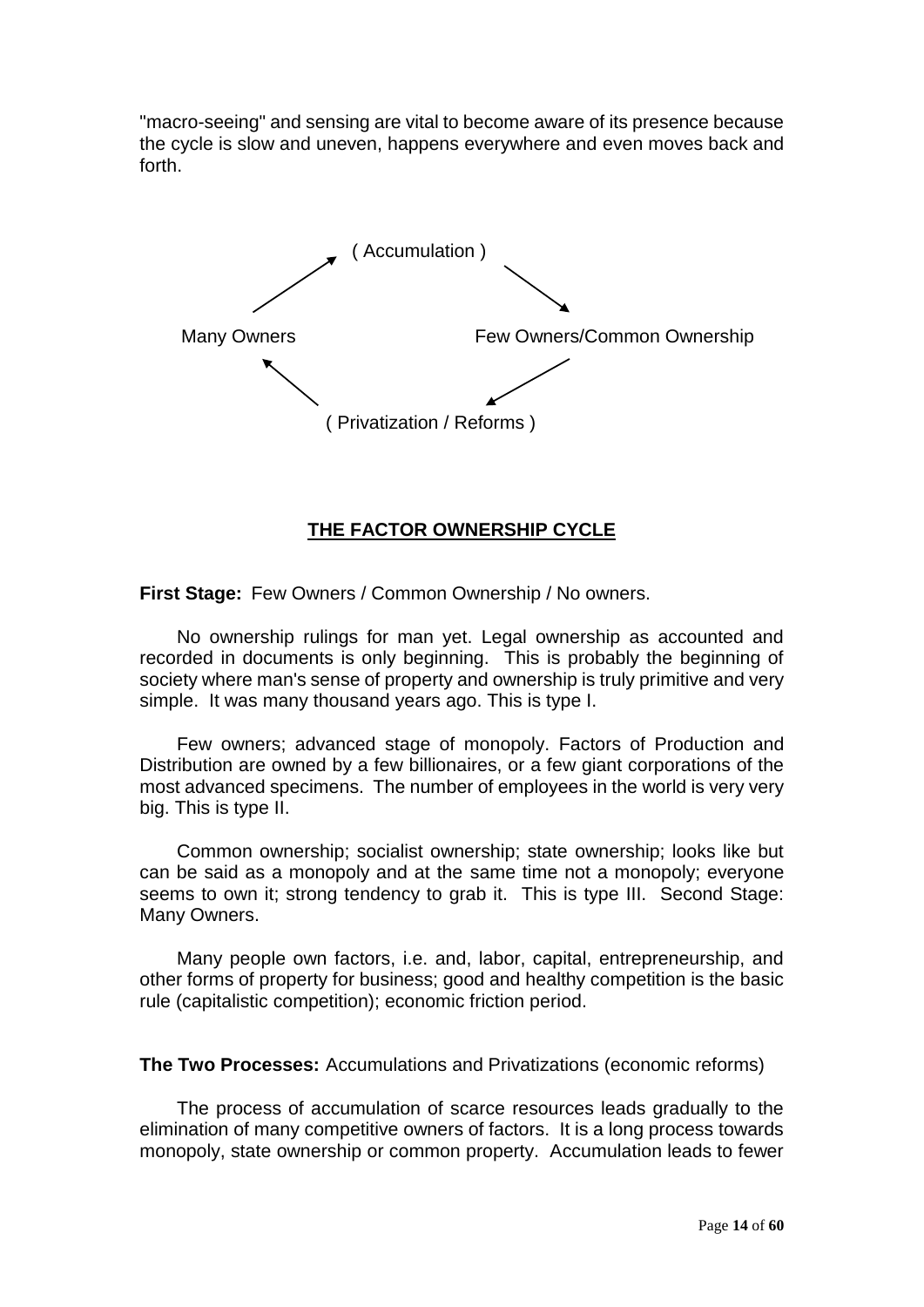owners in the long run because more and more people are transformed into employees or propertyless class.

The process of privatization gradually brings back more owners although not everyone would have the chance. However, there is a rapid movement towards ownership by many people. *Privatization In-a-Hurry* is the objective of CIS and many East European Countries. Privatization at a rate of Margaret Thatcher (Ex-Prime Minister of U.K.), according to East European Finance Ministers, would take 400 years to create a Western-styled private sector. And there is no guarantee that the Western style private sector, under the law of Factor Ownership Cycle, would be the last economic form for mankind. The anti-monopoly and the anti-oligopoly movements are forces of the privatization of huge corporations and private companies. The process of Few Owners to Many Owners needs not necessarily pass through a period of state ownership.

#### **2.0 The Impact On Factor Property Ownership**

Factor property ownership is ownership of factors of production (land, labor, capital and entrepreneurship) and ownership of goods and services in the *factor and consumer markets*.

Privatization and economic reforms will increase the number of private ownership of factor property and the goods and services in the factor and consumer markets. Besides owning personal property, an individual can also develop and own factors or to provide goods and services for the consumer markets.

The directions of privatization can occur in 3 ways:

- 1. Privatization whereby forms of the state property are transferred gradually to forms of private property. In this case, the enterprise is owned by one person or partners and in it there will be employees who are not owners but mere wage earners. Decision making will not be based on democratic principles, but rather on the absolute rights of the owners.
- 2. Privatization whereby forms of state property are transferred gradually into enterprise property registered as business enterprises. In this case, the enterprise is a corporation, a cooperative or common ownership enterprise with profit motives. Decision making would have to be based on democratic principles.
- 3. Joint-ventures between the state, and local private sectors, between the state and state and foreign private sectors, and between states. Decision making would depend on a variety of factors.

The ripeness for privatization and economic reforms, the point whereby the potential for transformation in the Ownership Cycle in the Soviet Union and the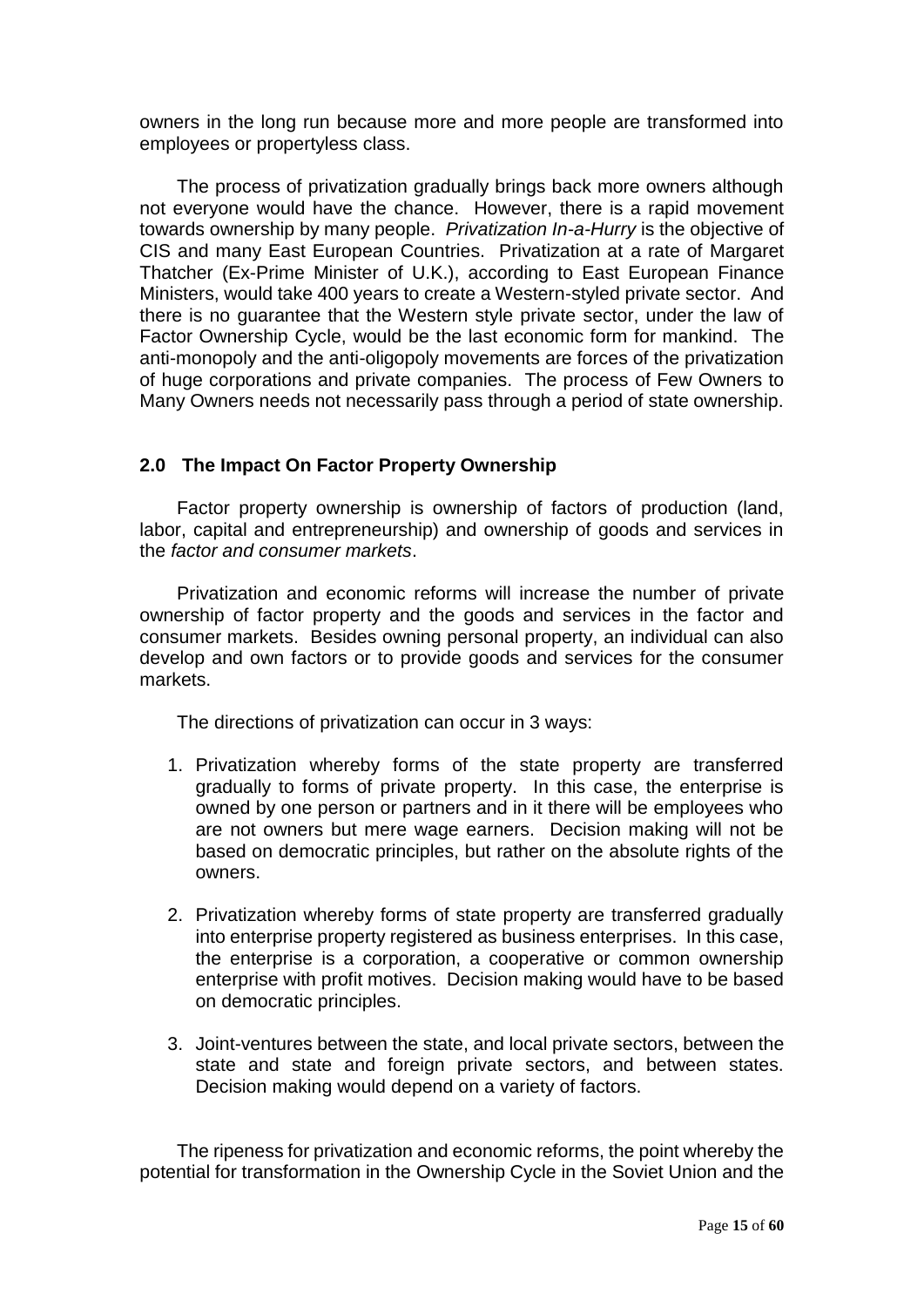East European Countries, its urgency is best described by Mikhail Gorbachev in his " Perestroika ":

"Public property was gradually fenced off from its true owner - the working man. This property frequently suffered from departmentalism and localism, becoming a no man's land and free, alienation from the property of the whole people, of lack of coordination between public interest and personal interest of the working person. This was the major cause of what happened."

### **3.0 The Impact on Personal Property Ownership**

Personal property ownership includes ownership of all personal properties from consumption (not for business or production purposes) which are purchased from the consumer markets.

Both privatization and economic reforms in the long run will add greater varieties and qualities of goods and services in the consumer markets in a more efficient manner. There is a chance for all to enjoy the consumption of these better quality goods and services. The only significant impact on personal property in terms of owning and consumption is quality products and services, varieties and state regulations as to amounts to be owned by the individuals.

### **FORMS OF ORGANIZATION**

Below is a table showing the various forms of organization and the direction of privatization.

|                | Organization        | Ownership           | <b>Decision</b>    | <b>Nature of Labor</b>    |
|----------------|---------------------|---------------------|--------------------|---------------------------|
|                | <b>Type</b>         |                     | <b>Management</b>  |                           |
| $\mathbf{1}$   | Sole                | Single Owner        | Decided by Owner   | Hired Labor (autocratic)  |
|                | Proprietorship      |                     |                    |                           |
| $\overline{2}$ | Partnership         | Partners            | Decided by         | <b>Hired Labor</b>        |
|                |                     |                     | partners           | (autocratic/consultative) |
| $\overline{3}$ | Corporation         | <b>Shareholders</b> | Shareholders' vote | Hired/appointed/          |
|                |                     |                     | for Management;    | elected depends on the    |
|                |                     |                     | bureaucratic       | levels                    |
| $\overline{4}$ | Cooperative         | Member              | Member             | Hired/appointed/elected   |
|                |                     | <b>Shareholders</b> | Shareholders vote, | depends on the levels     |
|                |                     |                     | bureaucratic       |                           |
| 5              | State Enterprise I  | Government          | Bureaucratic;      | elected party/            |
|                |                     |                     | Centralized        | appointed/hired.          |
| 6              | State Enterprise II | Socialist Owner     | Centralized        | placed party/factory      |
|                |                     |                     | (Bureaucratic)     | election/"illegal" to     |
|                |                     |                     | revolution/Factory | called labor as hired     |
|                |                     |                     | democracy          |                           |

One of the greatest impacts of economic reforms and privatization on the composition of the forms of business organization of a nation is the dramatic shift towards the creation of more business organizations which have a private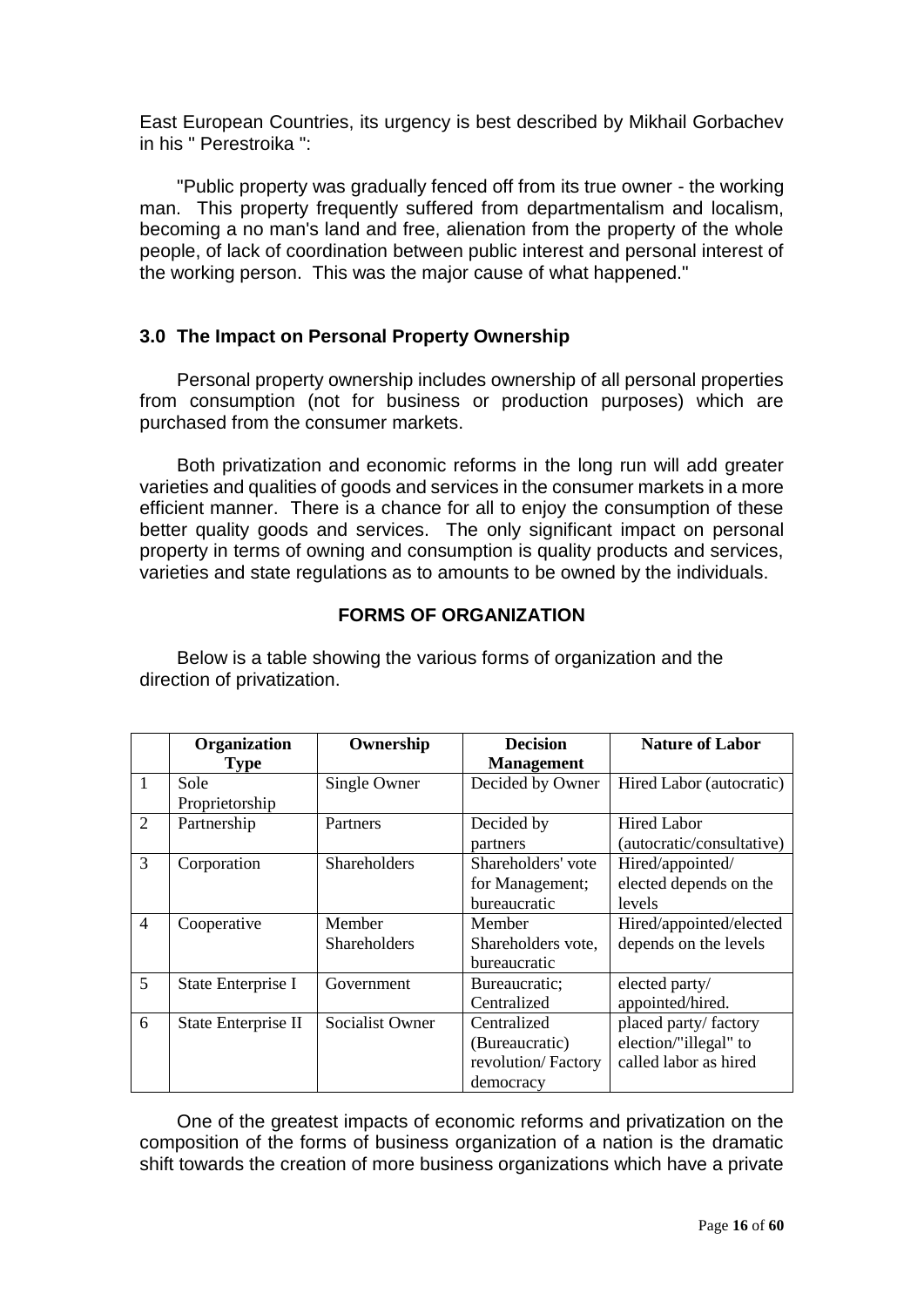character. In other words, the proportion of such classical business units like sole proprietorship, partnership, corporation and cooperative would increase speedily. The state enterprises would assume more and more profit-oriented, although the ownership rulings remain practically the same. They become business oriented socialistic business organizations.

The essence of the economic octave of privatization is not a transfer of forms of property into the hands of many people as intended at first but rather, accompanied by instant accumulation and insufficiency of the resources of allocation, it is a transfer of property into the hands of fewer people. This is an enigma but it is a fact. If a theory which is clear is sowed in practice, so is the result that is reaped. The shape of the mid-point of repeated privatization is the emergence of a class of people with a lot of property on the one hand and another class of people with very little property on the other hand and the conflicts between them.

Therefore concerning this peculiar economic octave called " privatization" which is one of the many branches of the major octaves of economic reforms. and which deserves special attention for this same octave has led to many revolutions in the history of mankind, it must be pointed out further that it is also an octave of needs of the psyche called "getting-as-much-as-you-can and-don't-bother-about-other-people" and this strange psyche is coated further by another strategic psyche substance called "pay-lip-service-to-everyone."

This same octave may be compared to another *Monkey God* going for a second pilgrimage to the west with all his adventures and treasures and hypnotic economic theories.

The incorporation of the state is the first vital economic note of the reform octave in preparation for economic renewal. This state Inc., is not anymore a Welfare State. It is a business state. Other notes down this octave can be traced. They consist of state enterprises, departments, and all kinds of established social organs. All of which would soon become business-oriented. As to ownership, they are either capitalistic-like or socialistic-like.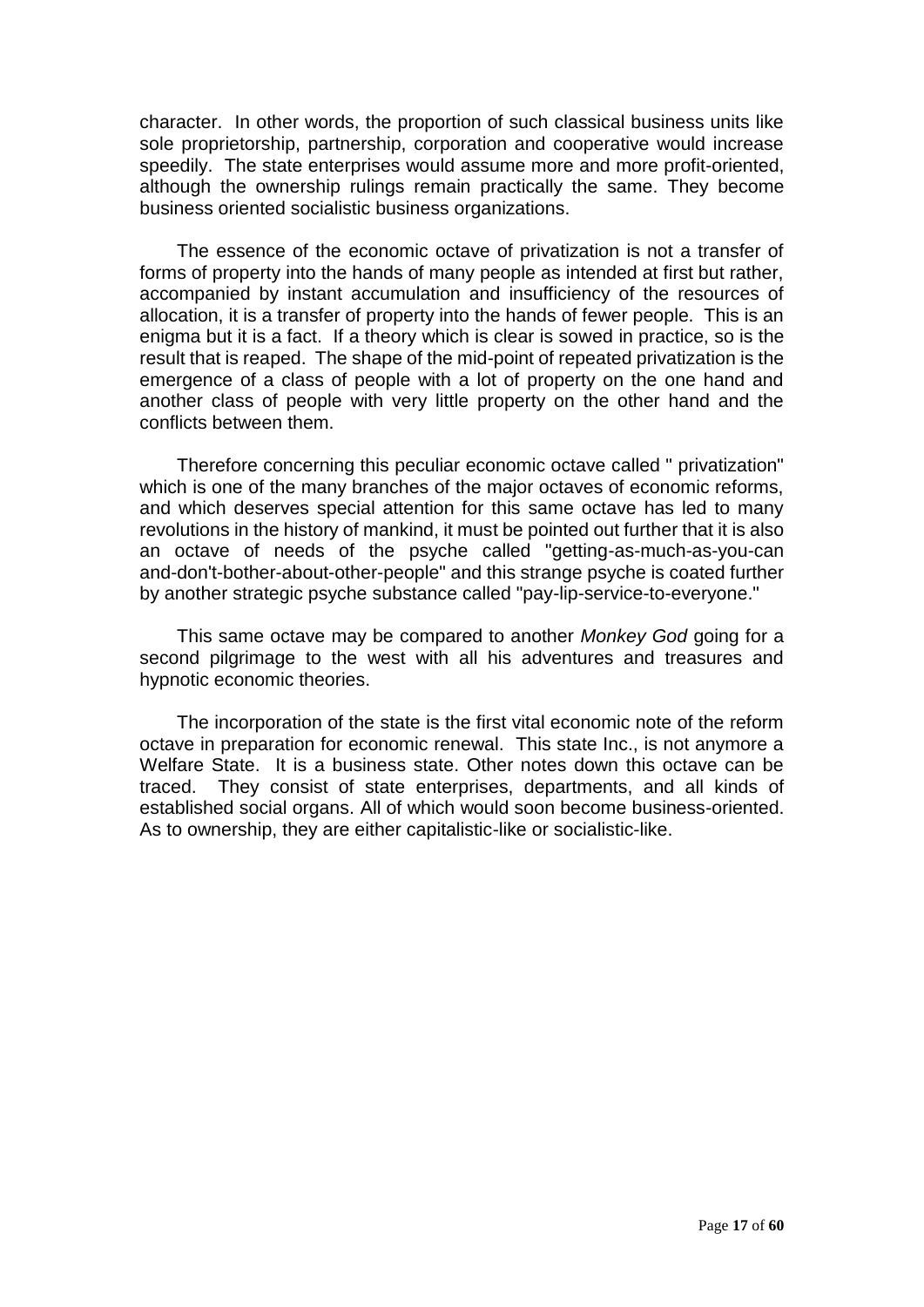## **IV THE PROBLEMS OF PRODUCTION AND TECHNOLOGY**

After 1924, under Stalin, the modern Soviet Central Planning System was installed, first in the Soviet Union and then in most East European Countries. The primary objectives were to increase industrial development, agro-industrial productivity and military strength through the development of the fearful military-industrial complex. (Currently, the CIS has in stock about 30,000 nuclear warheads sufficient to destroy a few Americas) Vast amounts of resources were devoted to the production of Capital Goods. Allocation of resources for consumer products was minimized in favor of this capital goods production. This was the urgent philosophy decades ago. It was believed to be relevant for that period when industrialization was the key word. However, it had created a lot of problems later on.

The agricultural sector was still neglected, quality consumer goods and variety was still neglected. Historically, the economic growth rates of most socialist countries have been comparatively high but recently they have fallen. When industrial growth reaches its zenith, the growth rate soon declines. Many weaknesses such as falling productivity, clumsy centralized planning, incorrect input information for planning, overemphasis of quantity instead of quality, lack of motivation amongst the workers, production which does not meet the personal desires of the consumers, corner-ups and red-tapes, problems of power distribution and others began to emerge revealing the fact of the ageing mechanism within the industrial complex.

A summary Table of the various aspects of the economy is given below: -

| 1. Economic Growth                 | - Increases at first, decreases later                                      |
|------------------------------------|----------------------------------------------------------------------------|
| 2. Efficiency                      | - Increases at first, decreases later                                      |
| 3. Economic Stability              | - Stable except during the reform period                                   |
| 4. Equity                          | - Very good but will be poor during and after<br>privatization and reforms |
| 5. Consumers Choice of<br>Products | - Average and on the lower side                                            |
|                                    | 6. Consumer Product Quality - Average comparatively                        |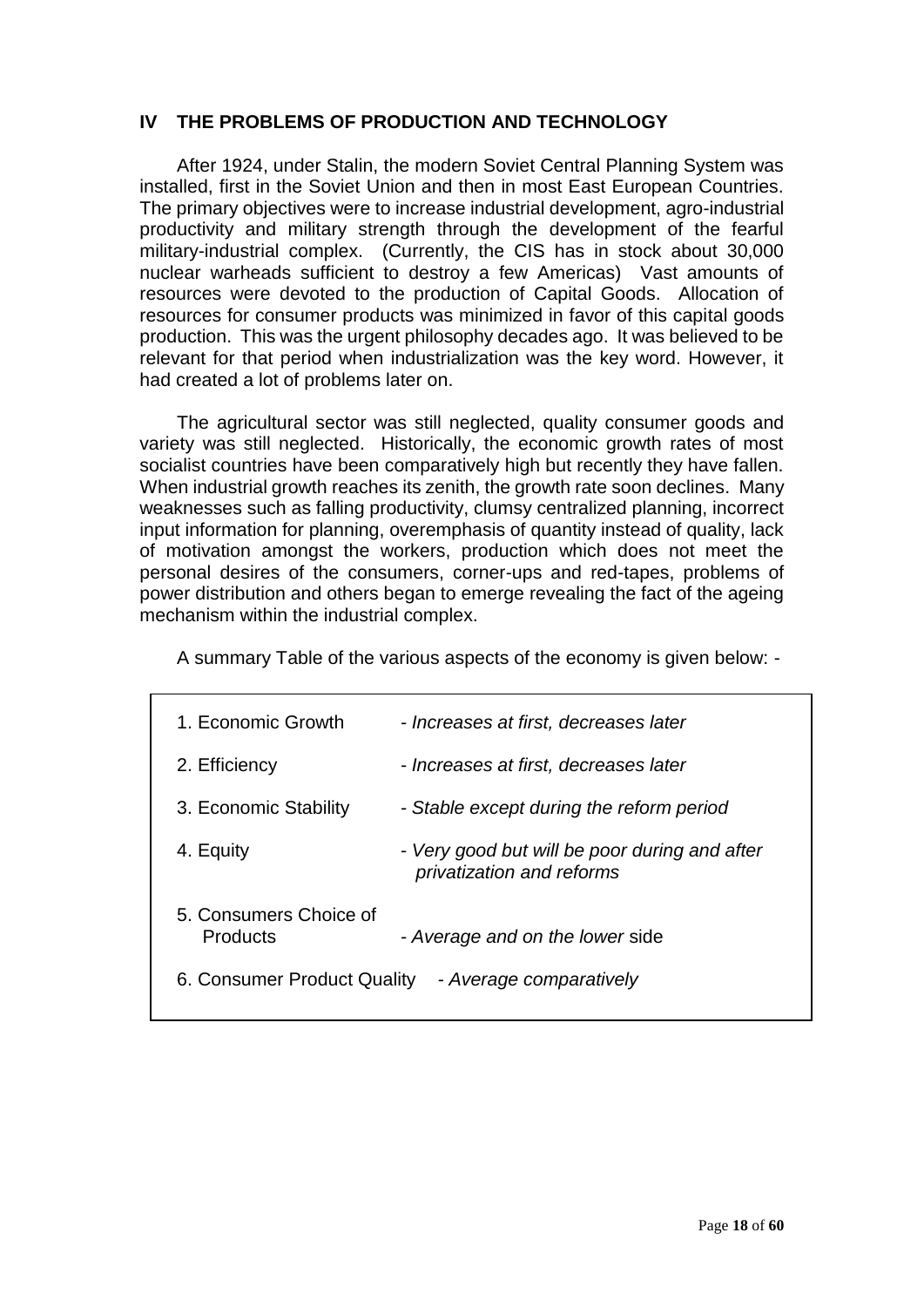#### **Balanced versus Unbalanced Growth In The Socialist Countries**

*( Modified from Hirschman'Strategy of Economic Development, 1958 )*



According to Hirschman's Unbalanced Growth Strategy, favoring an optimal unbalanced growth means to strike out first in one direction (See vertical arrows) and then, impelled by resulting shortages or weaknesses, balance-of-payment pressures, low quality consumer products and many other assorted troubles, to strike hard in the other direction (See horizontal arrows) the outcome is faster and beneficial. Hirschman argues that by traveling along this circuitous route, which is likely to be more costly because of the accompanying shortages and excess capacities, the economy may get faster to the goal.

In the case of the Socialist Countries, the Pre-Reform Era consists of the great vertical thrusts directed towards industrialization and the Economic reform and Post-Reform Era are the horizontal thrusts along consumer objectives.

When the horizontal thrust was about to begin, the Soviet economy had been in a state of imbalance for quite a long time. This can be seen from the fact that 60% of all industrial fixed assets are concentrated in those economic sectors dealing with raw materials and intermediate products. Sectors engaged in meeting people's everyday needs receive virtually nothing - light industry gets approximately 4%, the food industry, 6%. The fact is that too much emphasis is placed on heavy industry and capital goods, and too little is allocated for consumer needs of the people. For this reason, the Soviet Union requested so much foreign aids in the consumer products for the coming Winter.

Analysis also showed that out of the 1.9 trillion roubles' worth of industrial fixed assets, 40% are worn out (Nikolai Ryzhkov's Report to the USSR Supreme Soviet, 1989).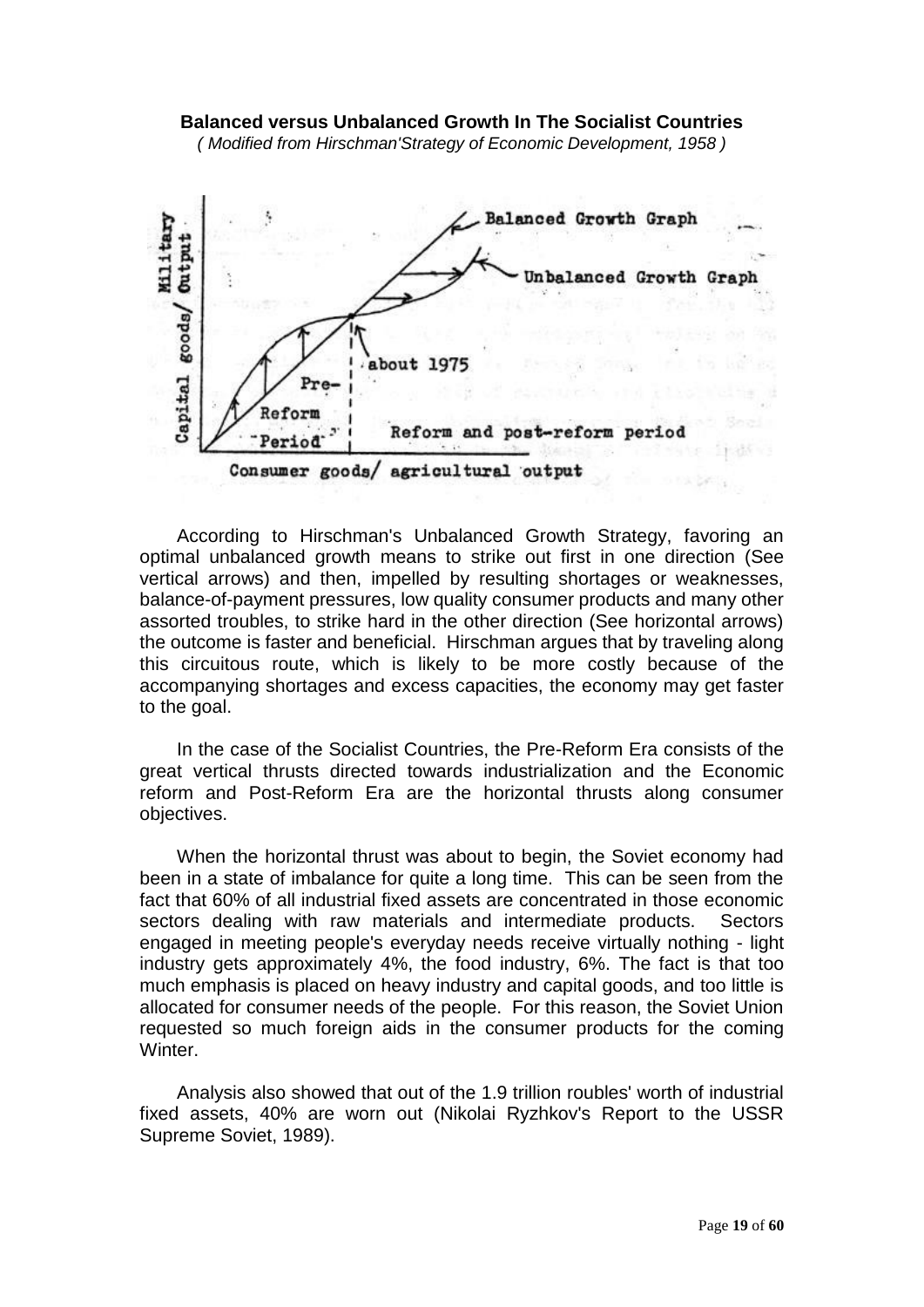#### **V. TOWARDS A MARKET - ORIENTED ECONOMY**

Market Economy is an economy that relies on markets for the allocation of resources and Command Economy is an economy that relies on the government for the allocation of resources. Market Socialism is an economic system based on socialist ownership of resources and allocative decisions made through markets. Market Capitalism resembles Market Socialism except that the ownership of capital is in the hands of private individuals instead of the socialist property under the control of the state.

The recent privatization and economic reforms transform the existing economy into a market-oriented type of economy which seeks to maximize consumer satisfaction. The market philosophy is essentially consumer centered. Countries like China, Yugoslavia, Romania and others move towards Market Socialism. Practically, all the East European countries, the CIS, China, Vietnam, practice a substantial degree of market capitalism. In future, it will be very difficult to draw a distinct line between the two economic systems from a market approach.

To move towards a market-oriented economy, a socialist economy would require economic restructuring and the use of market principles to run the economy of the country. What does this mean?

It means enterprises that have been formed through privatization and economic reforms would need:

- 1. To analyze market opportunities which include analyzing strategies, the environment, market targets, market segments, consumer buying behavior, organizational market buying behavior, etc.
- 2. To make product decisions based on markets: What products? What type of marketing mix and product line? What stage of Product Life Cycle? What brand? What type of packaging and labeling to attract consumers? How to develop and manage products?
- 3. To make distribution decisions: How to develop marketing channel? How to set up wholesales and retail centers? How to distribute, transport and warehoused products? All these have to be considered in the light of the privatization of the distribution network side by side with the socialist-owned distribution network which has rooted much earlier.
- 4. To make promotion decisions: How to promote, advertise and gain publicity for these newly established socialist and private marketing enterprises.
- 5. To make price decisions: How to set prices based on marketing objectives, pricing objectives, costs, marketing mix variables, channel member expectations, buyer's perceptions, competition, legal and regulatory issues.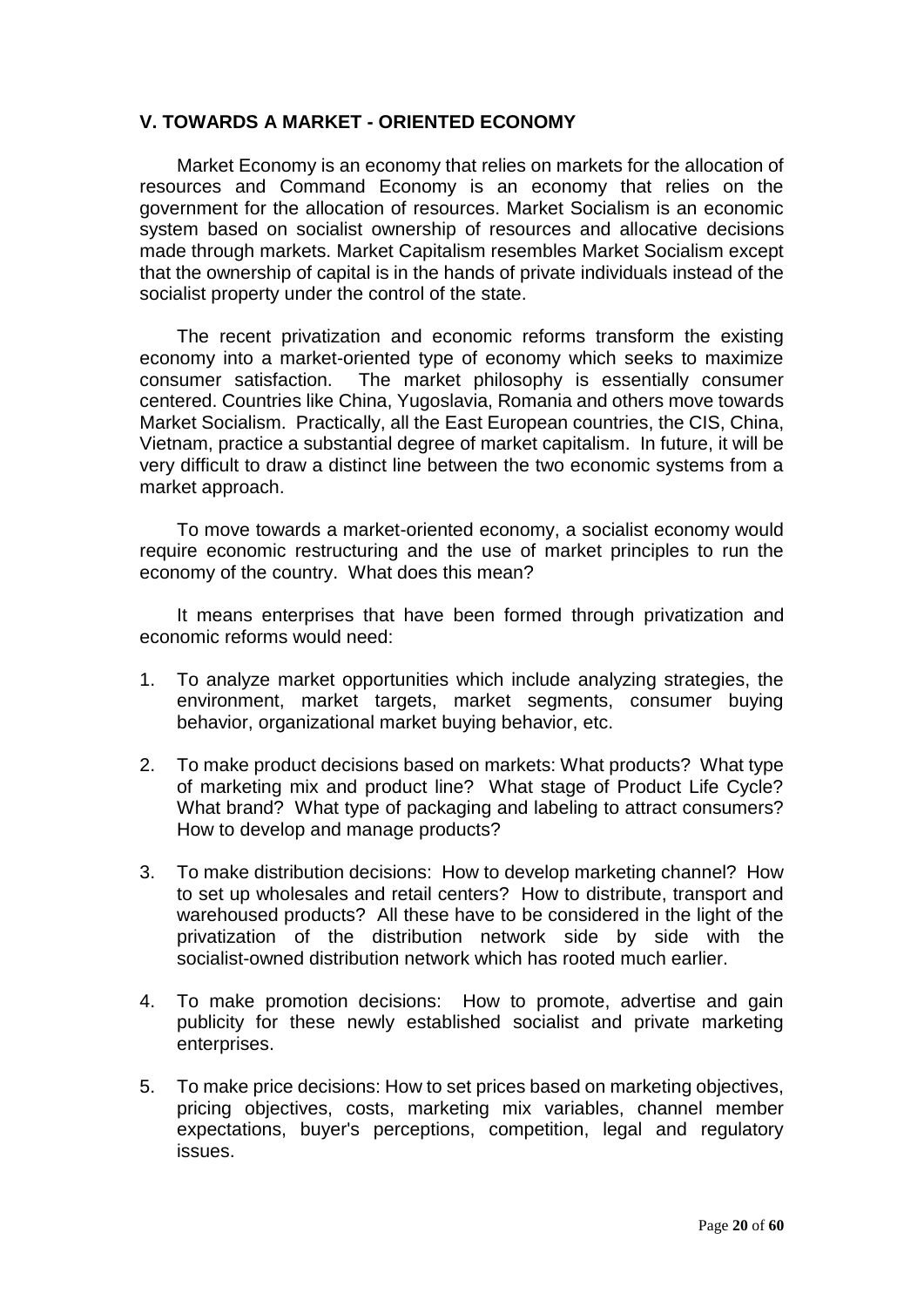- 6. To conduct market research and develop marketing information system and marketing management based on socialist and capitalist marketing.
- 7. To enter the international markets.

A market-oriented economy has five basic goals. They are:

At macroeconomic level:

- i ) full employment
- ii) price stability and
- iii ) economic growth.

At microeconomic level:

- iv ) efficiency and
- V) equity

## **Range Of Government - Market Orientation**

( Modified from Source : Orley M. Amos, JR. )

| low                                        |                         |                  |                 | Degree of Government Allocation<br>(Very High) |
|--------------------------------------------|-------------------------|------------------|-----------------|------------------------------------------------|
| Pure market<br>economy                     | United<br><b>States</b> | Mixed<br>economy | Soviet<br>Union | Pure command<br>economy                        |
| (Very High)<br>Degree of market allocation |                         |                  |                 | low                                            |

The diagram above shows the relationship between the two ideal extremes of pure market economy and pure command economy with all the resources allocated by markets and by the government respectively. Real world economies fall between these two extremes. The United States of America and the Soviet Union are the two countries taken to represent approximately the two kinds of economies. The important difference is the degree of market or government allocation. The United States is primarily market-oriented, whereas the Soviet Union is primarily command-oriented.

## **1. The Reliance On Markets For The Allocation of Resources And Decistion-Making**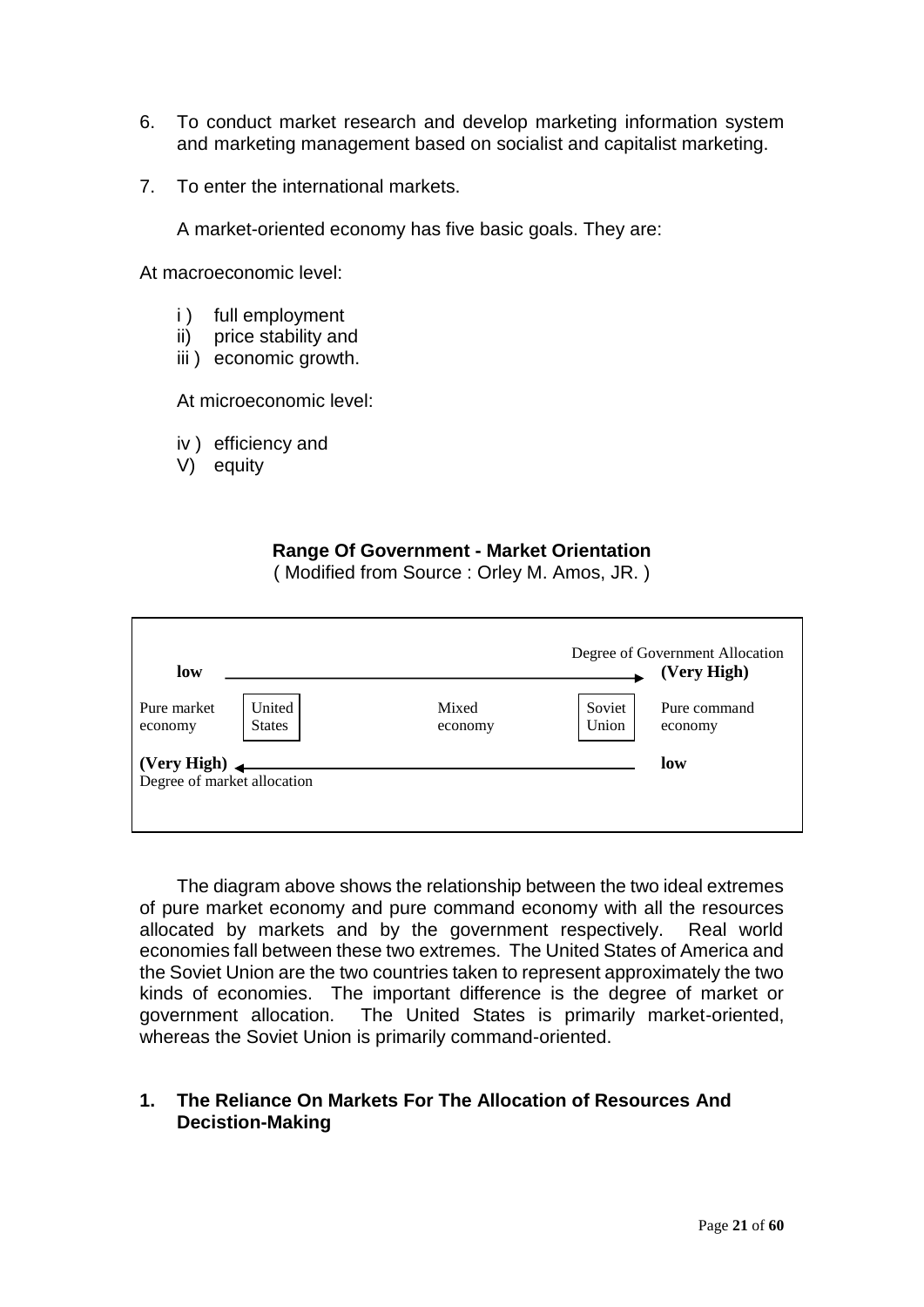Resources are the materials available to the economy for the production of goods and services. They can be limited (available in finite quantities, scarce (available quantity less than its desired use) or free (available quantity greater than its desired use)

Labor (physical and mental abilities) is the human resource used to produce goods and services. Land which includes water, minerals and any resource that occurs naturally is a natural resource for the same purpose. Capital is the synthetic resources used to produce goods and services. It does not occur naturally. Finally entrepreneurship is the specialized type of human resource that assumes the risks of combining factors in the production of goods and services.

Most of the important resources and decision-making in the pre-reform period have been centralized and planned by the state. This was because resources have become socialist property. Naturally, decision-making and allocation would have to be from the CENTER, just like in a gigantic corporation the HEADQUARTER still maintains the central control.

To rely on markets for the allocation of resources and decision-making, decentralization and the creation of many socialistic and capitalistic business units owned individually, privately, collectively or as corporation would have to be carried out. This can be done through re-cost accounting, pricing and SELLING in the local and international market. Instead of allocation alone, selling is also introduced.

The social character of Labor, Capital and Entrepreneurship has to be split into private forms owned by individuals, private firms, corporations, state enterprises and other conceivable types of business organization. To split this requires removal of many controls and restrictions imposed by the state. The management for the transformation into market economy is complicated and can be dangerous too. The principle of satisfying human needs ( even the most greedy type ) through the process of BUYING AND SELLING IN THE MARKETS would have to be implemented in stages and also gradually. More and more goods, services and resources would have to be listed by the state for selling. The cash so obtained would then be used for purchase in the local and international markets. The state has to minimize its controls and let the markets work through the whole mechanism. However, the state would still control the military, the police force, the health care, the natural monopolies (if it wishes), the welfare, etc.

#### **1.1 The Freeing Of Price Controls**

Every nation imposes a certain degree of control over prices of commodities. It is a matter of degree when we talk of the freeing of price controls by a state. Most countries like The Soviet Union, the East European Countries, China, Cuba and others impose a high degree of control over prices of goods, services, resources and other commodities. Price has been fairly stable in these countries before reform.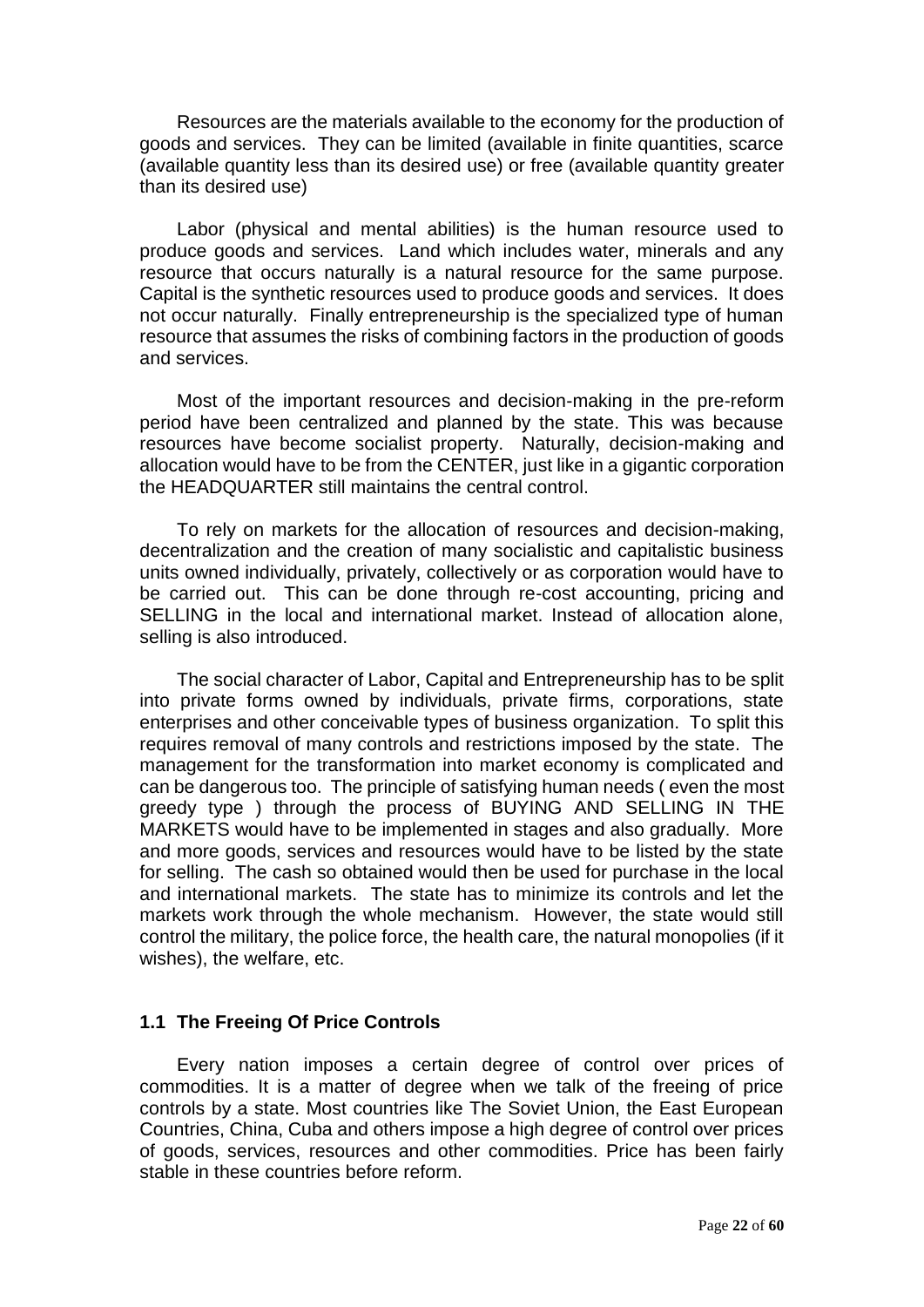During the reform period, when price is gradually freed for many items, one can only witness a subtle rise in the price of every product. Prices begin to fluctuate rather unpredictably in accordance to the law of supply and demand in the market. It is natural that consumers would become very aggressive during this period because of the aggressive nature of business exploitation through prices.

It is hope that this subjection of prices to the market forces of supply and demand would come into a market equilibrium for most of the products. Shortages and surpluses that disrupt market equilibrium would be corrected through the assistance of U.S.A. and many Western European Countries. Shortages in consumer products and foods are the major problems in the Commonwealth of Independent States. Surpluses in military hard wares and capital goods (as has been pointed out earlier) has been a source of worry for the U.S. because the greed for destructive weapons by hostile nations coupled with the mass psychosis of free selling in the CIS has created an atmosphere of global tension.

According to Gemini News, a report by Charles Quist Adade on January 24, 1992, the price liberalization embarked on by the Yeltsin administration, during an opinion poll in Russia, has only 32 percent of the Russian supports. Other opinion polls showed that 78 percent blamed worsening living conditions on price rises and 50 percent now said they supported the botched August coup. The putschists promised to freeze prices and stabilized supply situation. (From the publisher of 'Nevskoe Vermya')

#### **1.2 A Greater Role For The Law of Supply and Demand**

A planned economy or a regulated market economy is not something which does not use the Law of Supply and Demand. Because of its planned nature for prices of products, the law of Supply and Demand ceases to be useful except for those zones gazetted for market economy such as the economic zones. Certain amount of Black Markets occurs in every mixed economy or regulated market economy.

When economic reform and privatization have become the primary objective of an economy then a greater role for the law of supply and demand to determine and influence prices is indispensable.

This does not mean that the government would no longer regulate the market. The government would still set price floor, price ceiling and subject markets to taxes and using taxes to influence supply and demand or to utilize tax incidence to divide the portion of taxes between the buyer and the seller. All these will come along with economic reforms as part of the marketing management techniques.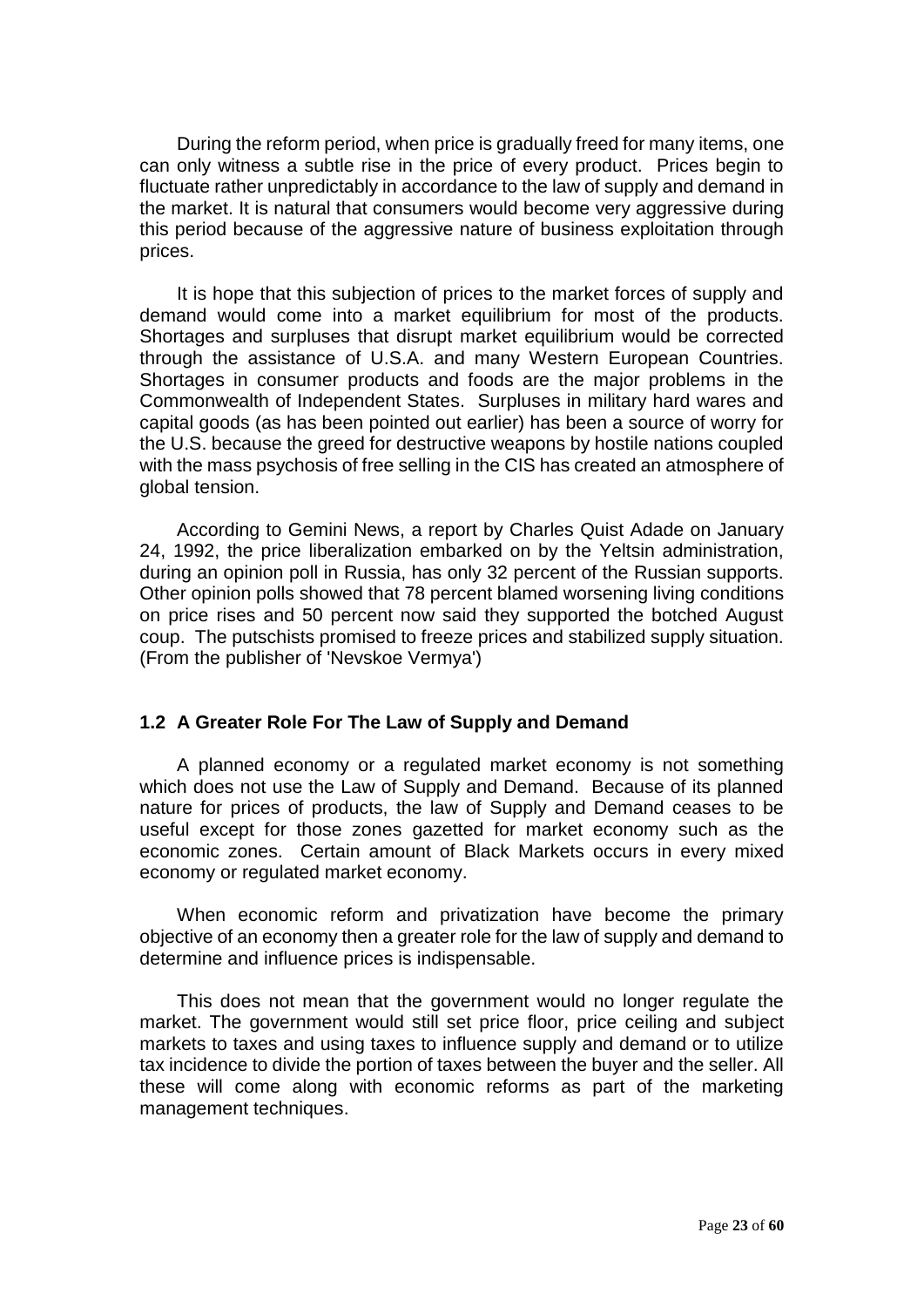#### **1.3 Marketing Management Techniques**

Once the market - oriented economy sets in, new market management techniques would be discovered, put in action and consolidated. These techniques can be learned from the marketing information markets both domestically and internationally. They can also be learnt through attending training in the capitalist countries as well as in the socialist countries. The market-oriented reform in the socialist economy uses techniques similar to the management techniques used in a society with is based on private ownership, however with one clear difference: socialist ownership of the enterprises.

#### **2.0 Domestic and International Competition**

Encouragement of producer competition, as part of the effort to improve overall economic performance, is not an easy management task, as the "producer-is-king" principle underlying socialist economy has to be shifted to the "consumer-is-king" principle of a market-oriented economy. Once this has been overcome the race for capturing markets in the society by the business organizations would gain momentum. You would then expect competition. As a matter of fact, this transformation of principle and increased competition would take some time.

The world would experience a period of vigorous economic competitions at the domestic and international level. This is also a period of a new kind of war, an economic war. Every enterprise and every nation would stubbornly stick to the basic rule of market competition - First, select a market; Second enter the market; Third build market share; Fourth, protect market share. One can expect a breakdown of social responsibility in many areas and levels of competition. One can also expect cooperation and teaming in many other areas. While the non-socialist countries are anxiously looking for markets in the socialist block, the socialist countries are planning to enter the capitalist block too.

Barriers to entry would be tough to break through even though the open door policy has been declared. Some of these barriers are those associated with economies of scale, capital requirements, access to distribution channels, customer loyalty to brands, cost advantages, experience, government policies retaliation and high switching costs.

The essence of competition is the competition for accumulation, of moving towards global monopoly (and oligopoly). A regulated market competition does not allow the possibility of great destructive competition. Free competition can produce severe negative results when oligopoly and monopoly take over. Monopolies, in whatever forms, have all proved to be more harmful than beneficial.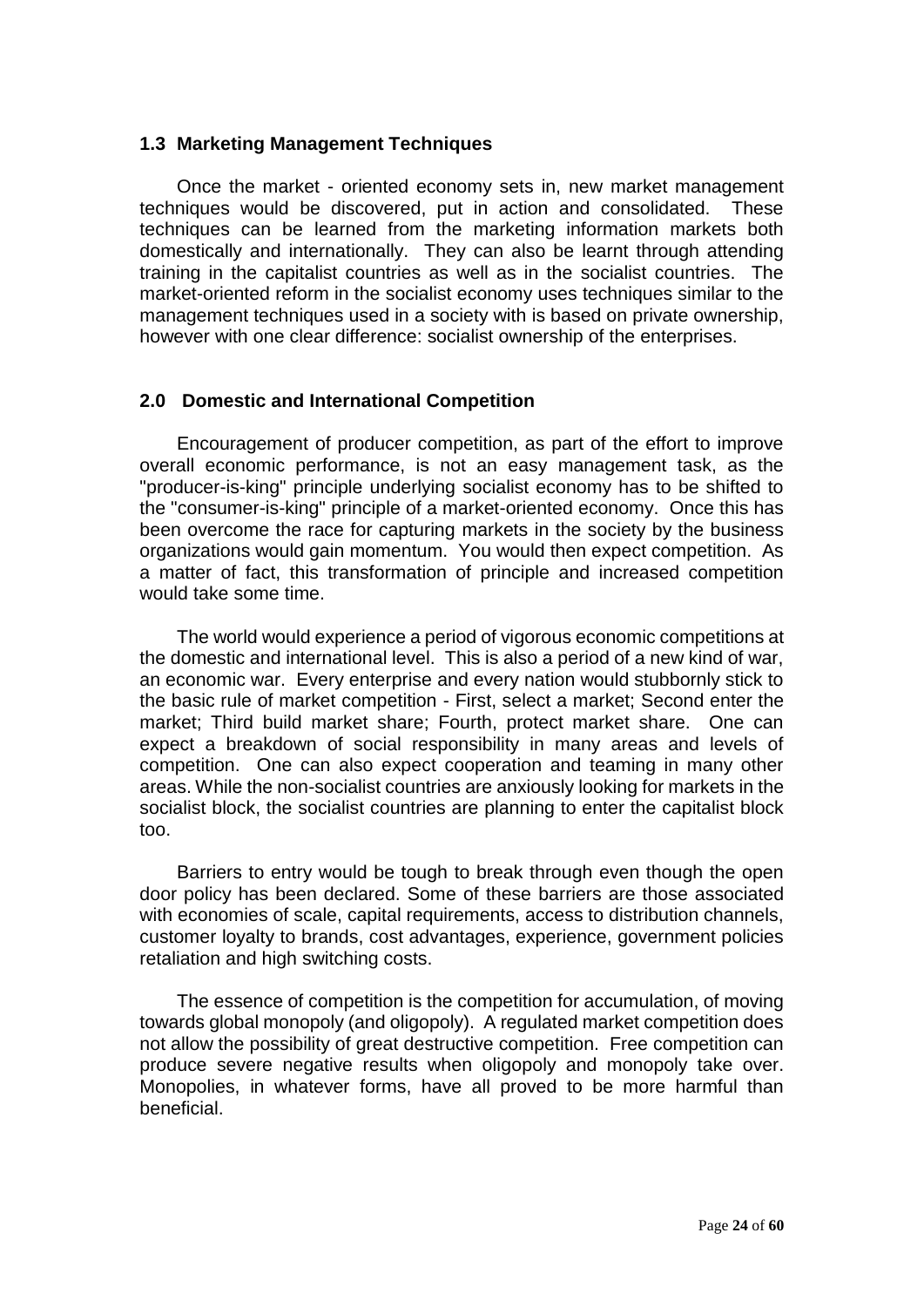#### **3.0 Distribution System Reforms (in the CIS)**

The process of chaotic transition towards a market-oriented economy has created problems in the distribution system. Distribution is the process whereby goods and services are delivered from producers to consumers and to organization buyers where and when the products are needed.

The flow within the distribution channels is going through some forms of reforms. There are 4 kinds of flow in any channels of distribution. They are:

- 1. Physical flow
- 2. Ownership flow
- 3. Money flow
- 4. Communication flow

Seven years of reform has not produced a reliable distribution system. According to a senior diplomat with a G-7 country, the Soviet distribution is getting worse. The state-run distribution system is unreliable with many intermediaries waiting to hoard. The current Soviet Food Crisis cannot be resolved with an unreliable distribution system. Even if food aid has been supplied, the problem of putting food on the table would remain. The CIS has requested for more than US\$6 billion in emergency supplies for the coming 1992 Winter. The U.S. has offered US\$4 billion in credit to purchase grains and other foods by November 1991. On January 23, 1992, President George Bush offered US\$645 million aid mostly in the technical assistance area.

In such a chaotic distribution system, the physical flow for any foreign aid would have to be provided by the foreigners in collaboration with the Independent States. Unless the distribution system is centralized under a single control in each of the states, no smooth flow can be expected if the previous distribution system is used.

Uncontrolled privatization has disrupted the ownership and the physical flows of the distribution system. Regular strikes and demonstration have severely decreased the quantity of products in circulation because of the disruption of production and supply. Privatization leads to ownership problem, hoarding and empty stores because the products go where the prices are highest. All these lead to a disharmonious and dangerous situation in the distribution system.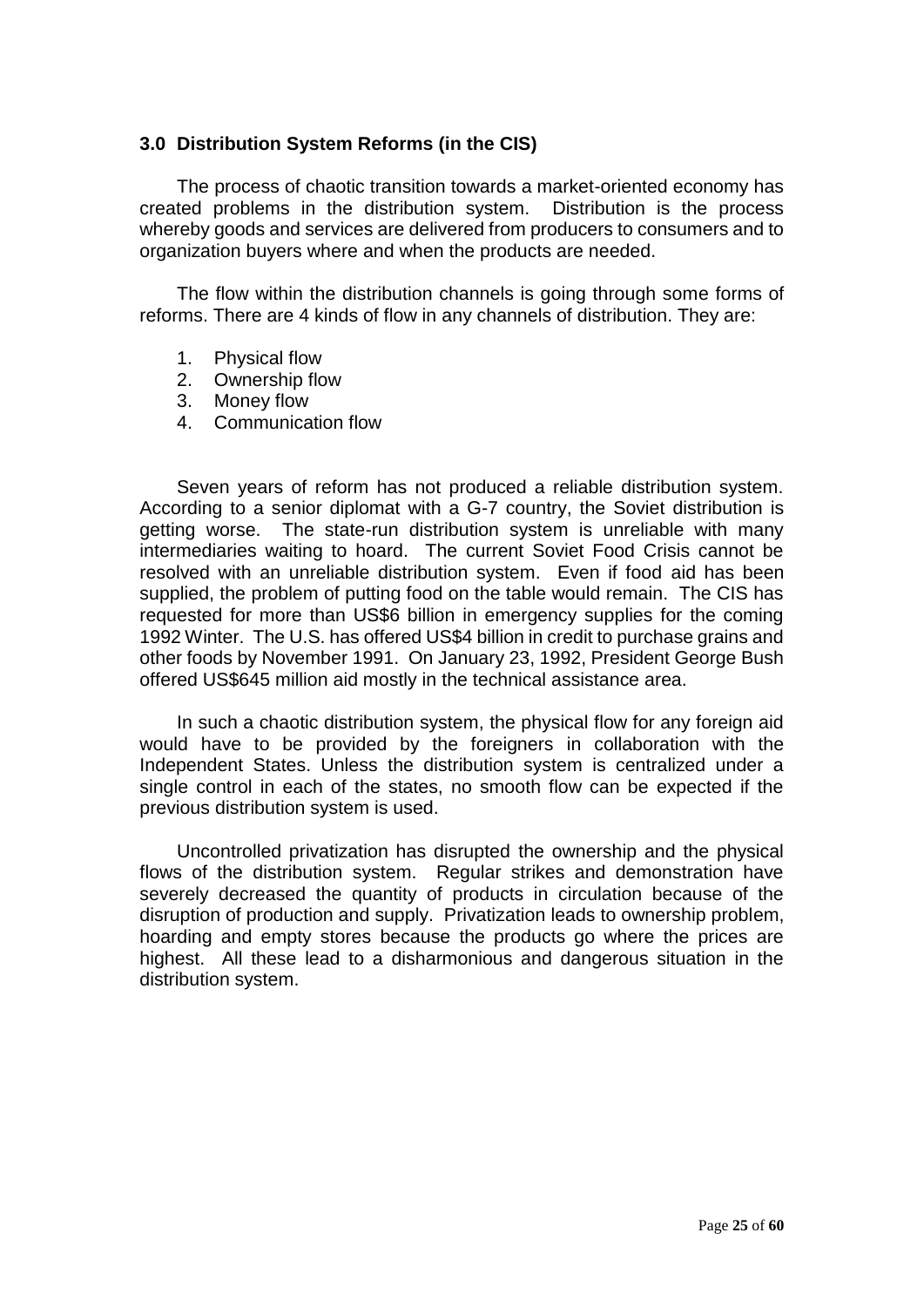#### **VI. THE IMPACT ON INTERNATIONAL ECONOMY**

When modern socialism began to emerge out of the chaotic development of capitalism in the beginning of the 20th century, the antagonism between these two systems was so intense that the international economic situation was divided into two hostile economic camps. Economic communication was objectively impossible, as if a mystical barrier has shrouded the two camps. Trade was limited, foreign exchange was not communicable, international investment was not possible and all trade policies seem to flow within the iron curtain. Initially, international trade for comparative advantages was limited to modern "barter".

### **1. 0 Foreign Exchange**

The language of currencies between the two social economic systems did not communicate fully. This absence of communication has been going on for decades. When the open door policy was announced and the capitalist countries has acquired greater confidence in doing businesses with the socialist countries, the ground for developing a common Foreign Exchange Market between the two economics blocks soon budded. This FOREX market is vital for international trade. The decision on currency conversion has always been problematic because the meeting of a 'cunning' market-oriented currency with the hard, stable non-market-oriented type of currency of the socialist block is not that pleasant. Modern barter is often preferable for fair play to figure manipulation on a suspicious exchange rate.

#### **1.1 The Convertibility Of Hard Currency**

Before the reform period, most socialist countries have hard currency which means the currency is stable and normally not subject to dramatic variations in the exchange rate. It is also controlled and cannot be taken out of the country. The price of the currency has not been freed and not market-oriented in the FOREX market, and there are good points for not doing so. The currency is not meant to function as an object (product) for speculation, for currency investment and other forms of profit seeking objectives in the FOREX market.

The recent reconstruction and transformation into a market economy has resulted in a temporary instability of the currency. Currency reform is vital at this moment in order to gradually subject it to the laws of supply and demand of currencies in the FOREX market. The initial unpleasant fluctuations in the free market must be stabilized. Inflation must be brought under control, the currency must be made stable again and has a stable value and the currency must be made convertible to other currencies in the capitalist countries in a changed situation. This economic integration of currencies is the coming-together of currencies in the hope of establishing long term "exchanges" in the new currency market scene.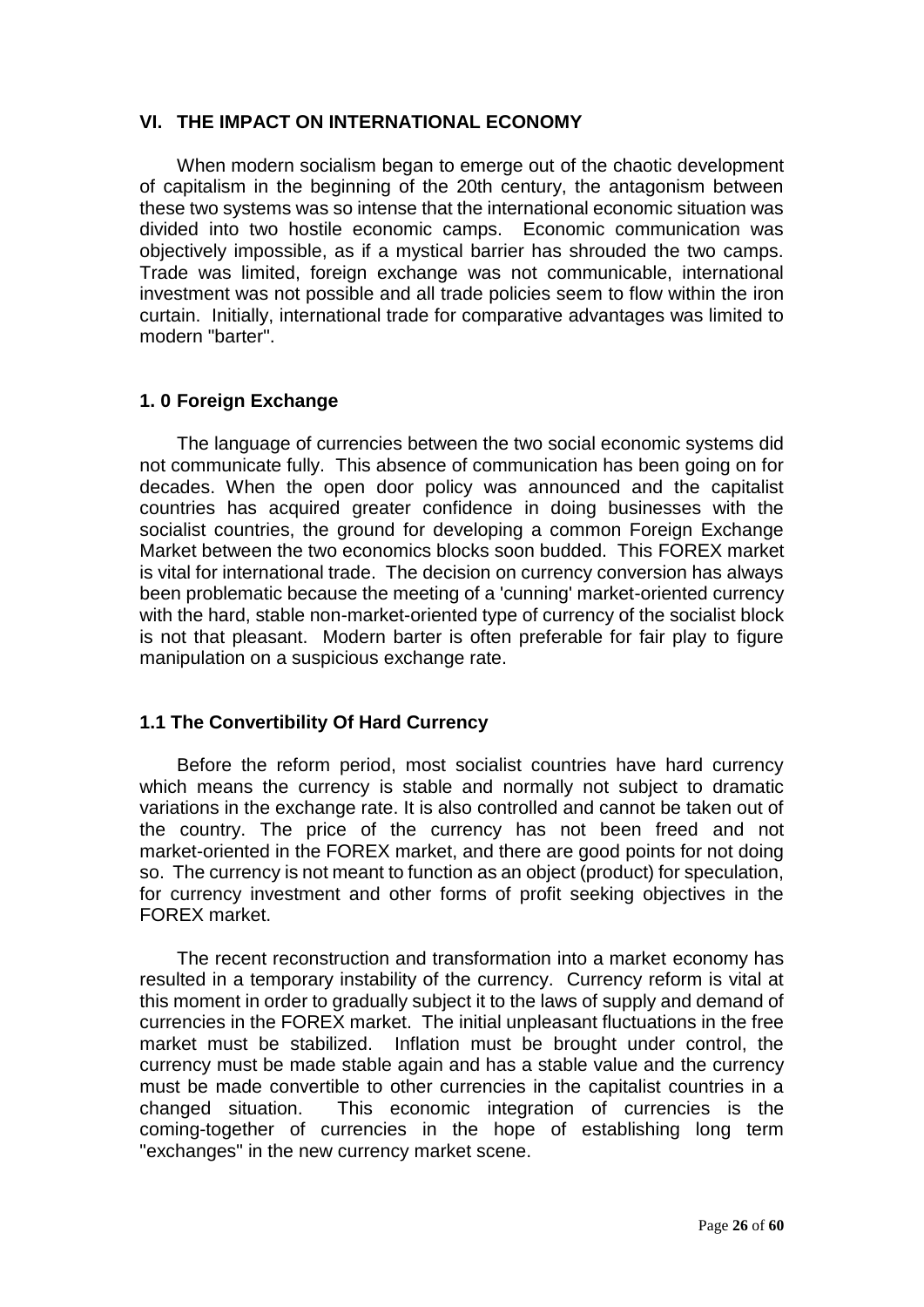However, for effective currency reforms, there must be a centralization of power and control as to who is in charge of the issue of currency, taxation, freeing of prices, cuts in government subsidies and other currency matter.

Quantitatively speaking, convertibility is the degree to which a currency is exchangeable for other currencies or for gold. For smooth exchanges a high degree of currency convertibility is vital. One barrier to high convertibility is vital. One barrier to high convertibility and good foreign investment is the ability to be able to get money out of the country once invested without having to barter.

Most convertibility problems arise from protectionism, a natural social instinct. Devices are often developed to keep money at home and to bring in as much foreign money as possible. China devises a "*Waihui Zhonghuanjian*" or Foreign Exchange Certificate, a kind of "money" for foreign travelers to use for this protectionism. This certificate could not be converted back to foreign currencies except for Hong Kong currency when these travelers returned home. The certificate has an exchange rate equivalent to *Renminbi yuan*, but somewhat higher in the market. This "currency" buffers the *Renminbi yuan* and keeps it from flowing out of the country. It is uncertain whether the Chinese government would abolish the *Waihui Zhonghuanjian* in future.

#### **1.2 The Rate Of Exchange**

Exchange rate between currencies is a quantitative relationship between the currencies. So long as the currency is stable and has a steady value (fluctuating or "fixed") the calculation of the exchange rates would be easy. Sudden economic reforms create a chaotic state of the currency, making it unstable, unreliable and the public loses confidence in the actual worth of the currency.

#### **2.0 International Investment, Finance and Debts**

Privatization and economic reforms in socialist countries move in favor of international investment. However, there are a number of obstacles to investment. The Ex-Prime Minister of Singapore, Mr. Lee Kuan Yew, once pointed out this: "To attract foreign investments, currencies have to be convertible. As long as the currencies are not convertible, foreigners will be reluctant to invest because they will not be able to get their money out unless they do it by way of barter." Other trouble spots include instability of currencies, lack of legal protection of foreign investments, fear of proletarian revolutions, risk of nationalization, military and political instability, potential ideological and ethnic conflicts.

Foreign investments allow foreign ownership of factors within the political boundaries of a nation. This in turn changes the shapes of the economic boundaries. The interference of the political and the economic boundaries can produce frictions between nations.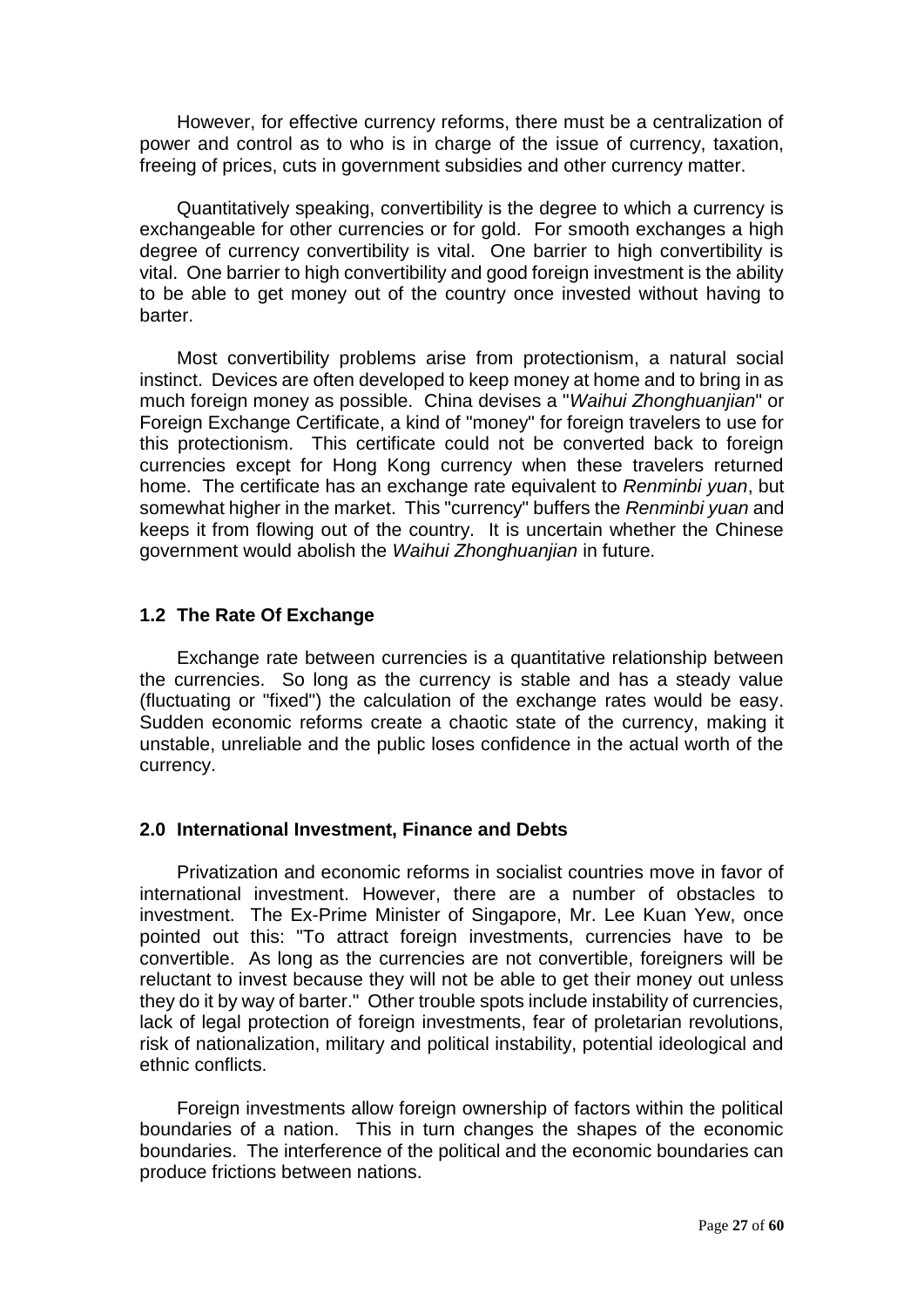Once opportunity for foreign investments has been opened, multinational companies will gradually invest in the socialist countries and you can expect investments by socialist countries in the capitalist countries too.

The history of the International Monetary Fund (IMF) and the World Bank would see an addition of new member countries. This is unavoidable as the force of global economics integration is very strong. There is a chance for opportunity and world peace which would be very expensive to ignore. The policies of IMF would have to be modified correspondingly to the incoming member states and they would have to be modified correspondingly to the incoming member states and there would also be strong competition for the Special Drawing Rights (SDRs).

It is reported that in Eastern Europe the number of joint-ventures with multinational corporations increased from 165 in 1988 to 3,090 in October 1989. The number of new investment projects in Eastern Europe and the Soviet Union as on December 1989 is 3,345. It is an estimated if all the projects are implemented, it would entail an estimated total capital inflow of US \$20 billion.

The Union Treaty of CIS would turn over ownership of much of the country's natural resources to the republics (now independent states), that in turn would make it clear to investing countries with whom they should negotiate to develop projects in the country.

In the Far East nations, China has for the first time lifted a 42 years' old ban on selling shares to foreigners who wish to invest in China shares on December 1991. According to Xinhua news, one million yuan-denominated shares of the Shanghai Electric Vacuum Co. would be put up for sales to foreigners.

Also, Malaysia's real GDP for 1991 is 9.4%, the highest. This is due to encouragement of foreign investments and privatization. A breakdown reveals that Thailand, the Philippines, Malaysia and Indonesia attracted in 1990 a total of US\$3.6 billion of private sectors investments from Japan, US\$1.8 billion from South Korea and US\$412 million from Singapore.

The CIS's debts to the group of Seven richest countries (G-7) has reached US\$68 billion in December 19991. The payment of this debt becomes a problem after decentralization and economic independence of the independents states have occurred. Some states like Azerbaijian and Turkmenia are reluctant to pay debts. The G-7 ministers wanted the fractious states to present a united front on the debt issue. This has also been agreed upon by the 12 states. Sooner or later this problem would be resolved because of the fear of the possibility that the G-7 might declare a moratorium on all forms of credit for the independent states in the future.

#### **3.0 International Trade**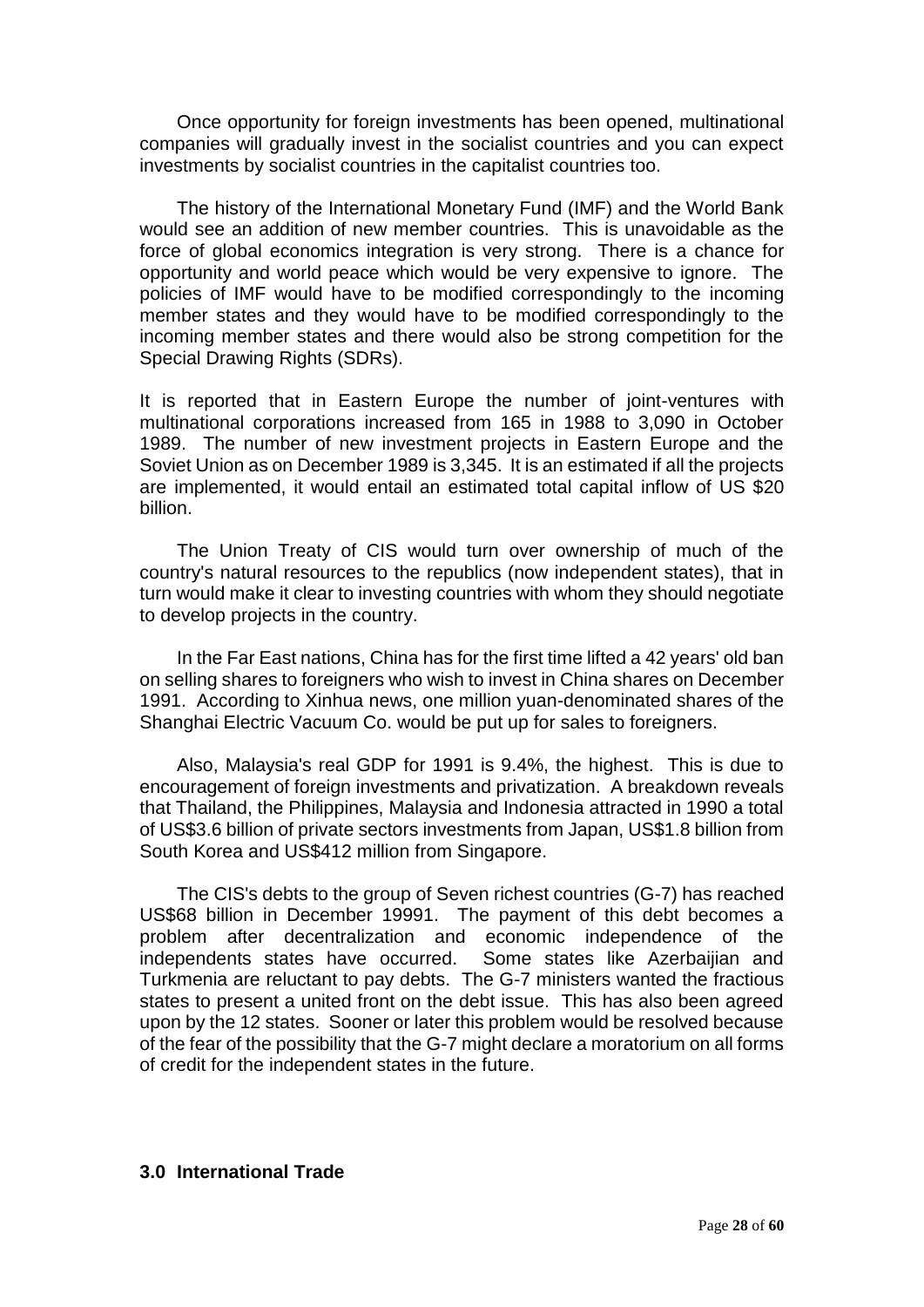As a rule international trade activities will increase with economic reforms and privatization. One can expect that increased international trade will benefit all nations as the elements of comparative advantage and gains from trade are at work.

However, the economic reforms in the CIS pressured by political reforms is disastrous to production and the health of the national economy itself. Production and productivity decrease at an alarming rate, a situation which is worst than the pre-reform period.

According to a 1991 Report in USSR by Vladimir Tikhonov, there were serious problems in the 1. Central Planning System 2. Military Industrial Complex 3. Oil Revenues 4. Soviet Technology and 5. Technical Help. In the field of agriculture, grain harvest is 170 million tons and 30 million tons in store, 5 million fewer cattle, 10 million fewer pigs and 30 million fewer poultry. The disorder during the transition period forces the CIS to rely on importing many products and become economically dependent on the West. In 1986 - 1988, the Soviet Union imported 31,000 million roubles. In 1991 consumer durables and food imports will constitute about 22,000 million roubles, including 5,000 million roubles in hard currency that will go on grain and food.

The unpleasant philosophy of the CIS's international trade practice has become "importing to save the nation". This high import requirement is responsible for severe currency debt. To quote Nikolai Ryzhkov, Ex-Prime Minister of USSR:

"The persisting high import requirement and our limited currency reserves have resulted in the Soviet hard currency debt now being more than twice as large as our yearly export receipts. This compels us to resort, increasingly of late to short-term borrowing. The oil receipts do not suffice for debt-servicing any longer.

The government considered that an outsized foreign debt may have dramatic economic and political consequences. We are already beyond the internationally safe maximum of 25% in the correlation between loan repayments and currency receipts."

#### **4.0 Trade Policy**

International trade policy of the defunct USSR goes hand in hand with the Soviet foreign policy of improving Soviet-American relations, the construction of the Common European Home, the continuation of the Vladivostok line in the Asia-Pacific region, and trade with India, Latin America and Africa. It is believed that the new CIS would continue this line of action.

The most important thing to look into in this matter of trade policy is the open trade policy. To get as much involved as possible in the global economic contacts during the reform period is indicative of a serious attitude towards an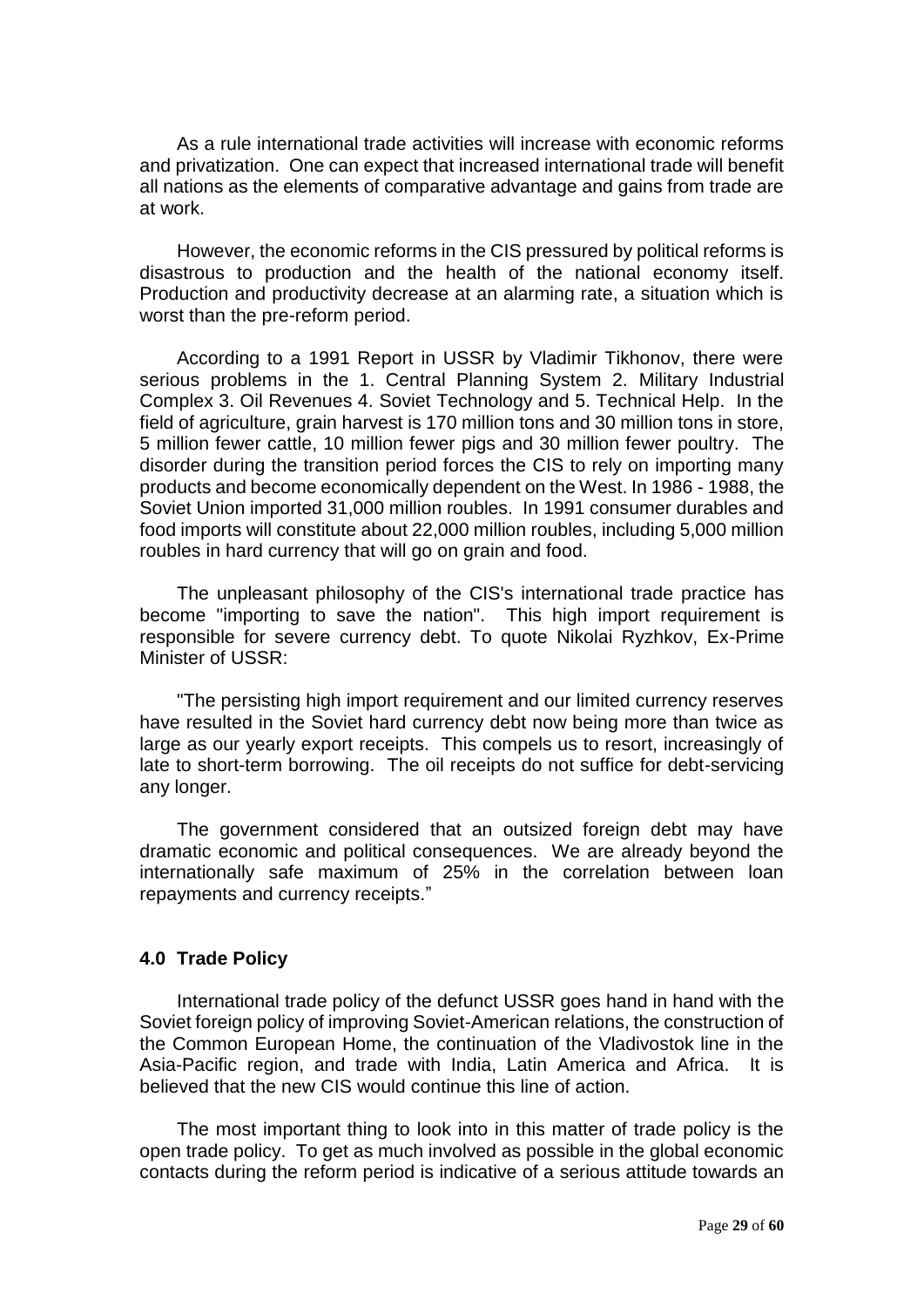open trade policy, some sort of a U-turn from the old economic policy of autarchy and self-sufficiency. The idea of open trade policy, an outcome of glasnost philosophy, has now taken deep roots in the notional foreign economic policy. The objectives include benefits through comparative advantages and gains from trade, the idealism of world economic integration, the desire to end the Cold Wars and co-exist harmoniously for the sake of the survival of mankind and to promote international cooperation.

Openness does not mean that there would be no tariffs, and other forms of restrictions in trade. Openness here means favorable conditions and positive encouragement for trade.

In China a relaxation of political and ideological control has helped to expand trade. Before this, foreign trade is a state monopoly conducted principally through 10 foreign trade organizations. Recent changes in line with "open Policy" include greater flexibility in trading practices, ideological opposition to borrowing on international money dropped, foreign trade regarded as very important and changes in shipping insurance policy.

Before reform international trade transportation (shipping) insurance is the responsibility of The People's Insurance Company of China. In the domain of insurance, the comparison of a "communist state" such as China, the national exchequer becomes the insurance fund and as a result. China does not feel it necessary to insure any domestic assets, no matter how valuable they may be. However, some reforms have taken place in this area of insurance too. Certain buildings, embassies, monuments and construction projects are insured western styled.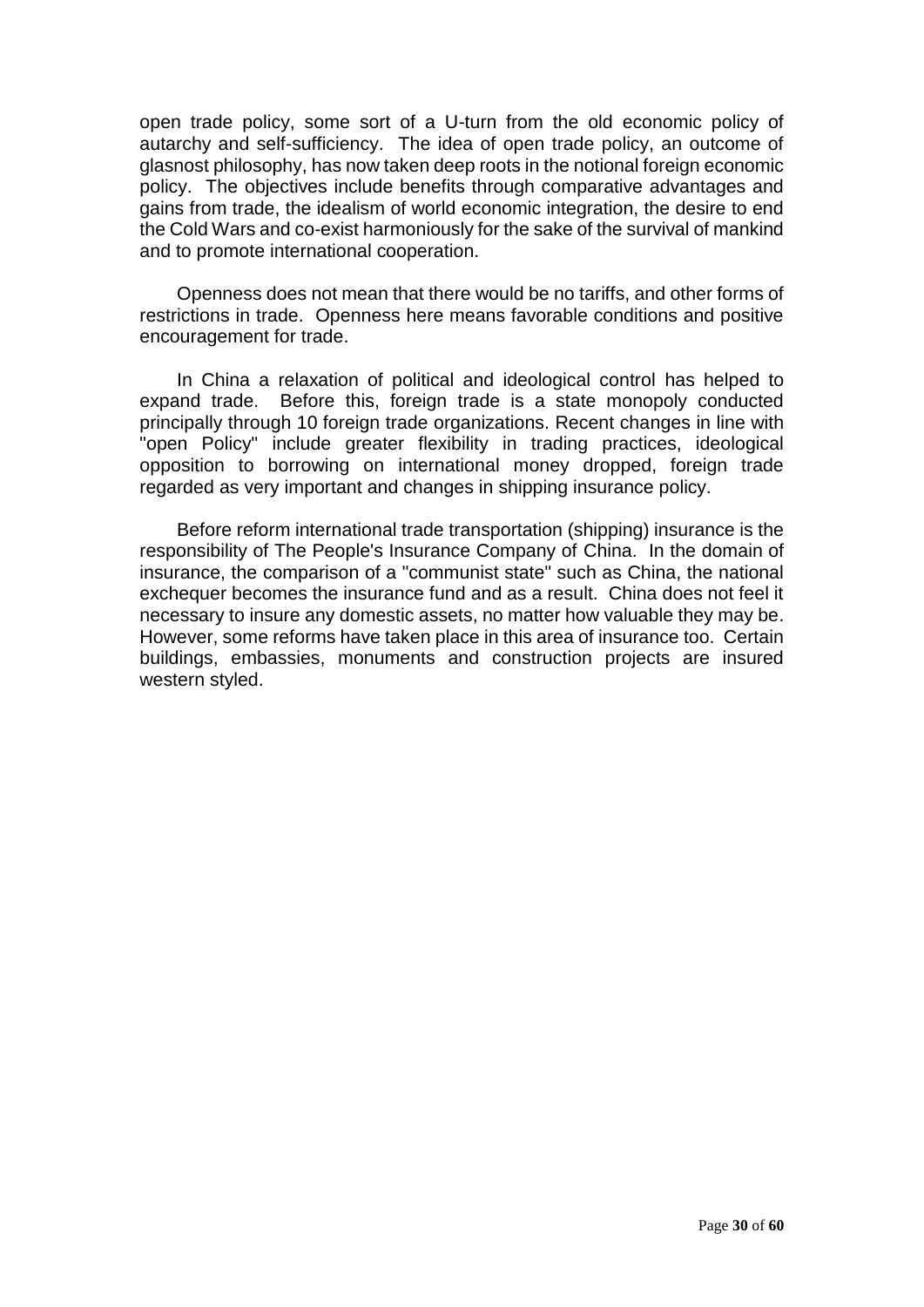#### **VII. MANAGEMENT REFORMS AND ADMINISTRATIVE STRATEGIES**

Analysis and diagnosis of the recent economic reforms shows that the center of gravity of strategic management and business policy making has shifted from a base which centers on government, legal, political and ideology to a new base which centers on free enterprise (non-governmental), market strategy, competitiveness, economic and technological variables.

This shift can be represented by means of a Focal Zone Analysis diagram as shown below: -



#### **Current Economic Reform Strategy** (Focal Zone Analysis)

Countries undergoing privatization and major economic reforms do not have many choices when come to the selection of strategic alternatives. Many of the state enterprises choose retrenchment or turnaround strategies. These include:

- 1. Turnaround strategies which focus on improving the enterprise's efficiency
- 2. Divestment which involves the selling or liquidation of a major subpart of a department or the whole of the department
- 3. Liquidation which involves the selling off or shutting down of the enterprise
- 4. Some might resort to the use of captive company strategy by reducing major functional activities and sale of 75 percent or more of its products and services to a single customer.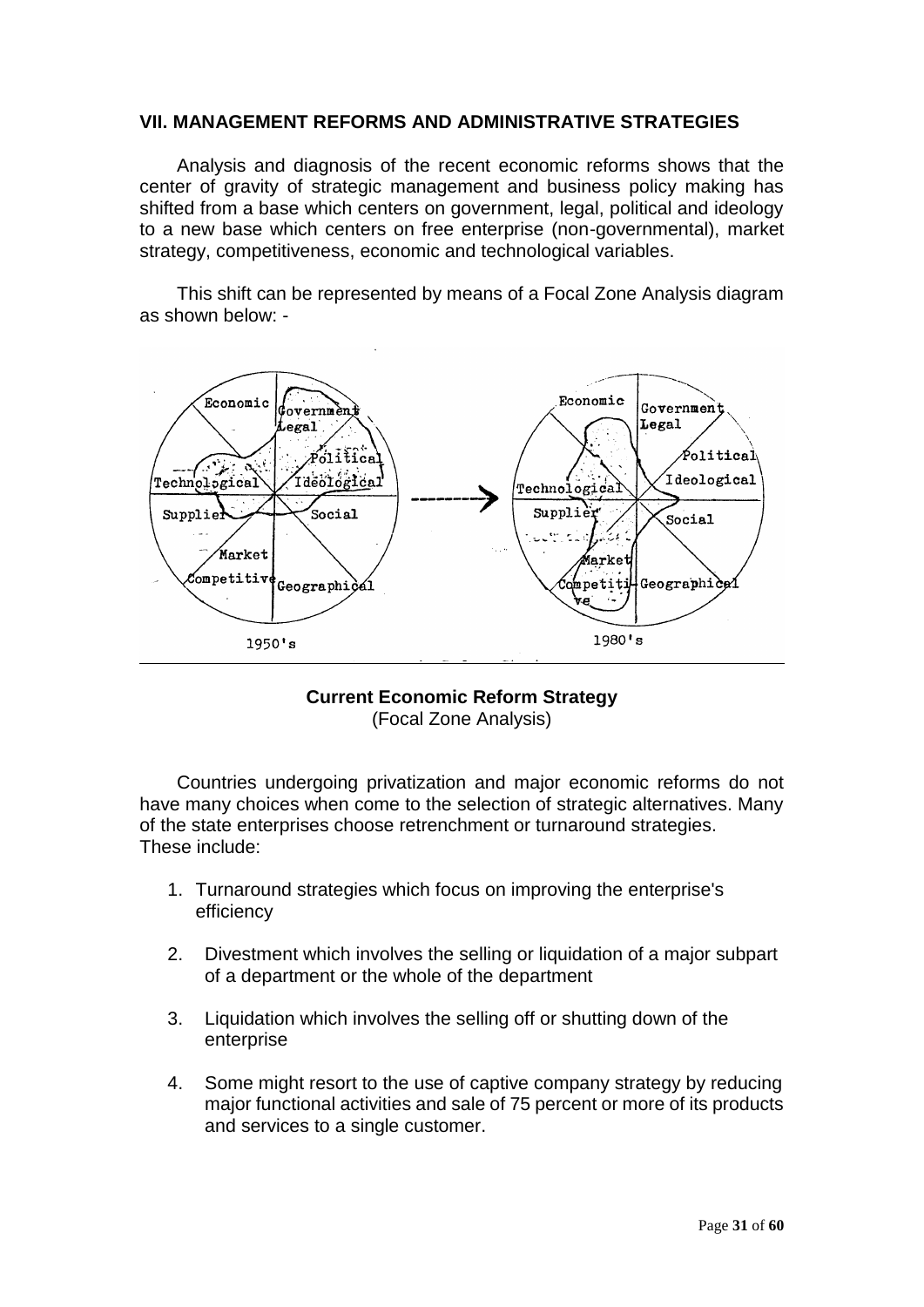This transitional strategy is inevitable because the weak enterprises which fail the test of market competitiveness would have to go to the nether world in the course of the Darwinian natural selection of the enterprises. Ultimately the effectiveness of the reform strategy would be decided in the domestic and international market place.

Management reforms become inevitable when the management operations in a public enterprise pass through a certain point in the Vicious Circle characteristic of public enterprise management.

This Vicious Circle for public enterprise is shown in the diagram below:-

### **THE VICIOUS CIRCLE IN PUBLIC ENTERPRISES**



5. Deteriorating morale, further reduce financial discipline

The confusion of operational and political responsibilities is often the starting point of a vicious circle for public enterprises. [during the FA-SO-LA-TI historical Periods of Capitalism and Socialism]

Milton Friedman and the Chicago school of monetarists view private sector as the fount of all efficiency and thus can turn ailing public enterprises into efficient ones through privatization. Privatization seems to do the trick\* where trimming government spending is concerned. *[The trick\* is to impose capitalistic exploitation on the proletariat by restoring the bourgeoisie with his whip of capitalism and doses of ideological sedatives.]*

Government and public enterprises are prone to the vicious circle "disease"\* such as low work morale, heavy subsidies, distorted prices, constant rationing, wastages, excessive political interference, red-tape and weak accountability. *[The disease\* is capitalistic greed is lurking in ambush full of*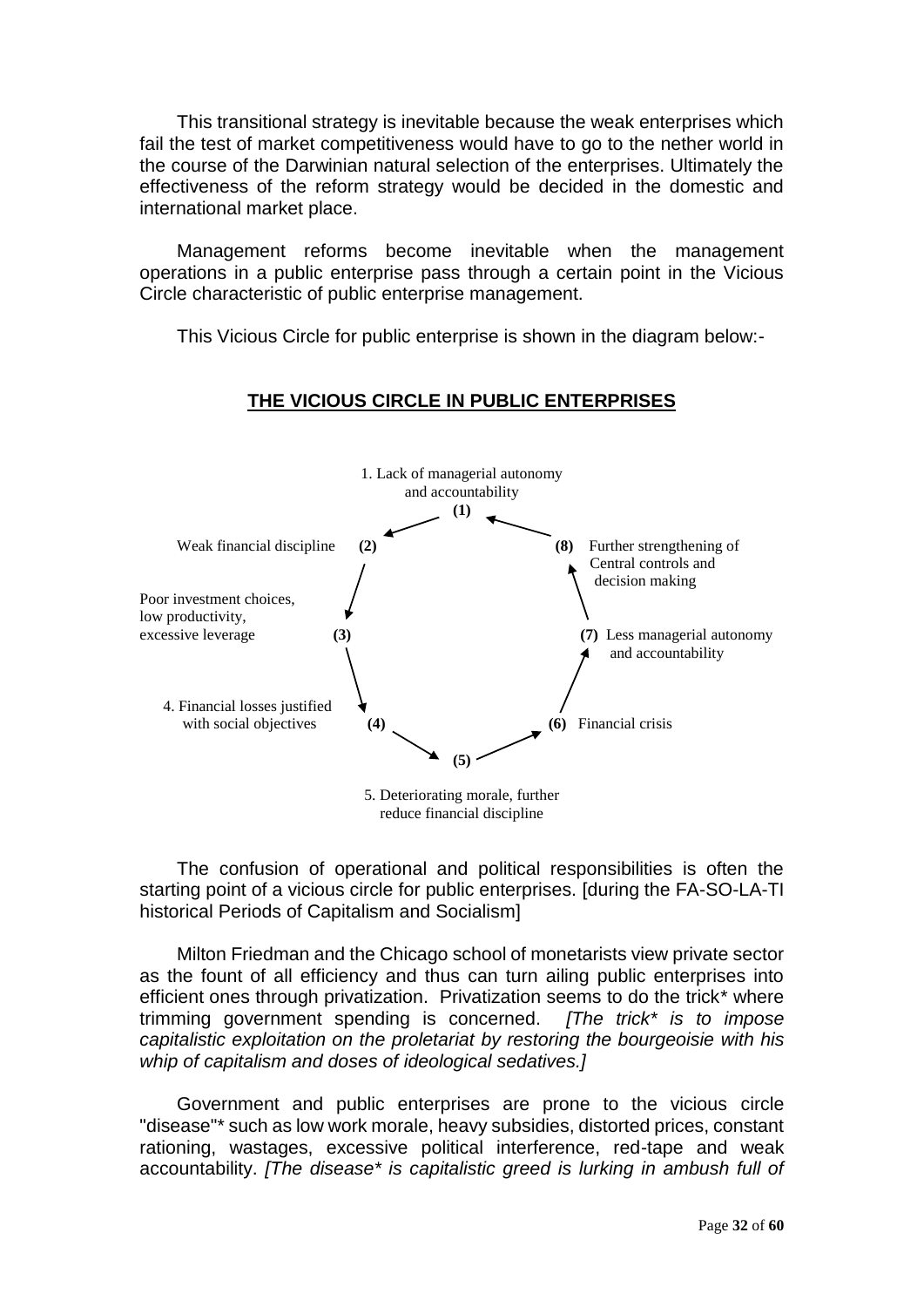*ideological sedatives to sabotage the system for property gains for themselves with no intention of sharing and at the expense of others.]*

Private enterprises on the other hand create anti-thesis between the boss and his hired workers, a peculiar wedlock of the opposites within the enterprises. Corporation isolates the owners from management and the working mechanism. Collective enterprises or common ownership enterprises attempt to eliminate these conflicting factors.

#### **1. 0 Revolution From Above**

"Revolution From Above" (Mikhail Gorbachev) is a public management conception tool which requires a major qualitative change proceeding from above, from top - level management through the middle management levels and down to the individuals. It resembles a descending musical octave.

Economic reform management is a mammoth task of planning, organizing, staffing, leading and controlling at all levels - from the party, to the state, through the provinces, the districts, down to the business units and finally to the individuals.

Radical economic reform involves the transfer of all economic units to complete cost - accounting and self - financing, and extensive development of lease-holding and co-operative production arrangements. Switching the economy from one mode of operation to another is a complex matter. Updating planning methods, financial levers, prices, taxation, the pay system and many other economics mechanisms have to come from above or a central body.

#### **2.0 Decentralization vs Centralization**

Practically every state exercises a certain degree of central planning, the socialist countries being more. The defunct GOSPLAN is the Soviet agency in charge of central planning. In China it is the State Planning Commission. GOSPLAN has 3 functions a) Preparing long-range projections b) Preparing five-year plans and c) Preparing one-year plans. In Malaysia too there is the well-known five-year plans. Up to the 1970's there has been a movement towards centralization throughout the whole world. However, the recent reforms show a reverse movement towards decentralization.

The idea of centralization and decentralization is a natural idea. Neither can exist without the other. A completely decentralized USSR is again re-centralized on the CIS. It is the habit of man to recreate his own image in society. Man is a microcosmos of the macrocomos. He creates his own image on the social plane which is higher than him. Just as his brain is the center of his own body, so is the State, the center of the nation.

Why is the current decentralization so important for economic reforms? Let us explore the essence through an analogy to our own body. Man's body is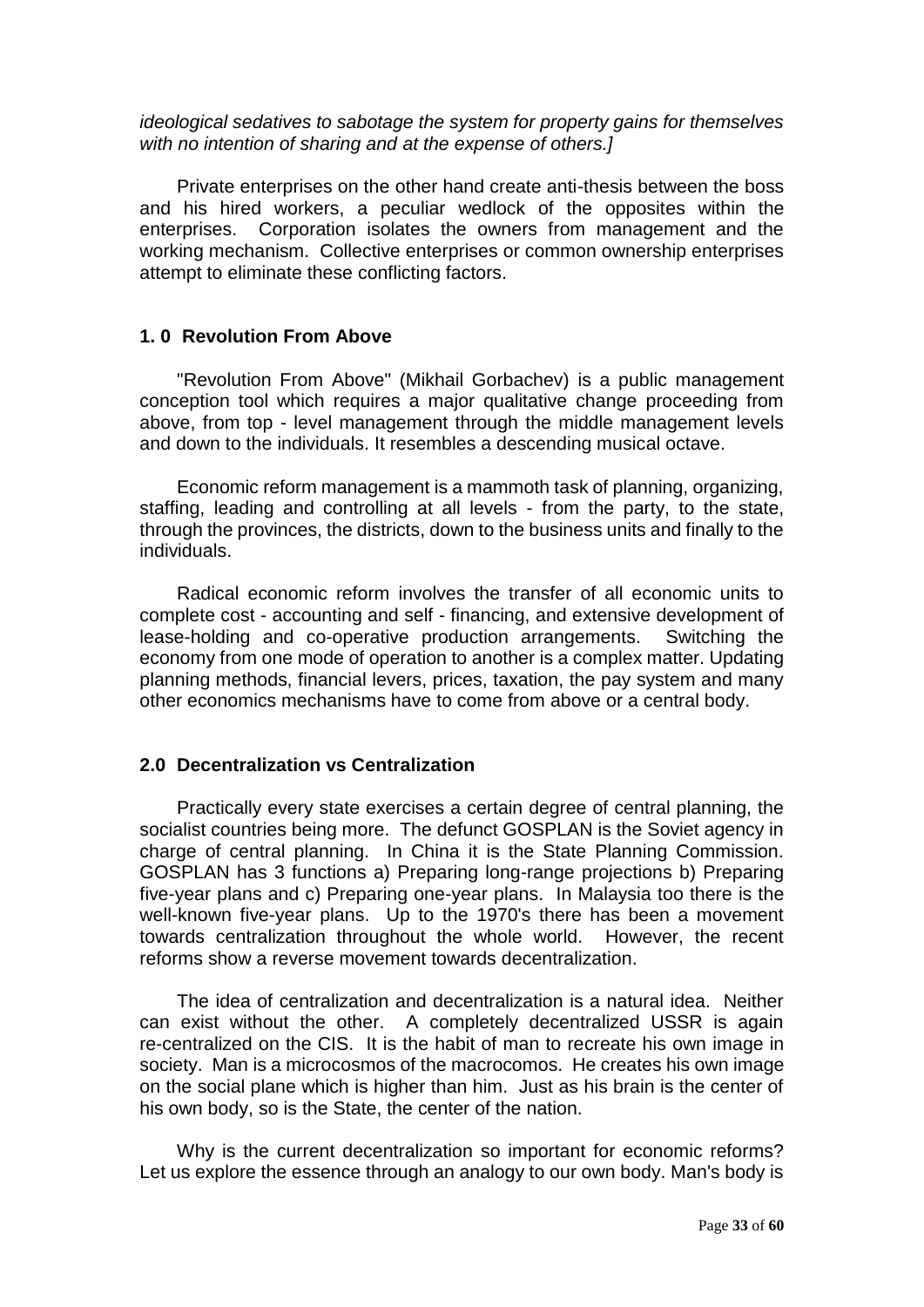not just made up of one center. There are 5 natural centers. They are the thinking center, the Feeling center, the Moving center, the instinctive center and the sex center. Each of these centers are natural and free in its own way although they maintain continuous "communication" with one another. The thinking center appears to be the most domination center (the Central planners). But this center cannot plan every movement in the human body and plans the movements of all the other centers. If every feeling, muscular movement, instinctive reflex and sexual impulse are under the central planning and command of the thinking center, we cannot function normally at all. Excessive central planning for society would be unhealthy and the cure would be decentralization but not absolute decentralization.

This is a process of "letting go" of centralized planning, letting it fall to the respective provinces, republic or independent states, to the various districts, business units and up to the grass root individuals. The result is the emergence of many small units of "central planning", many enterprises of various species (known as the private sector). The original Central Planning Body changes its old role to become the coordinator, the regulator and the harmonizer of all these independent economic units. This body ceases to interfere but rather lubricates all the independent parts. Thus the USSR and its President cease to be but the CIS reappears.

In fact all the current economic reforms involve an immediate decentralization and almost at the same time a re-centralization in this manner. If a man decentralizes absolutely, he is absolutely dead.

Decentralization creates the smaller, self-contained organizational units that increase motivation and performance of the members of those units and help them to focus their attention on the highest priority activities. It also permits each unit to adapt its own structure and technology to the tasks it performs and to its external environment.

#### **3.0 Motivation and Style of Leadership**

The modern scientific theories of motivation are neutral to the type of economic systems in practice and to the transitional situation of economic systems. It is the skilful application to the actual situation that counts.

The major change in the field of motivation and style of leadership during the reform period is the abandonment of the command and pressure style of administration and management. It is hoped that this will help save tens of billions of roubles previously wasted on the upkeep of the bureaucratic apparatus. By having a more people-oriented type of motivation and a more democratic style of leadership, it is expected that this mechanistic structure would become more organic and simpler.

Another very important issue in the realm of motivation lies in the formulation below by Prof. Svyatoslav Fyodorov of CIS: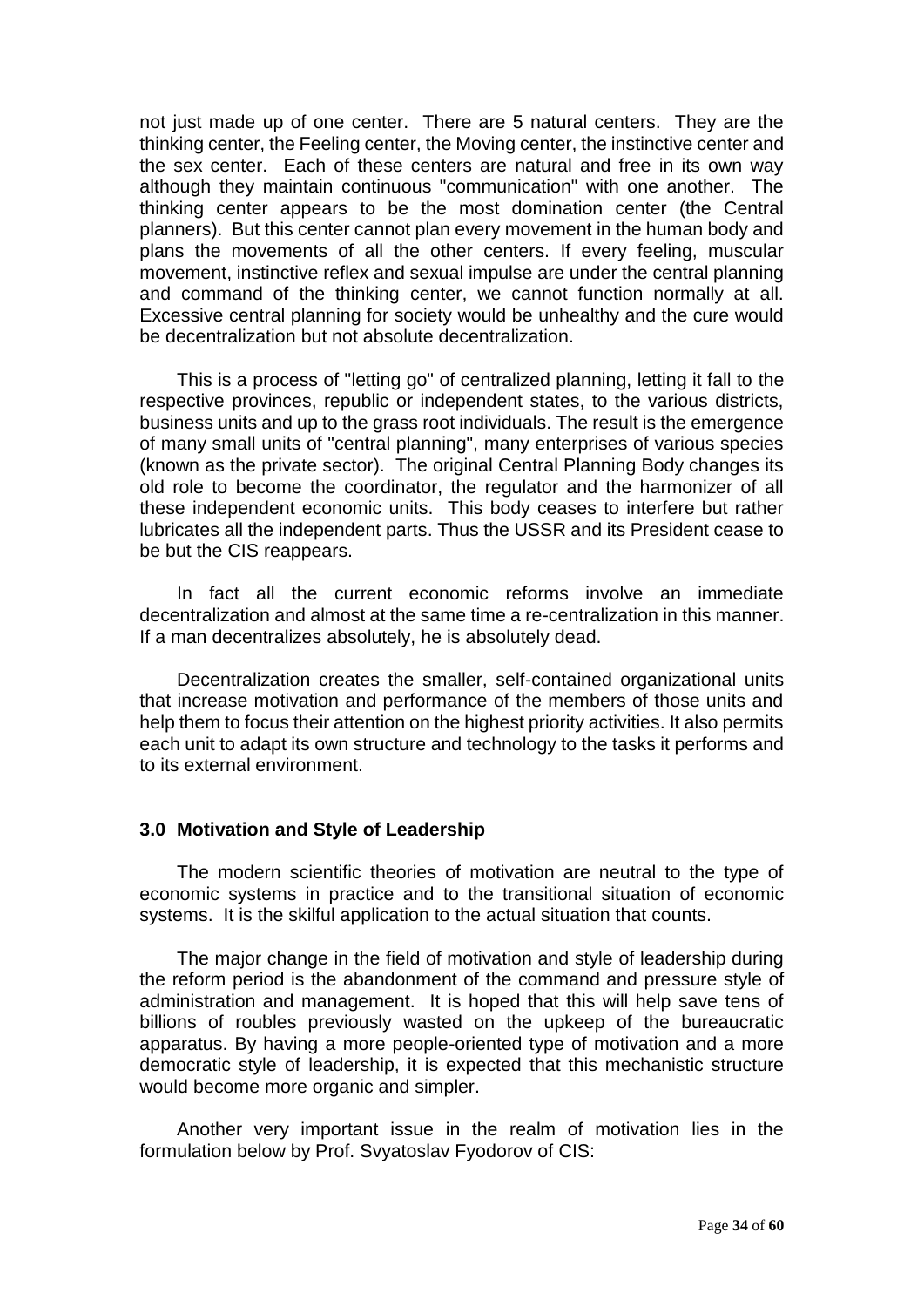"Collective work with collectively-owned implements and fair collective distribution can be more productive than the work of hired hands with skilful management."

This formulation gives rise to some challenging questions:

- 1. Is hired labor a chronic source of latent demotivator for motivation hired workers who have been used to socialist labor?
- 2. Is skilful motivation management effective for motivating hired workers who have been used to socialist labor?
- 3. Does collective work with collectively-owned implements and fair collective distribution motivates the laborer?
- 4. Between being a hired labor under the pressure of being fired and a collective owner worker, which is more productive?
- 5. What is the long-term implication of introducing private business units wherein the antithesis between the boss and his workers reemerges in the course of privatization?
- 6. There is a point of view that government employees are prone to a mentality problem a typical go-slow and no responsibility attitude towards work. Will motivation rekindle these same employees who now work for a private boss, if the reward system is better?
- 7. What about the motivation situation of an employee who now earns a private business unit?

I leave the reader to reflect upon the questions for a solution. When the private sector becomes a substantial sector in a socialist economy, the evolution of skilful motivation management becomes all the more vital because the seed of the haves and the have-nots within a business unit has germinated and has probably grown pretty well. There would be a sudden hunger for the bulk of motivation and management knowledge and skills to handle personnel who would mutate into complicated psychological creatures. (more pretenders, liars, conmen and tripod-ters, etc ).

The kinds of management reform would be characterized by:

- 1. Broad application of management skills and knowledge. If it so works for hired labor, so must it also work for collective ownership enterprises.
- 2. Broad application of modern motivation and management theories and techniques - Maslow's hierarchy of needs, Hertzberg's two-factor theory, the expectancy theory of motivation, Equity theory, Reinforcement theory, McClelland's needs theory of motivation, also uses Marxism, Leninism, Machiavellianism and whatever desperate discoveries in motivation.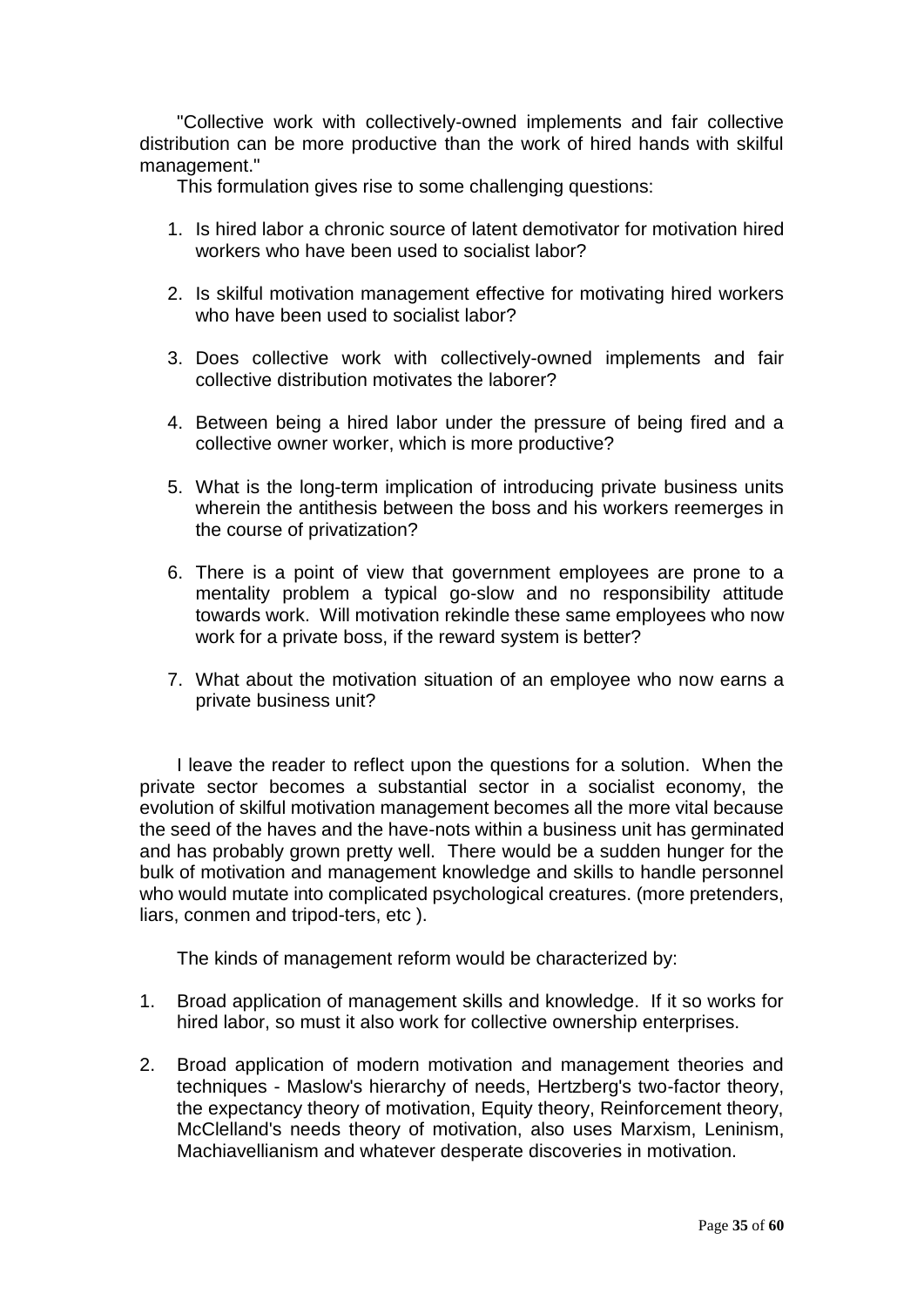3. A possible emphasis on democratic style of leadership, based on Likert's Four Systems of Management (especially system 4), Management Grid or on Contingency theories.

#### **4.0 Management Reforms: China**

Economic reform in China is an example of a case where the political and ideological variables remain stable and unchanging whilst the economics variable changes. In fact China's economic reform began earlier than that of the CIS during the time of Deng Xiao Ping. This reform is distinct from that of the CIS and the East European Countries in that the latter have both the economic and the political-ideological variables changed abruptly. The result is often disastrous because of lack of cushioning of the Shock Therapy. It was believed that this shock might speed up the participants in the World Economic Race. However, the chaos would in fact slow down the economic reform.

China is now concentrating all her efforts on economic development and modernization of her industry, agriculture, science and technology, and the defense industry. However, China is actively without the *modernization of Management*. Recently, China is actively searching for the Chinese Style of Management, some kind of a corporate culture resting on its population of 1.2 billion and her civilizational experience - that is, Socialism with Chinese Characteristics.

In the past, China's education system, like that of the defunct USSR, has trained the necessary engineers and scientists but not the business managers. Very little attention was paid to the training of managers in the Chinese universities and also the on-the-job training of the company managers. However, the current management reform saw Chinese enterprises using modern management methods such as the application of value analysis, total quality control, MBO, PERT, electronic data processing, etc.

In the field of motivation too, modern western concepts have been used. However, in the Chinese enterprise the premise of motivation relies upon full understanding of the people (Holistic people-oriented concept).

"To unlock each specific soul by a specific key" has been a rule of motivation since the 50's and until today. We think only the individual specific key will give the right solution to each specific soul," wrote Prof. Pan Chenlieh.

China is faced with the problem of developing her own style of management. Since the style of management differs by the difference in economic, socialism political, cultural and psychological backgrounds, China could not possibly import a completely new style of management from other countries for her own use. China has to do what the Japanese has done in developing the Special Japanese Style of Management. Judging from the thousands of years of civilization that causes China to be today, even Marxism, Leninism or Communism which have their origin in the West are modified in the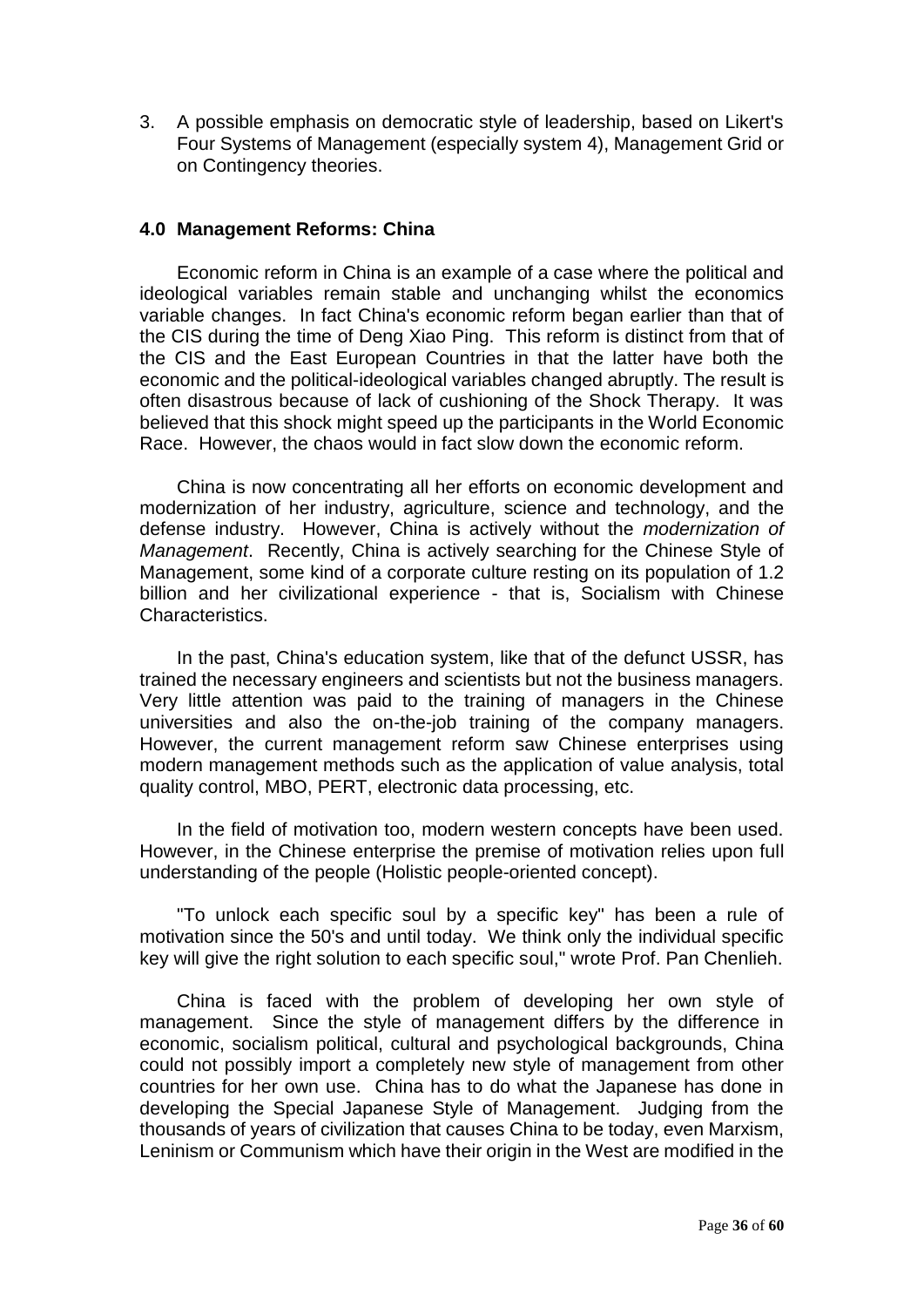process of assimilation, China's assimilation of democratic values from the West would again be modified.

Professor Pan Chenlieh's statement in interesting:

"Concerning the learning from other's management experiences, we have developed a philosophy, which reads: - Based on our own experience and practice, we have to learn, absorb, and extract the strong points of all experiences from others in the world, and merge them and transform them into specific style of management with Chinese Characteristics."

China is applying dialectics to the development of her own style of management through the integration of her own existing history of management experiences developed in the course of a few thousand years.

One can refer to these books for an understanding of China's past experiences:

The Book of Songs, The Book of Rites, The Book of Music, The Spring and The Autumn Annals, The Great Learning, The Doctrine of The Mean, The Analects of Confucius and Mencius, The Teaching of Buddha, Mohism, Taoism, etc. People who are connected to management thought include: Liu Bang (256 - 195), Lao Tzi, Sun Tzi (The Art of War), Wang Anshim Sima Guang, Shang Yang, Lu Buwer (? - 255 BC), Shen Buhai, Han Fer, and others.

Those management experiences that come from the West includes Socialist managements and the modern management sciences: Robert Owen, Charles Babbage, Frederick W. Taylor, Henry L. Gantt, the Gilbreths, Henri Fayol, Mary Parker Follett, Oliver Sheldonm Chester I. Bernard, Hugo Munsterberg, Elton Mayo and many modern management writers.

"To take a metaphor, it is somewhat like a bird, assembled from four main parts, no matter what the bird is like, a small sparrow or a giant roc. The head of the bird is the guidelines, which navigate the flight of our development in a right direction. And the body will be the rich experience of our businesses, based on their various actions and experiments at the present and in the past. The two wings of the bird, one will be the foreign management "know-how", transformed to meet the needs of China; and another wing, the ancient Chinese philosophical thoughts, inspired to the present application in management. When these four parts are being assembled together to shape such a bird, I suppose, it will very likely promote our economy to "take off"." (Prof. Pan Chenlieh, Professor of Management, Tsing Hua University of China, Deputy Secretary General, China Enterprise Management Association, China.)

Administrative strategy in reforming labor management to keep pace with competition, higher productivity and better market demand in China and all countries carrying out privatization and reforms, cannot avoid the issue of the three "irons" - the iron rice bowl (guaranteed jobs with welfare benefits), the iron chair (guaranteed position for officials) and the iron salary (pay not link to skill). This sensitive area requires reform to make it responsive to the market. The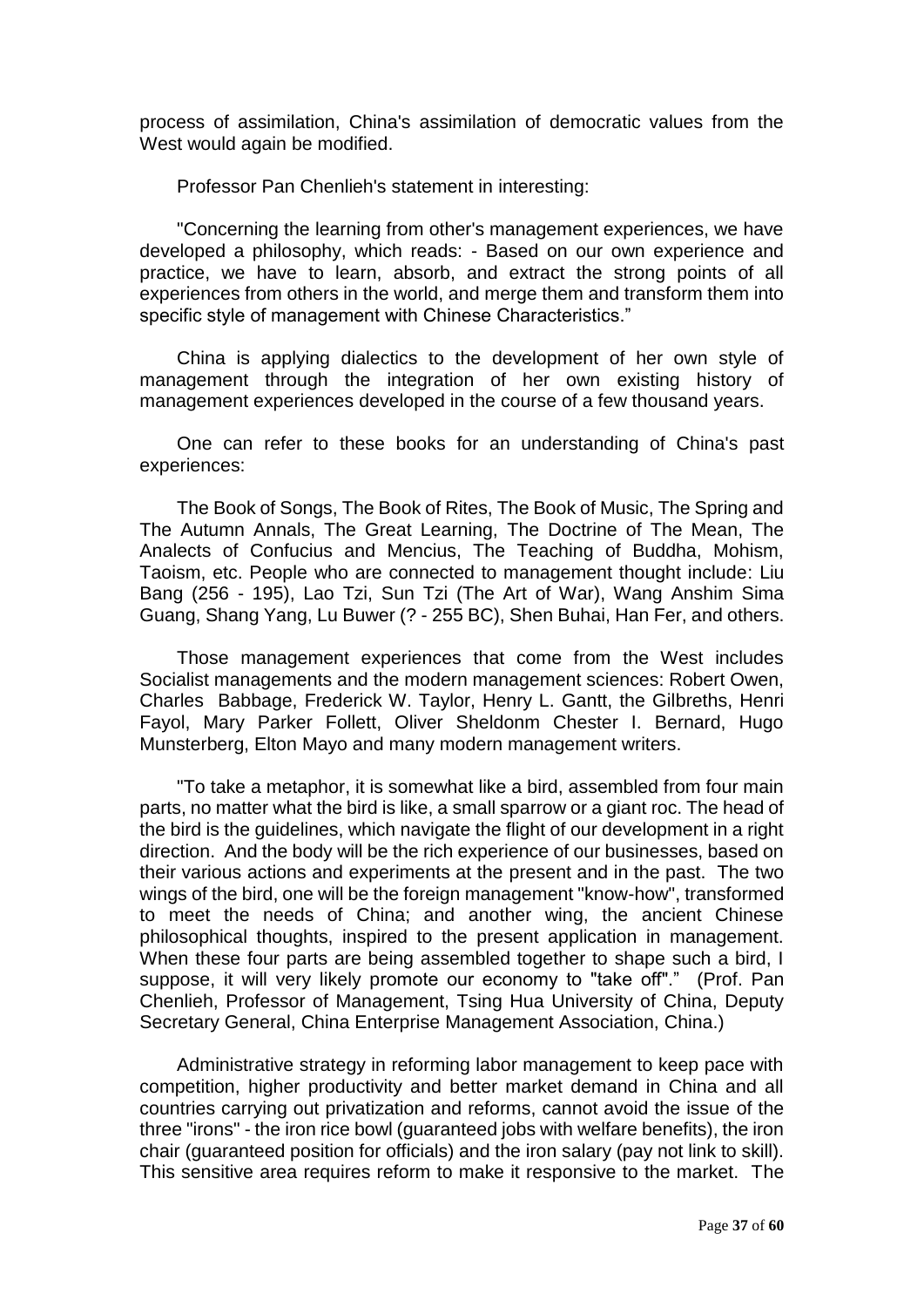way of the solid may have to give way to the way of the liquid, the way of sleep to the way of awake.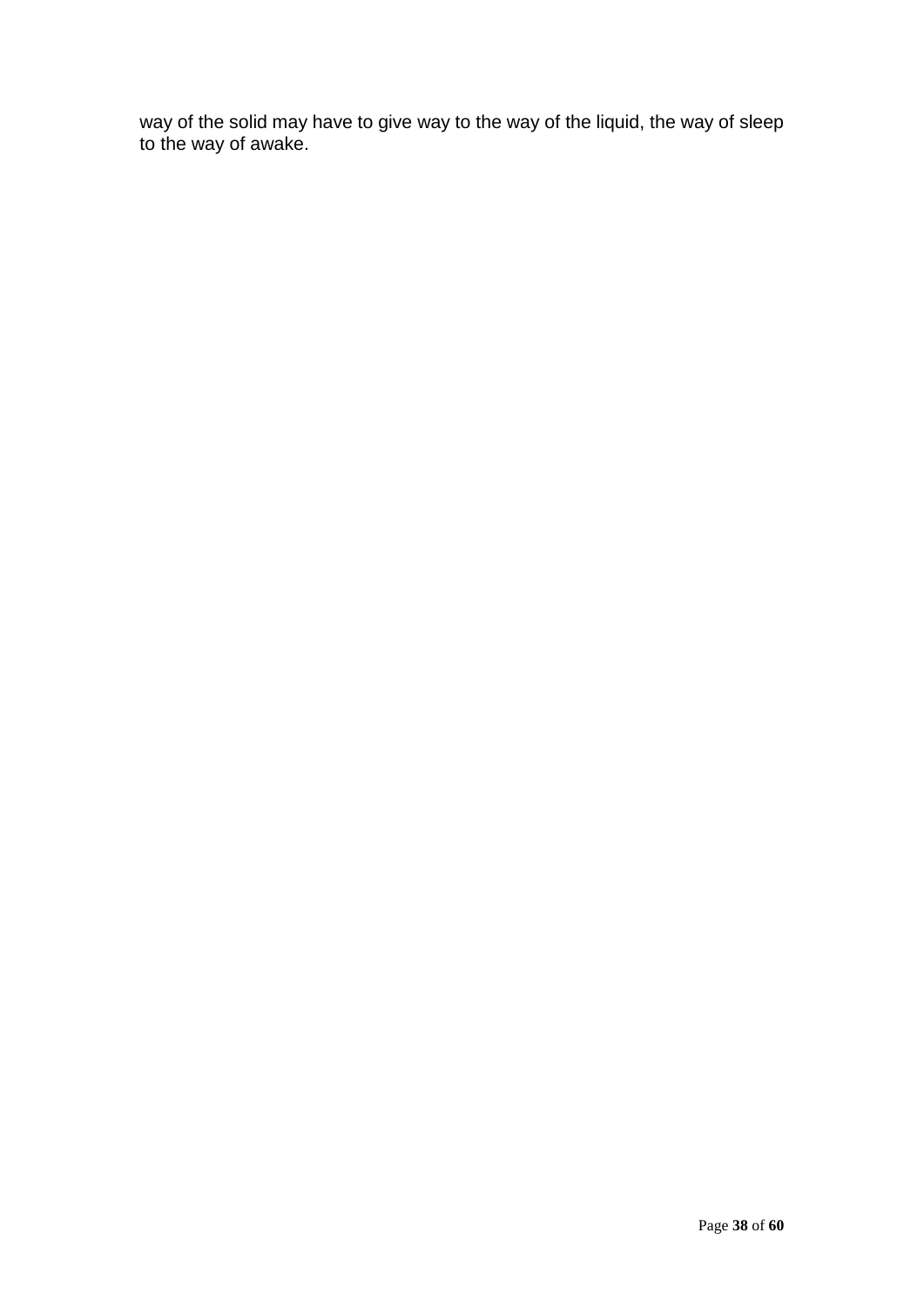#### **VIII. THE IMPACT ON INCOME DISTRIBUTION, INFLATION AND UNEMPLOYMENT**

 The impact on income distribution is obvious. Privatization will ultimately breed a generation of wealthy individuals whose income would be good. On the other hand, those who fail to accumulate wealth will fall into the lower class. It is impossible to give enough wealth to every individual in a nation because of the scarcity of resources. Economy has always been the science and arts of scarce resources. The first phase of privatization creates the impression that more and more people are getting forms of property, however, the second phase of accumulation in the course of competition will lead to emergence of a class of wealthy individuals who would be a minority in comparison with the population.

Quantitatively speaking you can expect the gradual change of the Gini coefficient in the Lorenz curve in the direction of unity. The Lorenz curve shown below gives a picture of the results of privatization.



The Gini Coefficient is a single number used to measure the distribution of income. Its value ranges from 0 (perfect equality) to 1 (perfect inequality). From the picture above, it is simply the ratio of the area A to that of the area  $(A + B)$ . As the area A become bigger, inequality of income distribution become greater. Privatization causes the Lorenz Curve to shift downwards and to the right side, increasing the area A denoting income inequality.

Market reforms lead to inflation. Prices of goods and services naturally rise. The freeing of price controls further worsens the inflation. By 1992, Poland's inflation went beyond 70%. Practically, every country in West Europe and the CIS experiences at least double and even triple digit inflation. By scrapping the 70 years of state price control, Russia experiences the price of basic goods to inflate from 3 to 30 times their original price. Inflation is defined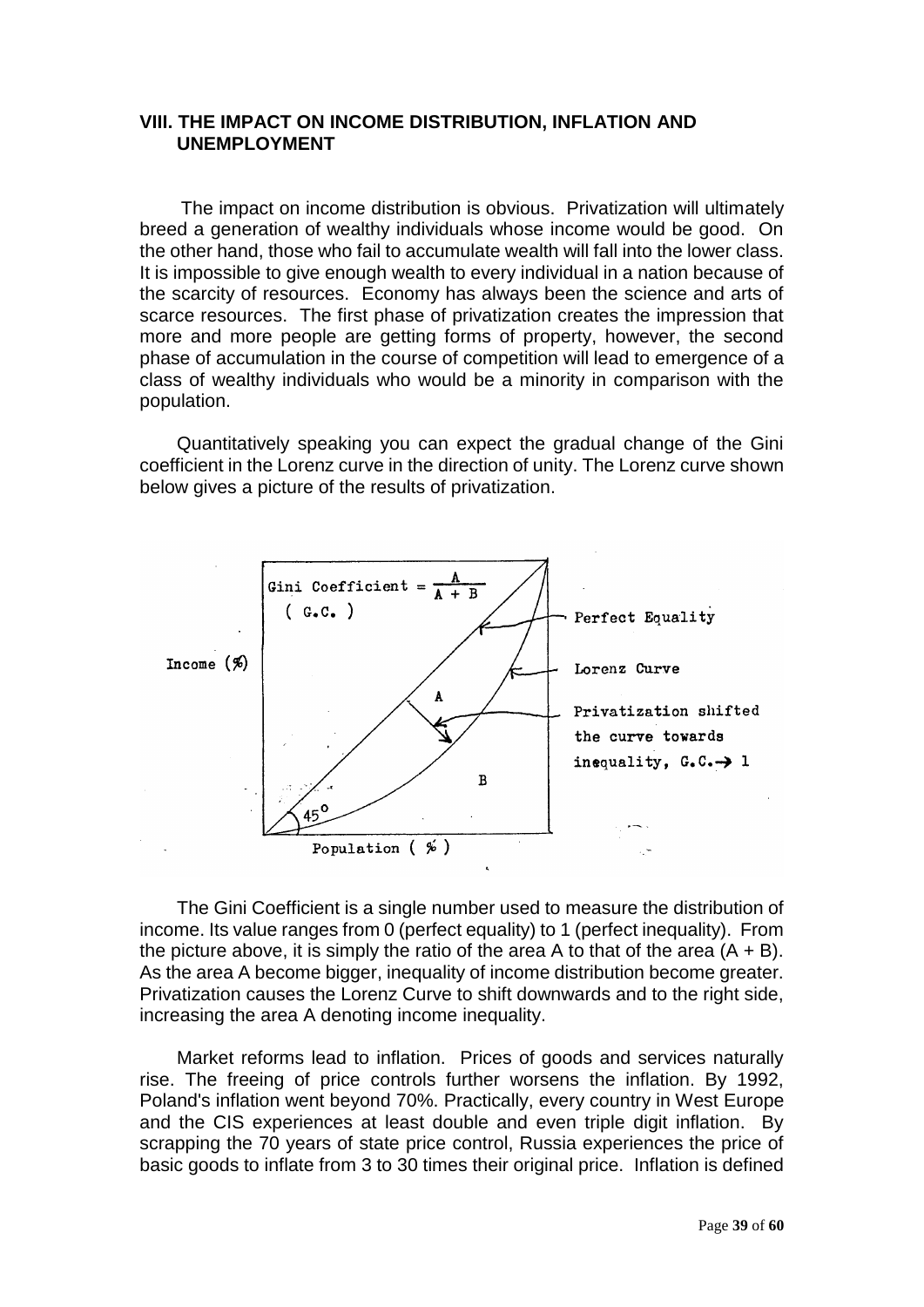as an increase in the average price level. The price level is simply the average of all prices for goods and services in the economy. Generally, inflation is measured using 3 methods. They included the Consumer Price Index (CPI), the Producer Price Index (PPI) and the GNP Price Deflator (GNP-PD). Whatever methods we used, we will only record the fact of serious inflation in these countries.

Once labor is market-oriented, that is, become a commodity subjected to the law of supply and demand in the market. Once many inefficient and unproductive enterprises are closed down, the number of unemployed would increase at an alarming rate. Labor supply is relatively increased to meet the sagging demand. Labor would be cheap and life would miserable when compared to the iron-rice-bowl of the pre-reform period.

In august 1991, the rate of unemployment has gone up to 12.1 percent in East Germany. Poland experiences more than 11 percent unemployment rate in the beginning of 1992. It is predicted that East Germany's unemployment rate will go up to 19 percent in 1992 because more than half her companies have closed down.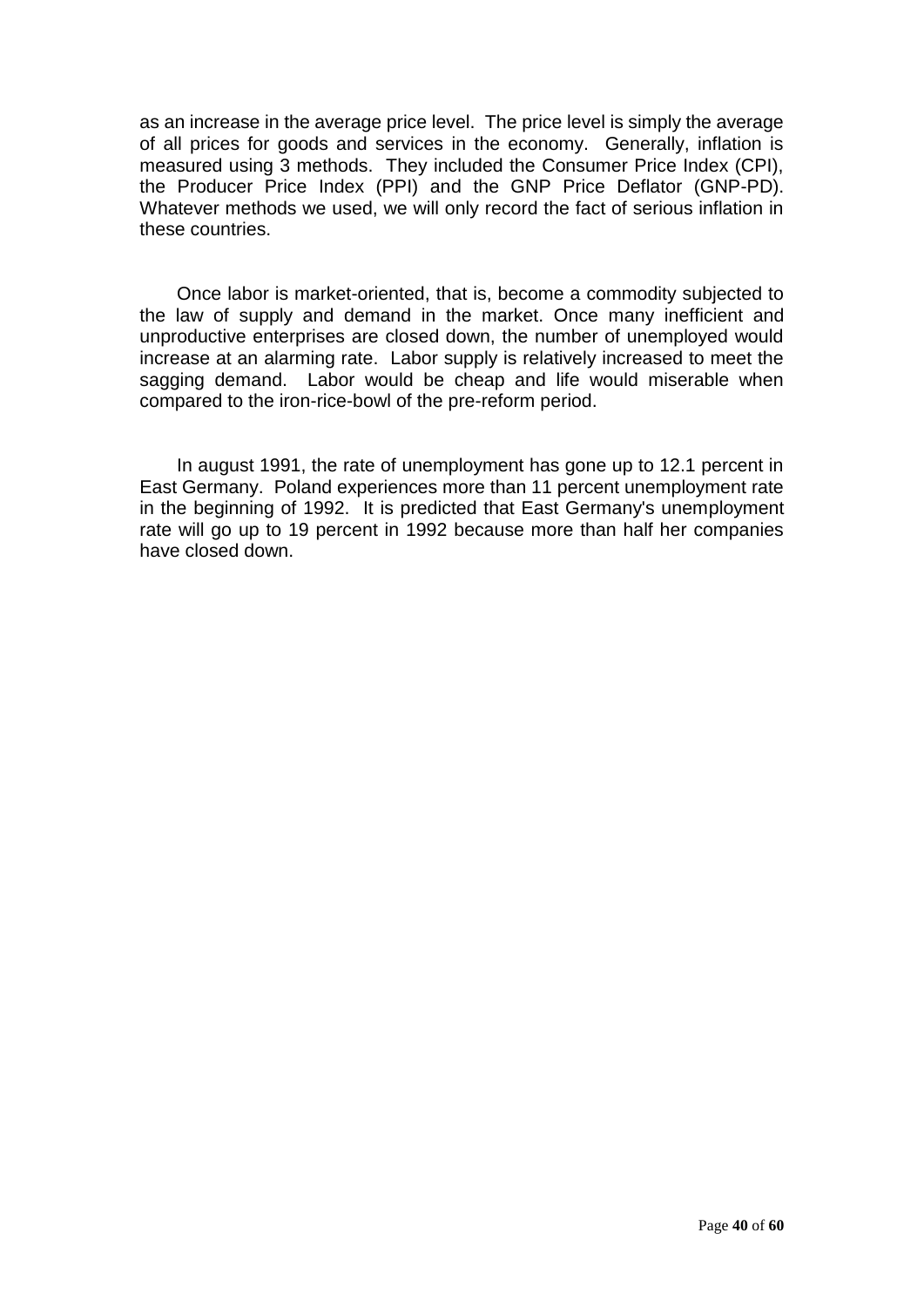#### **IX. THE ISSUE OF OTHER VARIABLES**

The most troublesome area of economic reforms and privatization does not lie primarily in the economic or privatization area itself, but rather in the super-structural variables of social responsibility, political instability, legal enforcements, government instability, industrial unrests, cultural and ethnic conflicts, and finally, the civil war.

#### **1.0 Social Responsibility**

"The life of an individual engaged in any field of activity, the life of society and humanity are connected with questions of conscience and moral values. No economic laws will work if there are no elementary ethics," wrote academician, Dmitry Likhachev.

Privatization itself opens the mystical shell of greed inherent in man. For the sake of getting more factor and personal properties, for the sake of profit maximization, for a must-win economic battle, and for the sake of the survival of the the company and the members, the Beelzebub's temptation to do unethical things is very very strong.

The task of balancing these fundamentally antagonistic desires of the economic forces on the one hand and the moral values on the other is very difficult during this descending transition period.

However, the aggressively competing enterprises cannot escape from the captivity of the total social responsibility continuum of economic responsibility, legal responsibility, ethical responsibility and discretionary responsibility. Business pressing social issues such as consumerism, environment, discrimination, product safety, occupational safety and retaliations will force the enterprise to modify its own philosophy of social responsiveness by being moral and responsible.

#### **2.0 Political, Ideological, Legal and governmental variables**

Any economic reforms and privatization would directly and indirectly affect the ideology, the politics, the legal constitution and the government organization of a nation. The changes in these super-structural variables would require skilful management. Mishandling or unnecessary exaggeration of its importance would do more harm than good. These variables are the most volatile and the most troublesome ones - they happen mostly in the heads and on paper, perhaps a lot of talking, and finally fighting on the streets.

Perhaps it is better to view economic reforms and privatization as an economic tool for use in dealing with specific sets of problems and once solved, it will be put aside. It must be remembered that this descending transition period is merely a historical economic moment, a passing moment in the economic history of mankind, a history which will last as long as the existence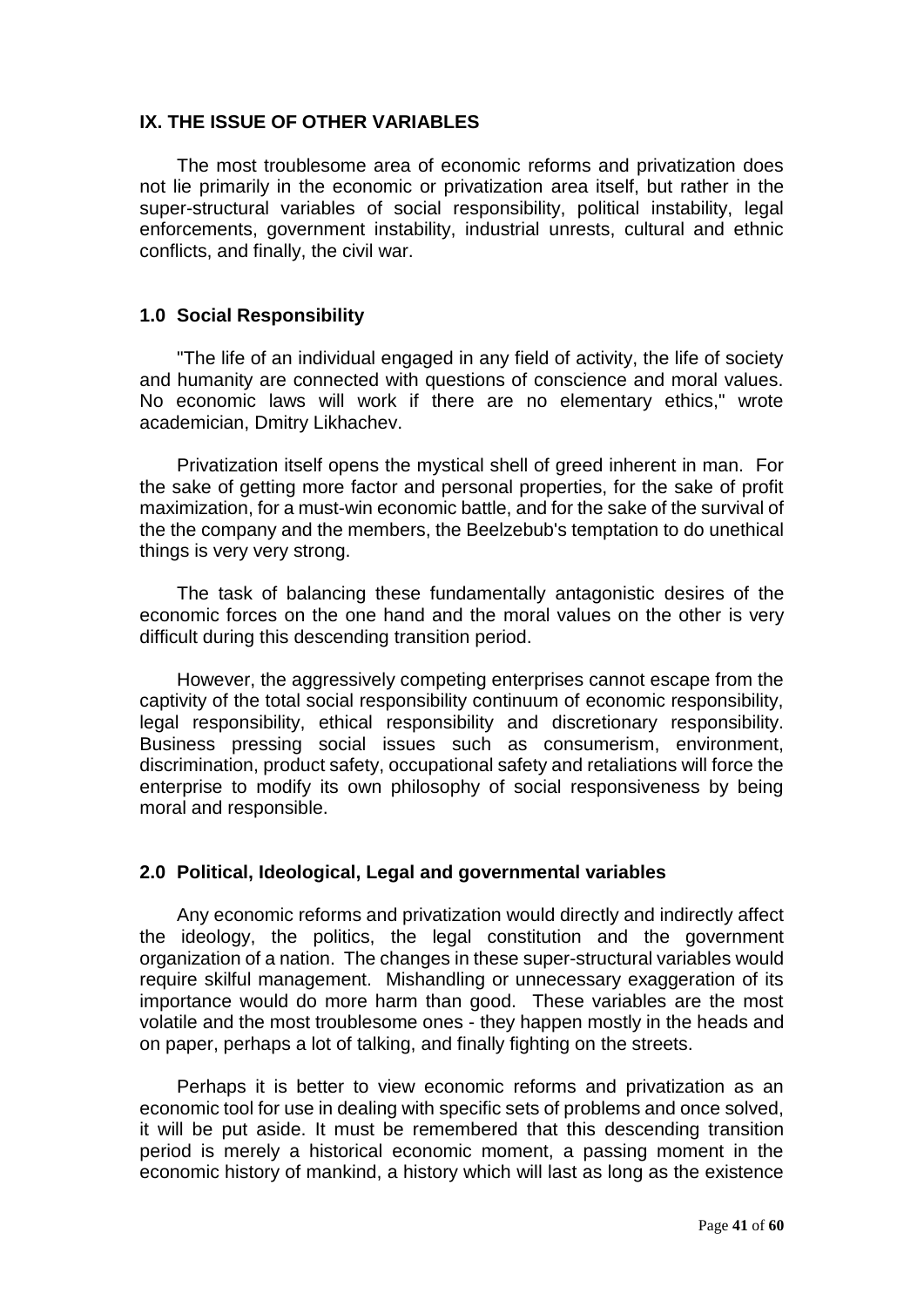of mankind. The extinction of mankind will be very far away in the future. No one can guarantee that there can be no reversibility of privatization because the "reversible process" under the names of ascending nationalization, monopolization, and the least suspected one known as "The essence of competition is accumulation" has occurred before. Privatization as an economic moment cannot be the last economic moment – only ascending nationalization and a descending privatization in the economic system of the time - for an evolving humanity which has many thousands of years to come.

One would expect modification (additions and subtractions) of the political, the legal and the government constituencies. Ideology is the most difficult variable to handle because ideas cannot be killed. The strangest thing in this reform and privatization is that they are carried out by communists and non-communists as well. Minds are very tricky substances indeed.

Attempts have been made to measure political reforms in terms of the amount of "democratic gains". However, this attempt is in the bud as the tigers of mega nation hegemonism is still lurking in ambush to eat its small and weak nation preys.

#### **3.0 Cultural and Ethnic variables**

One obvious trend is that sudden economic and political reforms release the raw and latent psychological forces in man which rapidly found an outlet in ethnic conflicts, civil wars and the battle for independence. Another incomprehensible thing is why is the Military Factor held constant? These conflicts in turn result in economic chaos and brake economic reforms temporarily.

#### **4.0 Industrial Unrests**

The number of strikes and demonstrations going on in the CIS and the East European Countries is a historical record. Labor strikes and demonstrations occur almost uninterruptedly and occupying the whole transition period.

The closing down of industries, the privatization of ownership, the increasing rate of unemployment and inflation, the insecurity of a capitalistic market-based economy and the chaotic political, legal, ethnic, social and ideological situation, fanned by hegemonistic Western countries create this difficult period of industrial unrests. Even the mistakes in the pre-reform period are being held responsible for all that have happened.

Summarizing our discussion on the issue of other variables, I must stress that the economic reforms in the East Asian Countries, did not create instability in these super-structural variables - no record of chaos has been significant. The result is that the speed and success of economic reforms in this region has been faster and better. A new economic giant is in the making!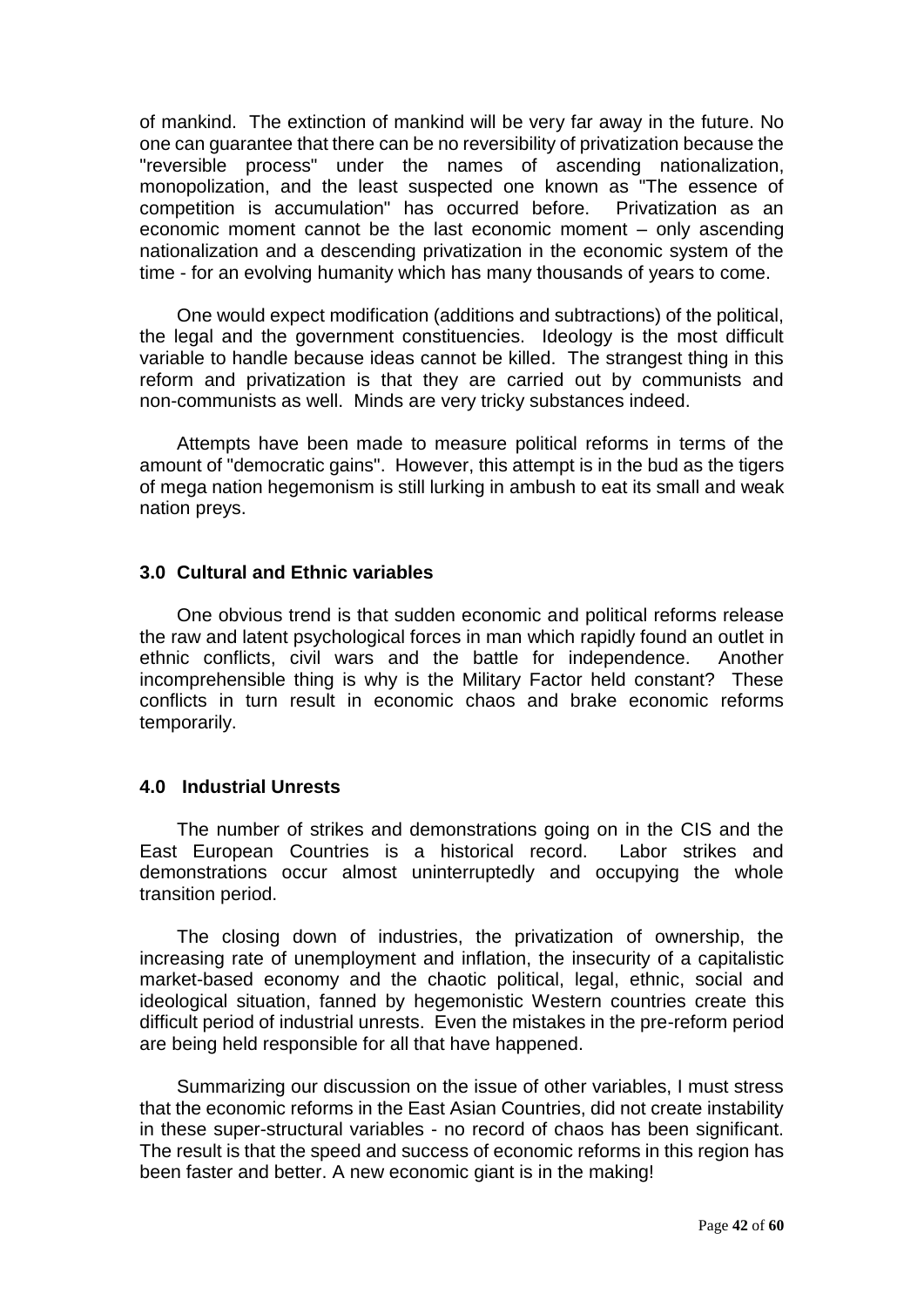While privatization and economic reforms are economic metamorphoses, changes in the super-structural variables are super-structural metamorphoses. There is also an accompanying psycho-ideological metamorphosis. This transformation of the psycho-ideological octave is the process of the dialectic of the mind, a sophistication of the mind and a consolidation of a renewal to better equip the psyche to an environment which is volatile. A new psycho-ideological species is probably in formation.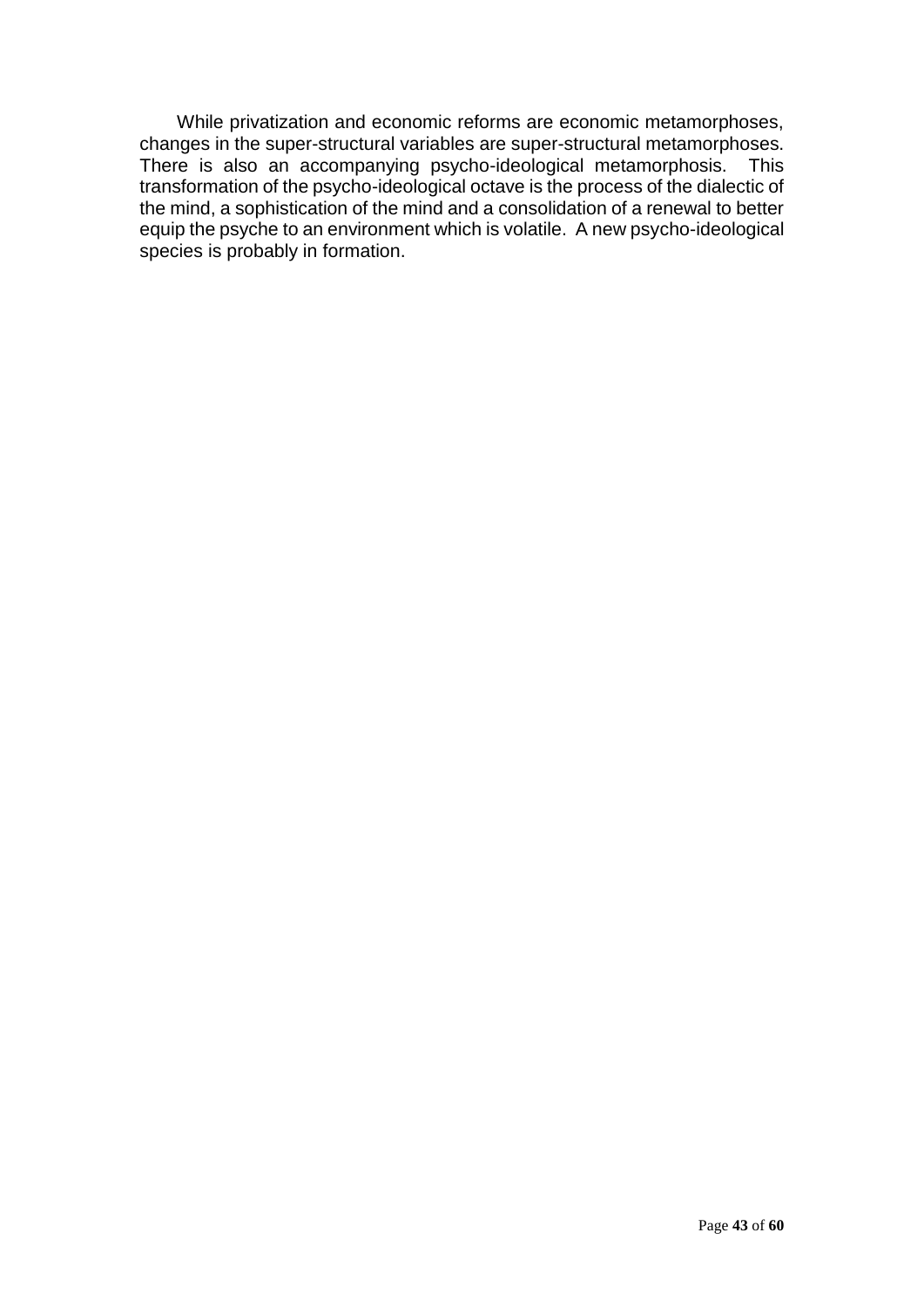## **X. THE ECONOMIC ZONES**

The creation of economic zones, the enactment promulgation of a series of laws and regulations to protect foreign investment in these zones goes back to 1979 in china. At the end of 1991, such zone was established in Primor in the Far East of the CIS. Recently, North Korea and Vietnam are creating such economic zones. The late start for the CIS might be one of the causes of economic-reforms-in-a-hurry. No one wants to lose an Economic Race.

#### **1.0 Buffer And Cushioning Effects**

During the experimental period, the economic zones created in China were meant to act as a buffer along the boundary between the two distinct type of economic systems - the socialist economy and the capitalist economy. Theses free enterprise economic zones are created in areas where a socialist country and a capitalist country meet geographically and politically. Economic zones are like shock absorbers acting between the car and the road. It is a necessary device to cushion off shocks created by the "collisions" of qualitatively differentiable entities.

The economic, political, legal and ideological principles in the buffer zones are formed in a way acceptable to both parties, thus reducing damage to both parties. The genesis of the economic zone is no accident as the law of necessity dictates it.

#### **2.0 The Shenzhen Special Economic Zone**

The Shenzhen Special Economic Zone is China's free enterprise zone, was created through party decree as part of the foreign policy of China during the leadership of Deng Xiaoping, the architect of China's modern economic reform.

China's economic reform and Open-door policy necessitate protection of foreign investments and businesses by law. Observation reveals that the scope of protection and encouragement given to foreign investments in the economic zone has been very positive. Some of the characteristics are:

- 1. Protection combines with encouragement.
- 2. Good and fair treatment accorded to foreign investors
- 3. Protection of the ownership of foreign properties and the profit derived therefrom.
- 4. Guaranty of the remit-ability of foreign investments and the profits earned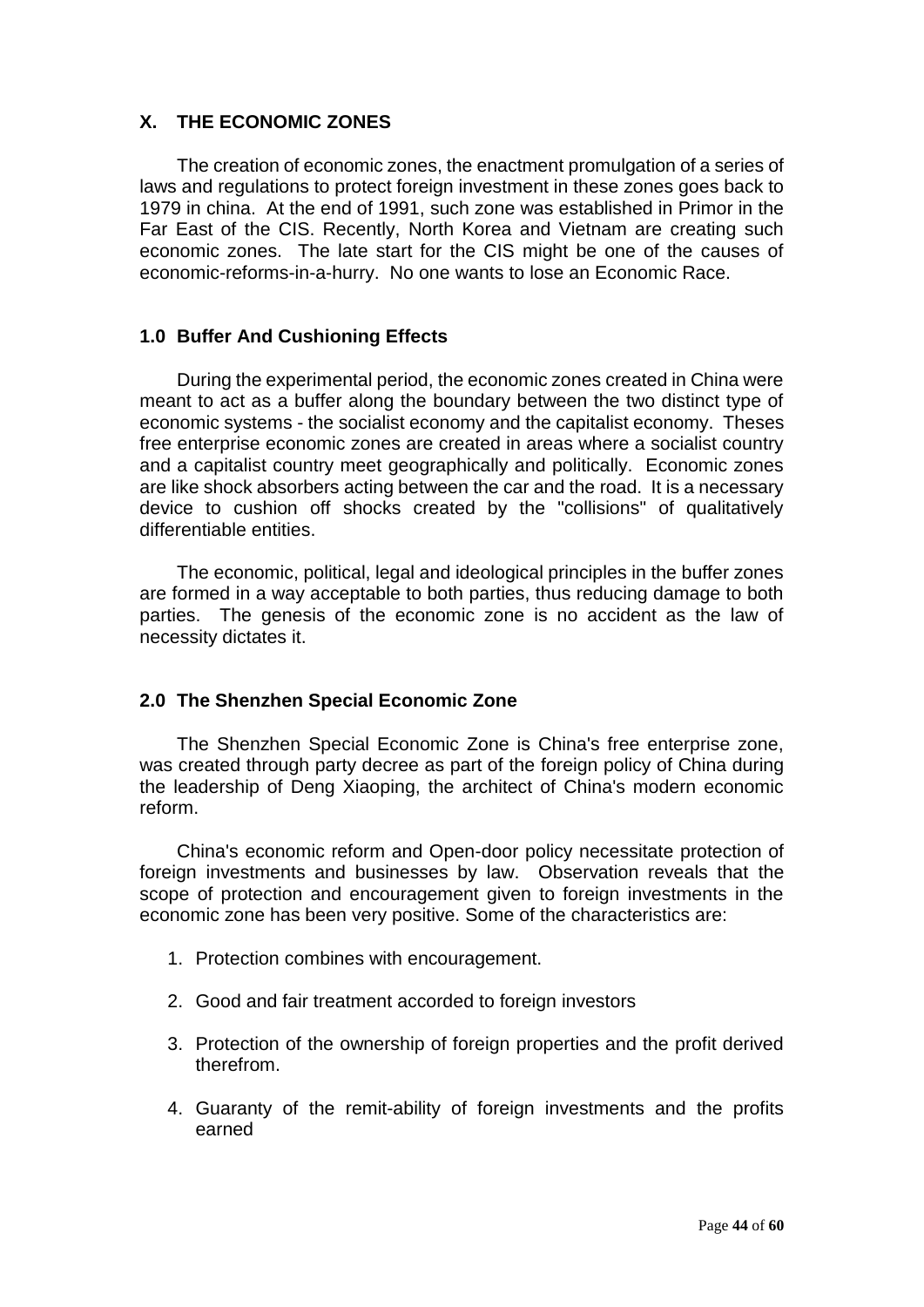- 5. Guaranty for foreign investor's right to bring court actions and the right to demand arbitration in order to settle disputes
- 6. Favorable preferential taxes and rent. For example, rate of income tax on foreign enterprises is 20-40 percent. Rent period can be around 20-50 years at 10-200 RMB per square meter per annum.

#### **3.0 The Economic Zone at Primor in the Far East of CIS**

Primor in the Far East of the CIS has recently become a Free Enterprise Economic Zone. Alexander Koronev, a law professor at the Far Eastern State University reported that the US-Soviet International Law Centre for Far East is drawing up regulations for the free economic zone.

The features would include:

- 1. All foreign ventures to lease land for at least 50 years
- 2. Eliminating visa requirements for foreigners
- 3. Guaranteeing favorable customs treatment. Imports into the zone would be free of charges, and duties would be imposed only an unprocessed goods shipped to the rest of the country
- 4. Encouraging foreign exchange and commodities markets. Foreign banks and other financial institutions would be given equitable treatment as an encouragement for them to set up branches throughout the province
- 5. Establishing investment guarantees
- 6. Simplifying business registration procedures to about a month for registering a new business
- 7. Developing a basic tax system
- 8. Creating a labor structure that would encourage workers and management to solve disputes autonomously, not through state intervention. A new labor law prepared by the CIS supreme body will lay out general guidelines and minimum standards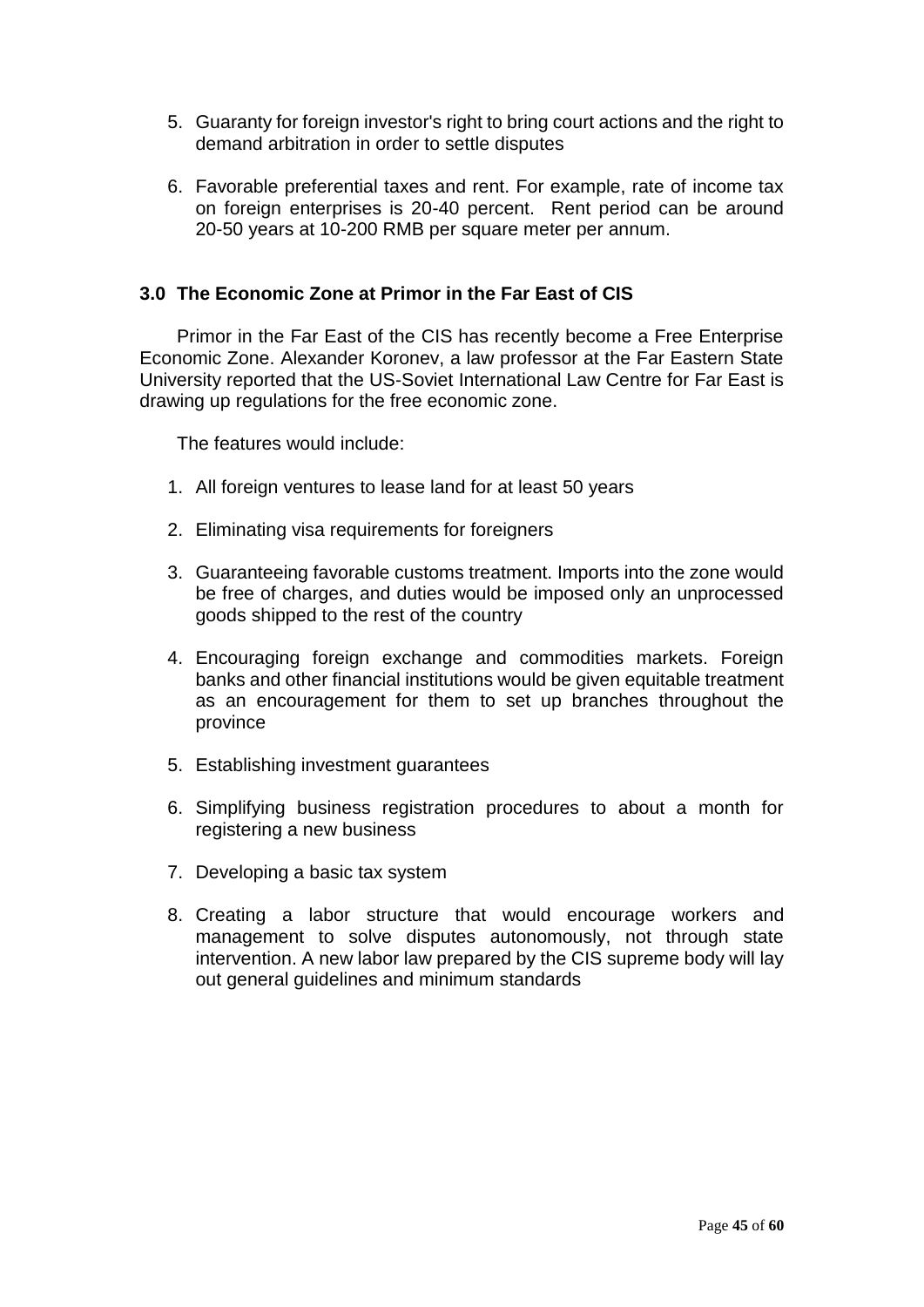## **XI. A PANORAMIC VIEW OF PRIVATIZATION IN SELECTED COUNTRIES**

#### **1.0 Malaysia**

Malaysia Incorporated was introduced on February 25,1983. Malaysia is conceived as a corporation with the purpose of doing business with foreign investors and the local private sector. However, the major controlling sector is still the government. A panel of Negotiation between the private and the public sector was set up after 1984. Government officers were given posts in the private sector to learn and gain experience. Privatization was introduced only in 1984, a year later. It involves the transfer of government services and enterprises to selected factions of the private sector. A body to enforce and run the privatization programs and control was established.

The purpose is to maximize profit, improve efficiency in service, cut down red-tape, reduce financial and administrative burdens of the Bumiputera Commerce and Industry (the most important objective). A wage reform also took place in October, 1991 and the New Matrix Salary Schedule for all government servants in the country was implemented on January 1, 1992. It is a step towards the market orientation of labor, also a crack in the existing iron salary, a slap on the iron rice bowl and a pat on the iron chair.

Below is a list of government enterprises already privatized by 1992:

- i) Permodalan Nasional Berhad
- ii) Kelang Container Terminal
- iii) Malaysia Airline System
- iv) North Kelang Bypass
- v) Airod Sdn Bhd.
- vi) Sports Toto Sdn Bhd
- vii) Telecoms
- viii) Malaysia International Shipping Corp.
- ix) National Electricity Board
- x) Postal Service

#### **2.0 Other East Asian Countries**

The privatization enterprises are:

a) Pakistan:

- xi) Habib Bank
- xii) Muslim Commercial Bank
- xiii) Pakistan International Airlines
- xiv) Pakistan National Shipping
- xv) Pakistan Standard Oil
- xvi) Sui Northern and Southern Gas Pipelines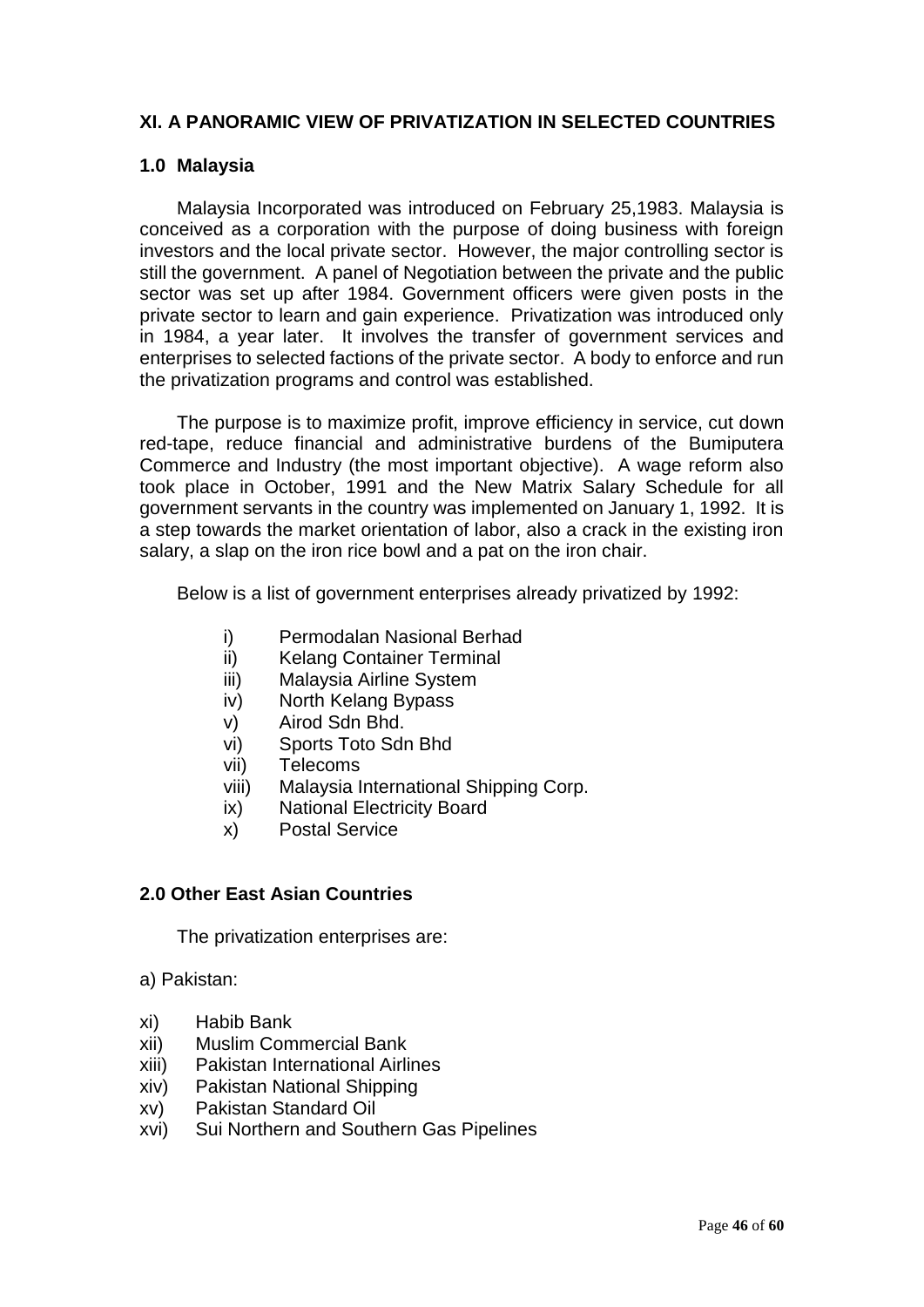b) Singapore (under consideration):

- i) Singapore Airline
- ii) The Civil Aviation Authority
- iii) Port of Singapore Authority
- iv) The Public Utilities Board
- v) Telecoms

c) Others:

- I ) Manila International Container Phillipines
- ii) Commonwealth Band Australia
- iii ) Ansett ( airline ) Australia

iv ) Chang Hwa Commercial Bank, Hua Nan Commercial Bank and First Commercial Bank - Taiwan

### **3.0 Latest Privatization Problems in East Europe**

Plan to sell off Eastern Europe's state industries have hit a shoal of problem from many aspects but reformers are learning as they go and continue to press ahead with the privatization. However, sell-off plans are not being abandoned, but they are being delayed or modified.

*Czechoslovakia*'s bold mass privatization plan has been delayed. The first sales are likely to be in March or April, 1992. All adults have the right to vouchers worth 1,000 crowns (Koruna) which can be used to bid for shares as virtually all large companies are sold off in waves.

*Hungary* has abandoned its scheme to sell 20 top companies and is selling off the other firms as fast as it can, amid the government and Hungarians may lose out to foreign buyers. Hungary has concentrated on transferring control rather than full ownership of enterprises, and has been ranked among the most successful in East Europe in attracting foreign partners.

*Poland* uses a range of techniques. Privatized firms give 10 percent of shares to employees, 60 percent to 10 percent to 20 percent investment funds in which all citizens will receive shares. Foreign investors can also seek stakes. Poland wants to resolve the issue of the ownership of factors to all citizens of Poland. A brilliant idea indeed! To make common ownership in terms of more or less equal number of shares for all the individuals in the country. This is the philosophy of unceasing privatization to reach "communism".

*Romania* has an ambitions scheme similar to Czechoslovakia, but no firm timetable. *Bulgaria* and *Albania* will soon adopt a privatization plan.

One obvious lesson to learn concerning privatization is that it must not be carried out in a hurry. You might sell a good enterprise cheaply and regret afterwards! There are many Beelzebub's grandsons and granddaughters around to con your goods. One can expect a lot of invisible corruptions side by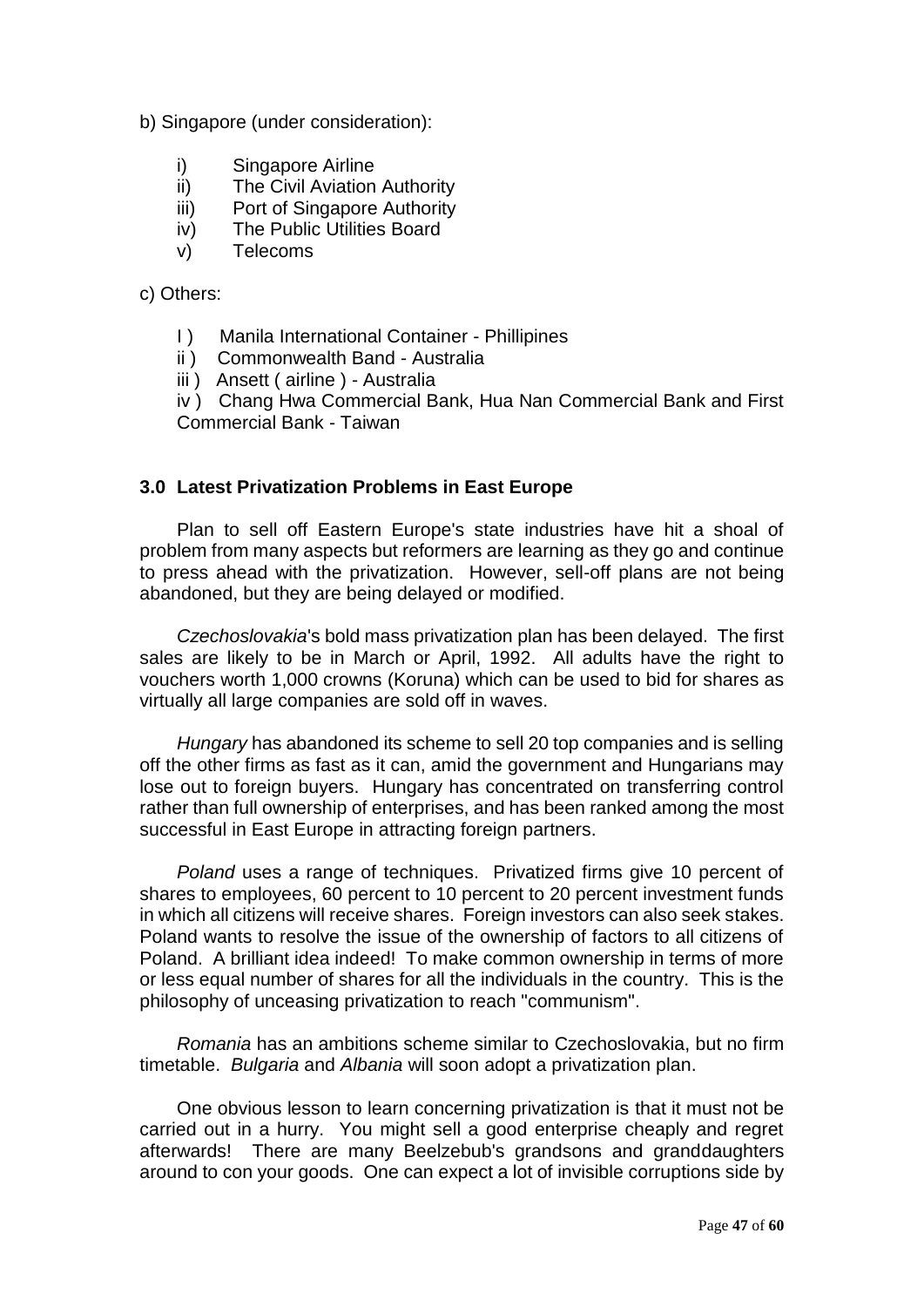side with the economic transactions in the process of privatization. There is a very strong temptation to sell the social character of factor property cheaply for personal benefit and there is also an equally strong counter force to revenge on individuals who steal socialist property for personal gains.

Another thing to learn about privatization is that it has the political goal of removing the state from business and creating a new middle class of entrepreneurs and shareholders, and the financial motive of raising revenue for cash - strapped governments.

The privatization must be fair and efficient and must meet the high morality required of mankind. Mankind has yet to be able to undertake such a godly and sinless task – reciprocal destruction devils are now awaken and civil wars of territorial gains and wealth-grab are coming at the doorsteps.

#### **4.0 A Wee Bit about East Germany**

The East German privatization and economic reform continues but is overshadowed by the unification process all too sudden. East Germany experiences 12 years of national-socialist war and 40 years of socialist ideas and principles and communist ethics. The unification creates a new breed of human beings who are good "switch boards" - whose left hand is socialism and whose right hand is capitalism. Many experts have made a mistake at first in predicting that the so-called socialist go-slow no-responsibility attitude towards work would take years to get rid-off. But time has proved them wrong. East Germans very quickly changed their attitude once the rules of the game had changed. A survey among managers of East German companies revealed that the average time span for a worker to pick up western characteristics is only about three months. The fact that there are 400,000 new companies in the market 18 months after the opening up of the East German economy is indicative of quick learning and action. However, it is also expected that many of these newly registered businesses are short-lived and the "promising business men" would have to go back to become "employees".

According to the Currency Review of Citibank dated March 18,1992, the East German economy is improving gradually. Economic data showed month-to-month improvements. The latest industrial production data for November 1991 showed a 1.5% increase, but the figure is 28.2% lower than a year ago. Unemployment has leapt to 1.34 million in January or 17% of the workforce versus December's 1.04 million or 11.8% of total workforce. The Economic Ministry's projection of a 10% economic growth in East Germany will not even bring the economic performance to the country's 1989 level.

Negative super-structural interference on the economic activities is retarding economic growth, increasing unemployment and cost of living. Consumer prices have increased 14.2% in 1991 and are expected to worsen this year. As unification has occurred, any changes in East Germany will directly or indirectly affect the economic variables in West Germany. Investors in Deutschemark are switching out of this currency and are looking for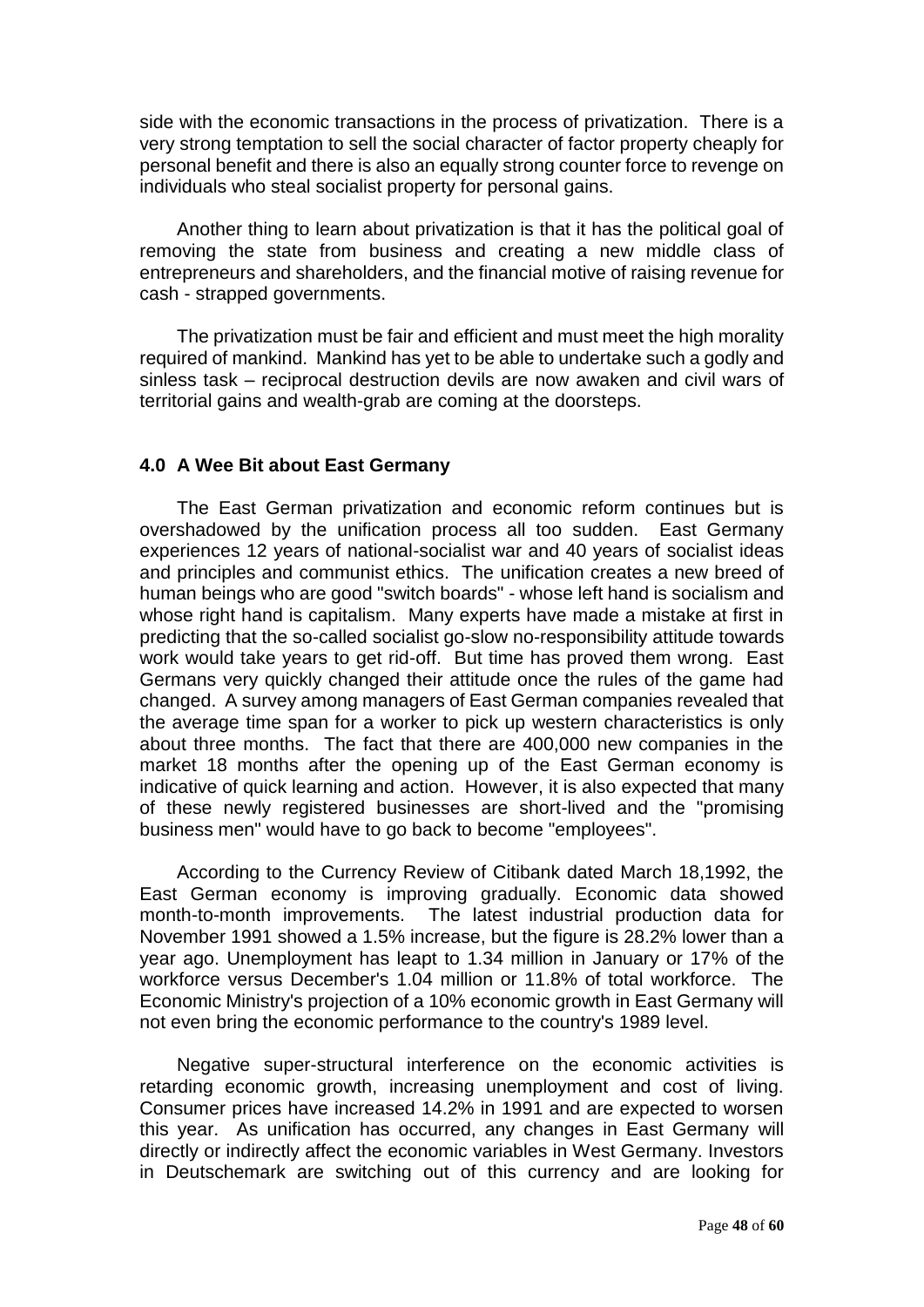alternative currencies to park their funds for the time being. Germany's physical proximity with the troubled Soviet Republics will weaken the Deutschemark. Any unrest in Poland or the CIS may weaken the Deutshemark.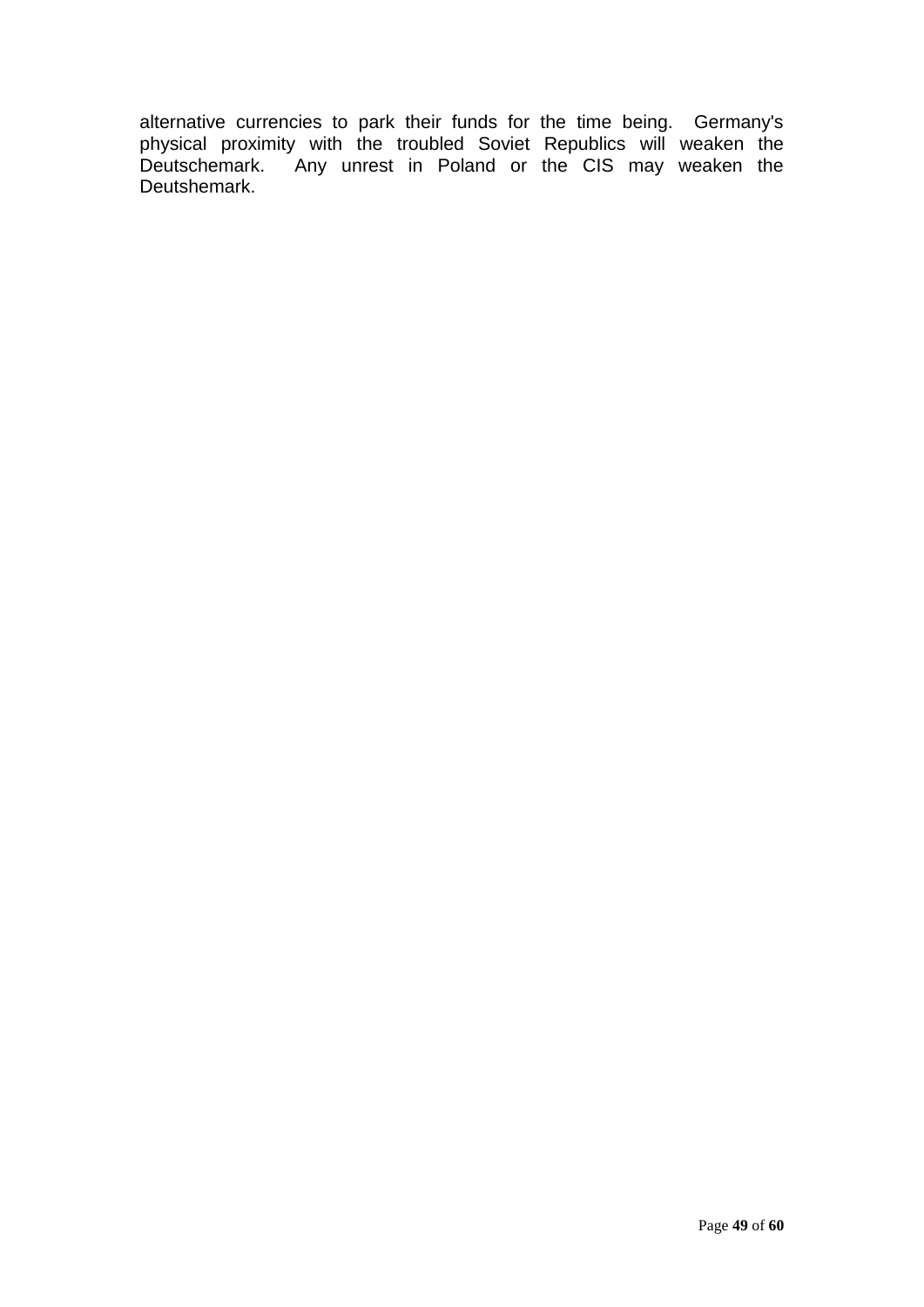#### **XII. TRIALECTICS AND THE ECONOMIC OCTAVES**

While the process of trialectics has caused us to separate socialism from capitalism according to the law of unity of opposite, the law of the transition of quantitative changes into qualitative changes and the law of negation of negation, the law of economic octaves have enlighten us with the idea of the ascending and descending economic branching of the economic being.

The law of negation of negation in economic process implies that the positive aspects of capitalism would be absorbed and reproduced in a modified way by forces that operate in the socialist economic system.

An economic octave is a special qualitative economic action of a specific type, a thinking as well as a practical process, which is a result of active men at work along definite economic ideas. It is descending if the forces of change emanate from the State and ascending if the forces of change emanate from the people. Neither the descending nor the ascending octave can operate in isolation. If the musical law of octaves is applied to economy, then privatization is an economic octave, a minor octave of the greater octave of economic reforms. It is an octave within an economic octave.

Like a growing seed, the forces of octave can slow down between certain notes and this slow down (retardation) requires some outside forces to cause it to proceed into the future. Otherwise, privatization soon stops sluggishly and slips out of the minds of the popular masses, once again in accordance with the law of octaves. At this point it is up to the active men to decide on the next step. There is no guarantee that the next harvest would be as good as before. In fact when privatization in East European countries and the CIS experiences resistances and problems, indicating a retardation in the economics octave of privatization, many privatization programs have been temporarily delayed, re-examined and modified. This retardation arises mainly from the peculiar contradiction of the law of factor ownership cycle: having a democracy, an equality, justice, liberty and freedom to the vital issue of Factor Property and Non-Factor Property Distribution when these properties have a public ownership character and paid for by the undifferentiated capital contribution of the public or the sweat of the public, and ownership character and paid for by the undifferentiated capital contribution of the public or the sweat of the public, and which is now in danger of entering of falling into the cycle of accumulation.

The economic octave of privatization awakens the psychological factor of greed in man and it is a good place to revive an economy which is hypnotizing itself to sleep. The initial thrust of privatization in accordance with the law of octaves may appear very forceful and unbending in its initial direction. However, at the point of retardation, it changes its direction and becomes weaker. Different privatization programs began to emerge in various sectors of the economy and the programs seeded to vary with different countries and with the intensity of the cravings for property. Further expansion leads to greater diversification and when the descending octave matures, the ascending octave of accumulation becomes more and more visible and prominent.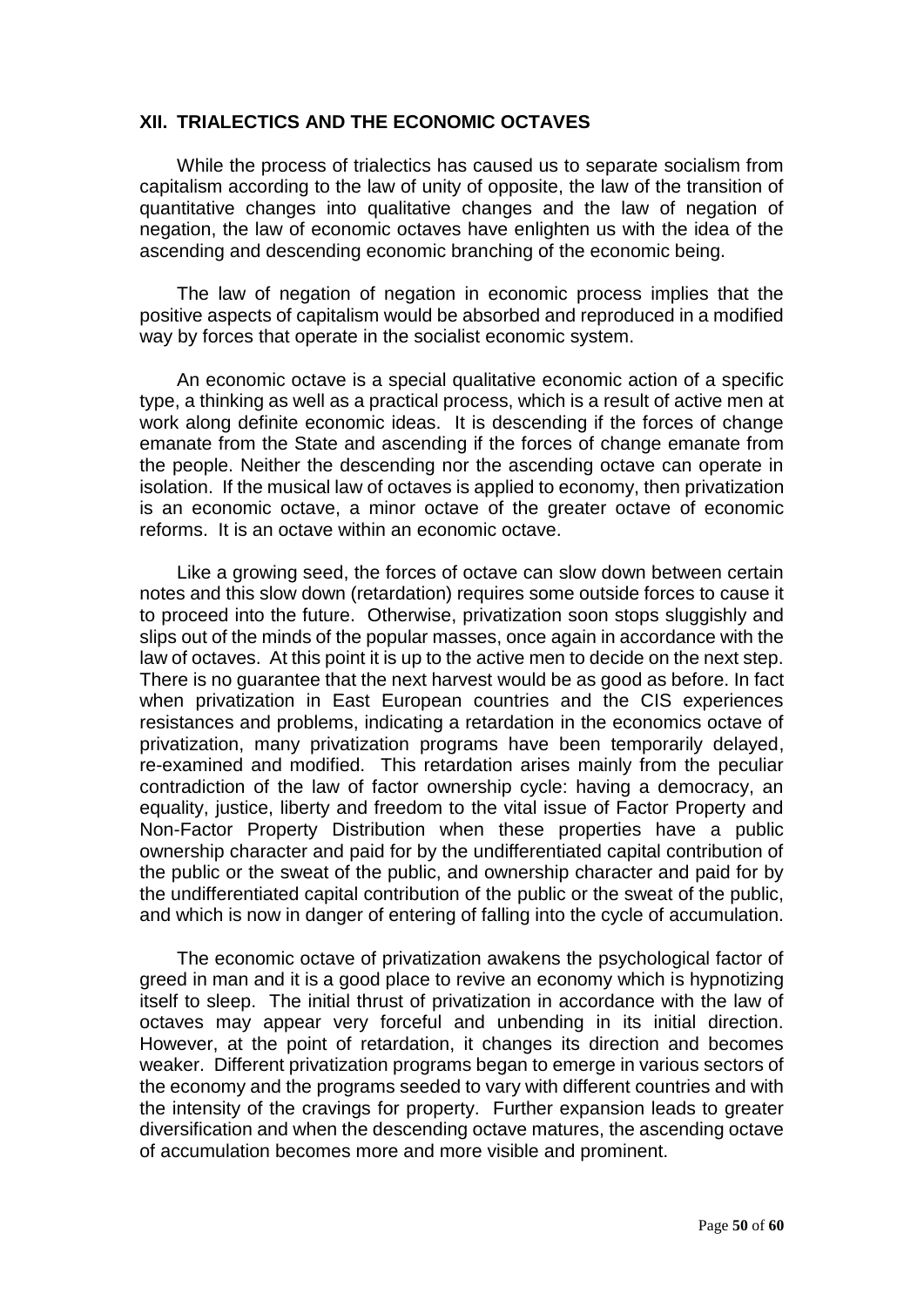While the first note of a descending privatization octave is itself an octave of ideas of whatever psychological motives, the second note is a materialization of these ideas and consolidation as a social organ and is again another octave of a note. Man may give this responsible organ a variety of names such as a Gorbachev institute, a Ministry for Property Transformation, a Ministry in Charge of Privatization Programs, etc. However, the retardation, as well-known in the Law of Octaves (from *Do* to *Ti or TI-Do Interval*), requires a shock and this is just known by the word "revolution" in those nations experiencing reforms. This retardation, as ideas are changing into practice, is a slow-down which requires a political shock or a revolution or a shock therapy of many rounds of meetings to provide the force for the further development of the descending octave. Theoretically, there would be another slow-down at *Fa* to *Mi* or *Fa-Mi Interval* in this octave. This point occurs when the organs of social privatization become mature as a living social organ where the essence has truly appeared and a real situation of not having much "thing" to privatize further. It comes when the accumulation of property becomes a reappearing truth, when the accumulation of shares and forms of property become a reappearing truth; when the accumulation of shares and forms of property become a social headache. At this moment, a second shock is required, otherwise, the whole process of the privatization octave can only transform forms of property into Private State Monopoly. Although the process is long and winding, the Private State Monopoly would emerge and replace the original Public State Monopoly. The *Do* of the First Economic Octave becomes the *Do* of the next octave, however, with this difference: A new name without much qualitative difference in ownership. This octave after privatization cannot be called privatization again but it would be known as the descending octave of de-monopolization of the Private State Monopoly. This de-monopolization is possible because of the existence of the ascending octave of accumulation.

Privatization and De-monopolization on the one side, and Nationalization and Accumulation on the other side are like the *Yin* and the *Yang* of the *Yin - Yang* theory. Hidden in every *Yin*, there is the seed of *Yang* and hidden in every *Yang*, there is the seed of *Yin*. Hidden in every privatization, there is the seed of accumulation and hidden in every nationalization there is a seed of de-monopolization.

This concludes the conception of dialectics, the *Yin-Yang* philosophy, the trialectics, the laws of Octave and the formal and static categories of modern economic science as applied to the Inquiry Into the Recent Privatization and Economics Reforms of the 1990's.

The democratic value of equality of ownership is a super-structural balance line of which accumulation and de-accumulation of forms of property, finance and intellectual property fluctuates, Equal property of all kinds, balance of *Yin* and *Yang* for the property health of a social organism or creature is achieved by the counter forces of the two octaves of accumulation (moving towards few Men) and de-monopolization (moving towards Many Men).

The transfer of ownership to an abstract legal entity such as a corporation places the ownership into the non-human factor but the creation of shares into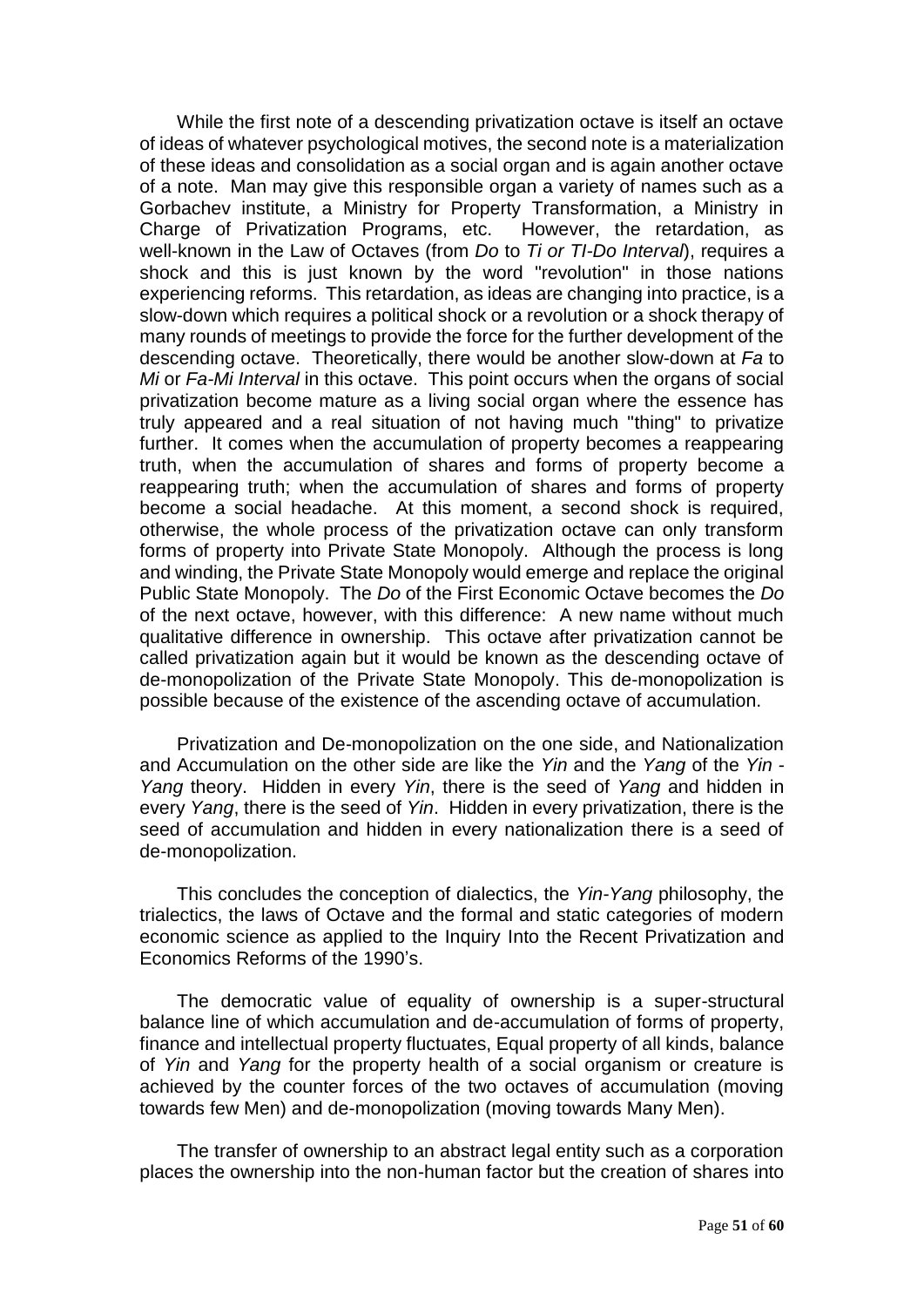unlimited units into the human factor. But if all these ownership units flow back into Few Men, than the whole purpose of privatization is defeated. The society is as unhealthy as before and is in danger of the law of repeated privatization or de - accumulation. The complicated zigzag forces of Great nature are not easily predicted. What may seem impossible may become possible – a massive feeding and reciprocal destruction of humanity.

It is an enigma in the formal categories of most economic texts that the chapter on ownership and forms of property is treated most lightly as if insignificant. But in real world life, every economic and business activities is closely and eternally bound up with the flow of 'The-Ownership-of-the-Thousand-Petals-of-Forms-of-Property', a potential ranging from the material ownership Below to the spiritual ownership Above, from the coarse to the fine. Although the nature of material property and intangible property is difficult to investigate, the nature of spiritual property is no easier.

If we look into the ascending economic octave of accumulation and the descending economic octave of de-accumulation from the standpoint of state regulation and control, it is not difficult for a stable state to decree on "privatization" as a condition for any registered and practicing business units which have accumulated wealth up to a predetermined amount as promulgated by law. Thus when these business units become more and wealthy they would be required to transfer ownership through shares and other methods so that the rule of Many Men is continuously maintained.

The laws of trialectics and the law of octaves must necessary work into the economics domain because economy is centered on man and man is subjected to these same laws. The procedure to satisfy the unlimited wants of many men is real economy not a few men, but the source of these unlimited needs and wants is in man and subjected to the laws governing man. Without man, the whole of the economic being would come to an end.

The two processes of accumulation and privatization, of the movement of ownership towards Few Men and towards Many Men respectively, constitute a natural behavior of unceasing accumulation and de-accumulation that build the Factor Ownership Cycle. However, the philosophy of unceasing privatization or recurring privatization of the private and the public sectors will lead to an interesting form of society in this most important realm of ownership. The mathematical transformation of ownership into an infinite number of discrete shares capable of supplying the ownership need of every citizen and business organization is a new thesis in resolving certain contradictions in handling the vital issue of ownership but not the real Scarcity and Abundance of resources in production, distribution and consumption.

Concerning these business units, it must be pointed out that besides being widely regarded as organs of providing goods and services and defined so by every economic and business books, they are also organs of accumulation in the factor ownership cycle. While the outward flows are considered providing goods and services, the inward flows (or feedings) are the processes of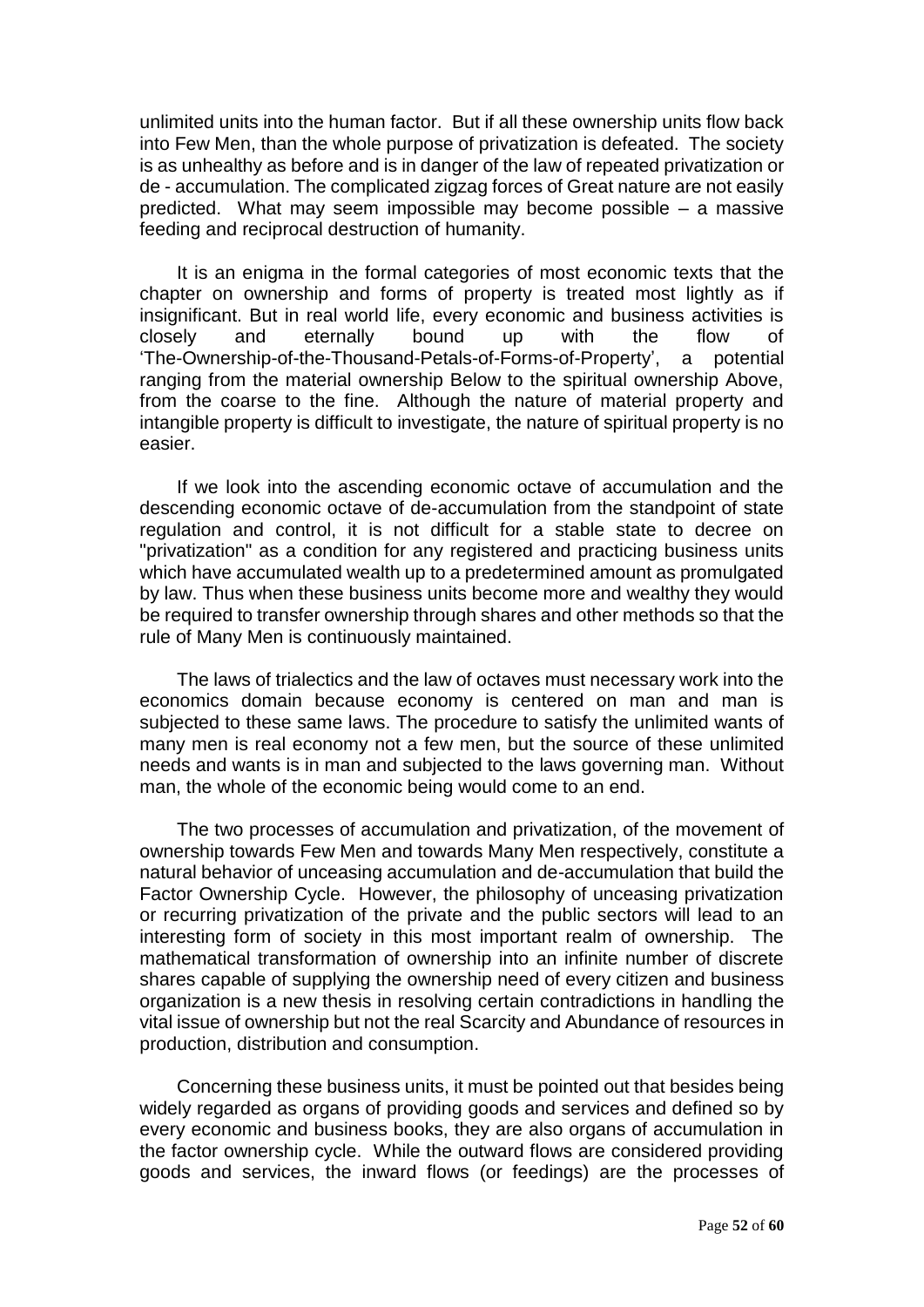accumulation of wealth. The success of these business units is commonly measured by a factor known as profit which is an element of accumulation and expansion of surpluses. The centering of management and decision-making goes hand in hand with this expansion until it becomes a huge organization with a distinct *Central Planning Economic Apparatus*. The modern concept of Central Planning Economy is an outcome of this accumulation and conglomeration. The little citizens of "Central Planning" in the cycle of accumulation and also conglomeration directly results in the demand for some forms of huge *Central Planning Methods*. Decentralization goes hand in hand with this de-accumulation.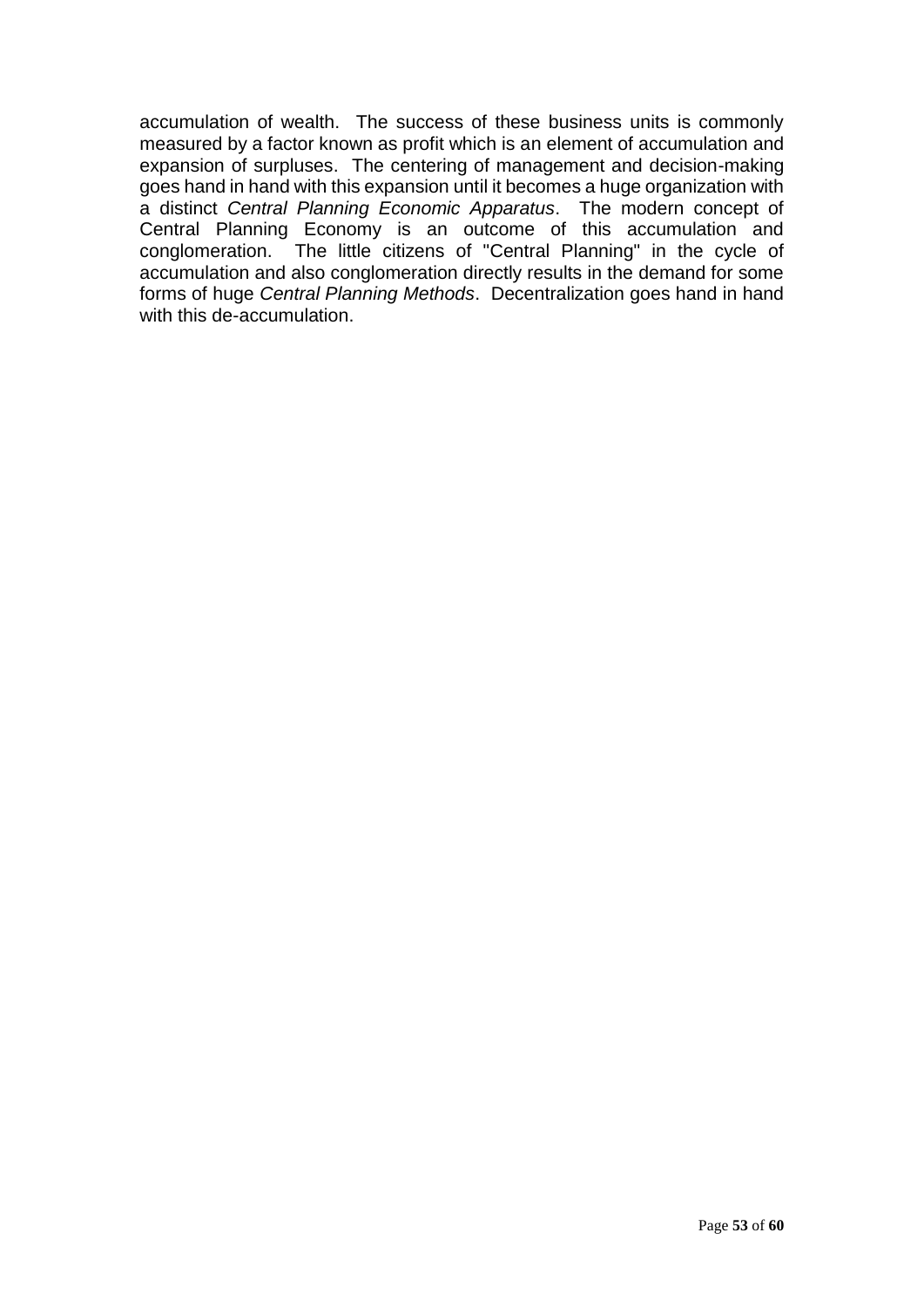#### **XIII WORKS CITED**

- 1. Orley M. Amos, JR : Economics. Concepts, Analysis and Application, P. 698
- 2. Mikhail Gorbachev : Perestroika, P. 47
- 3. Pan Chenlieh : " The Search for Management Excellence. " CIOS XX 20 th World Management Congrees. Professor of Management, Tsing Hua University of China.<br>4. Svyatosl
- 4. Svyatoslaw Fyodorov : Soviet News, P.12 , Scientific and Technological Complex. Director of ' Eye Microsurgery ' Interbranch.
- 5. A. O. Hirschman and C. E. Lindblom : Economic Development, Research and Development, Policy Making : Some Converging Views ; Systems Thinking edited by F. E. Emery,p.p. 351 - 353.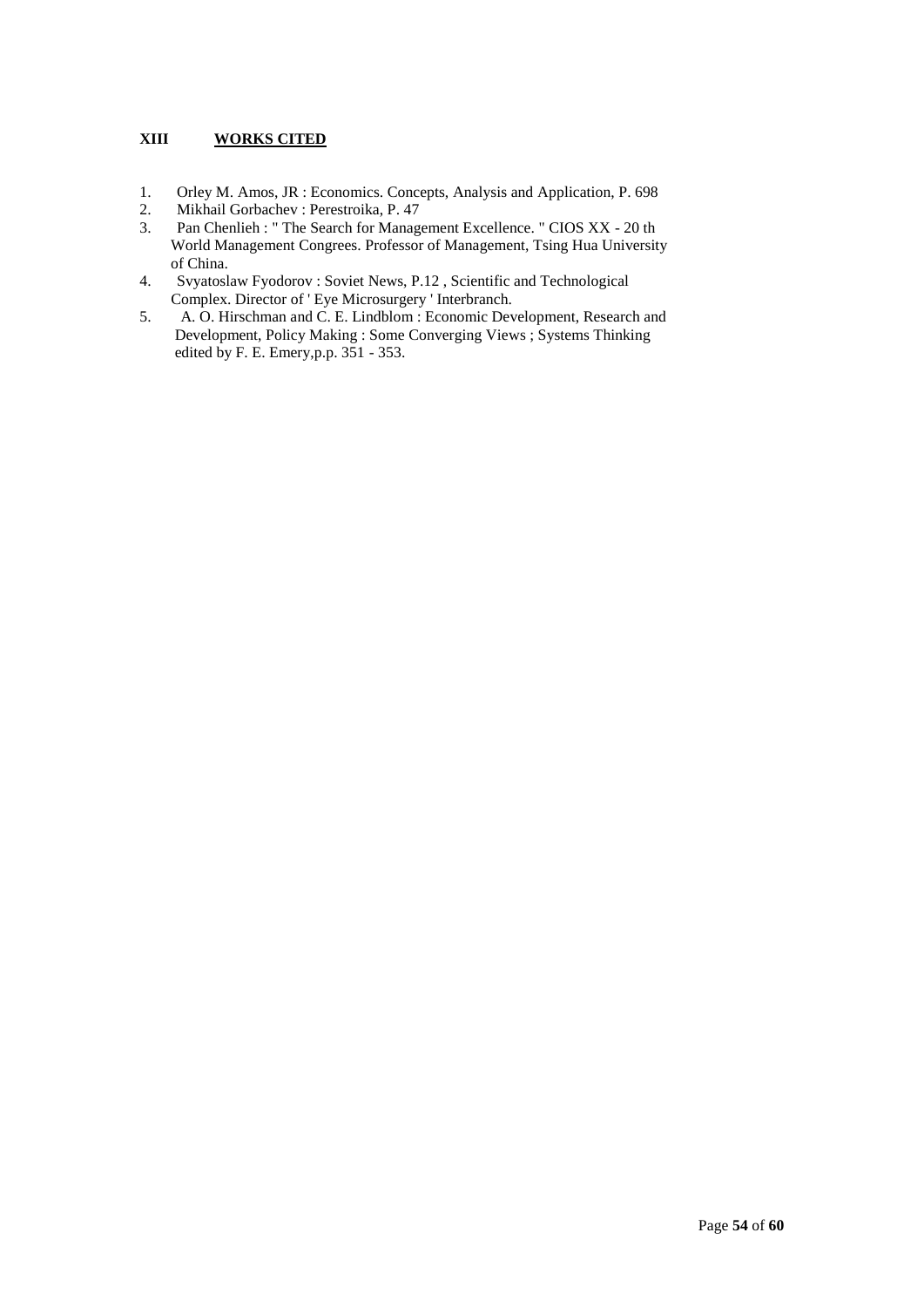#### XIII BIBLIOGRAPHY

This is not a complete Bibliography. It is merelly a list of some of the books which I have made use of in developing my manuscript.

- 1. Ball, Donald A. & Wendell H. Mc Culloch, JR. (1995 ), ' International Business, Introduction and Essentials ', 2nd Ed. Business Publications, Inc, Plano, Texas.
- 2. Berita Soviet, USSR, (1989), Nikolai Ryzhkov's Report to the USSR Supreme Sovier and other series.
- 3. Boseman, Glenn & Phatakm Arvind ( 1989 ) , ' Strategic Management ', John Wiley & Sons, 2nd Ed., Singapore.
- 4. Chenlieh, Pan ( 1985 ), ' The Search For Management Excellence ', Summit Speaker Prof. of Management, Tsing Hua University, China, Deputy Secretary General China Enterprise Management Association, China.
- 5. Colina Mac Dougall ( 1980 ) , ' Trading With China, A Practical Guide ', McGraw - Hill Book Co. Ltd, UK.
- 6. Deglish, Robert ( 1972 ), editor, ' The Scientific And Techonogical Revolution : Social Effects And Prospects', USSR.
- 7. E. Jerome Mc Carthy & William D. Perreault, JR (1784), 'nasoc <arletom, A Managerial Approach ', Business Publication, Inc., U.S. A.
- 8. Enokh Bregel (1972), 'Two Economic System : Theory Of Convergence', USSR.
- 9. Far Eastern Economic Review, All the series from 1988 to 1989.
- 10. Glueck, William G. (1978), 'Personnel, A diagnostic Approach', Business Publications, Inc., U.S.A.
- 11. Glueck, William G. (1980), 'Strategic Management And Business Policy', McGraw-Hill Inc., U.S.A.
- 12. Gorbachev, Mikhail (1988), 'Perestroika', William Collins Sons & Co. Ltd, Glasgow, Great Britain.
- 13. Hegel, G.W.F. translated by A.V. Miller (1968), 'Hegel's Science Of Logic', 'The Phenomenology Of The Mind' and others, George Allen & Unwin, UK.
- 14. Koontz, Harold & Weihrich, Heinz (1988), 'Management', 9th Ed., McGrawHill, Inc., U.S.A.
- 15. Kotler, Philip (1984), 'Marketing Management, Analysis, Planning and Control', Prentice-Hall, Inc., U.S.A.
- 16. Orley M. Amos, JR. (1987), 'Economics. Concepts, Analysis and Application', Wadsworth Publishing Co., Belmont, California, U.S.A.
- 17. Perwaja lesson to public Enterprises, Malaysian Business, May 16, 1987.
- 18. Pride, William M. & Ferrell, O.C., 'Marketing : Basic Consepts and Decisions', Houghton Mifflin Co, Boston, U.S.A.
- 19. Privatization : Labor pains, Malaysia Business, March 1, 1986.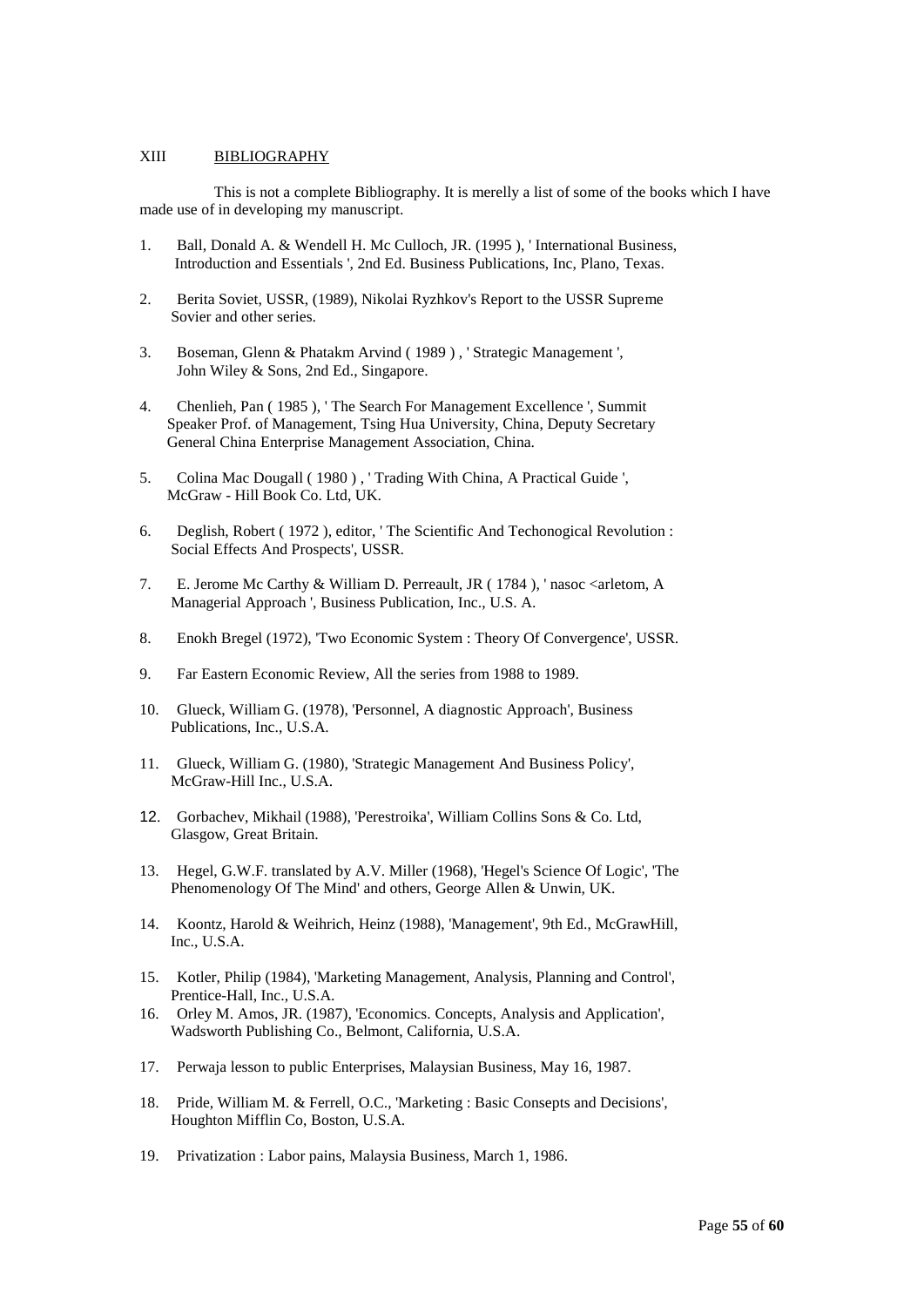- 20. SASS Papers (1986), The Publishing House of Shanghai Academy of Social Sciences, Shanghai, China.
- 21. Schermerhorn, Hunt, Osborn (1991), 'Managing Organization Behavior', John Wiley & Sons, Inc., Canada.
- 22. Sorokin, P.A. (1964), 'The Basic Trends of Our Times', New Haven.
- 23. Soviet Union, Magazine No. 8 (473), 1989, USSR.
- 24. The New Straits Times, Daily Newspaper.
- 25. The Star, Daily Newspaper.
- 26. The Times Magazine 1989, 1990, 1991 series.
- 27. Ukraine, illustrated monthly No. 9, 1990.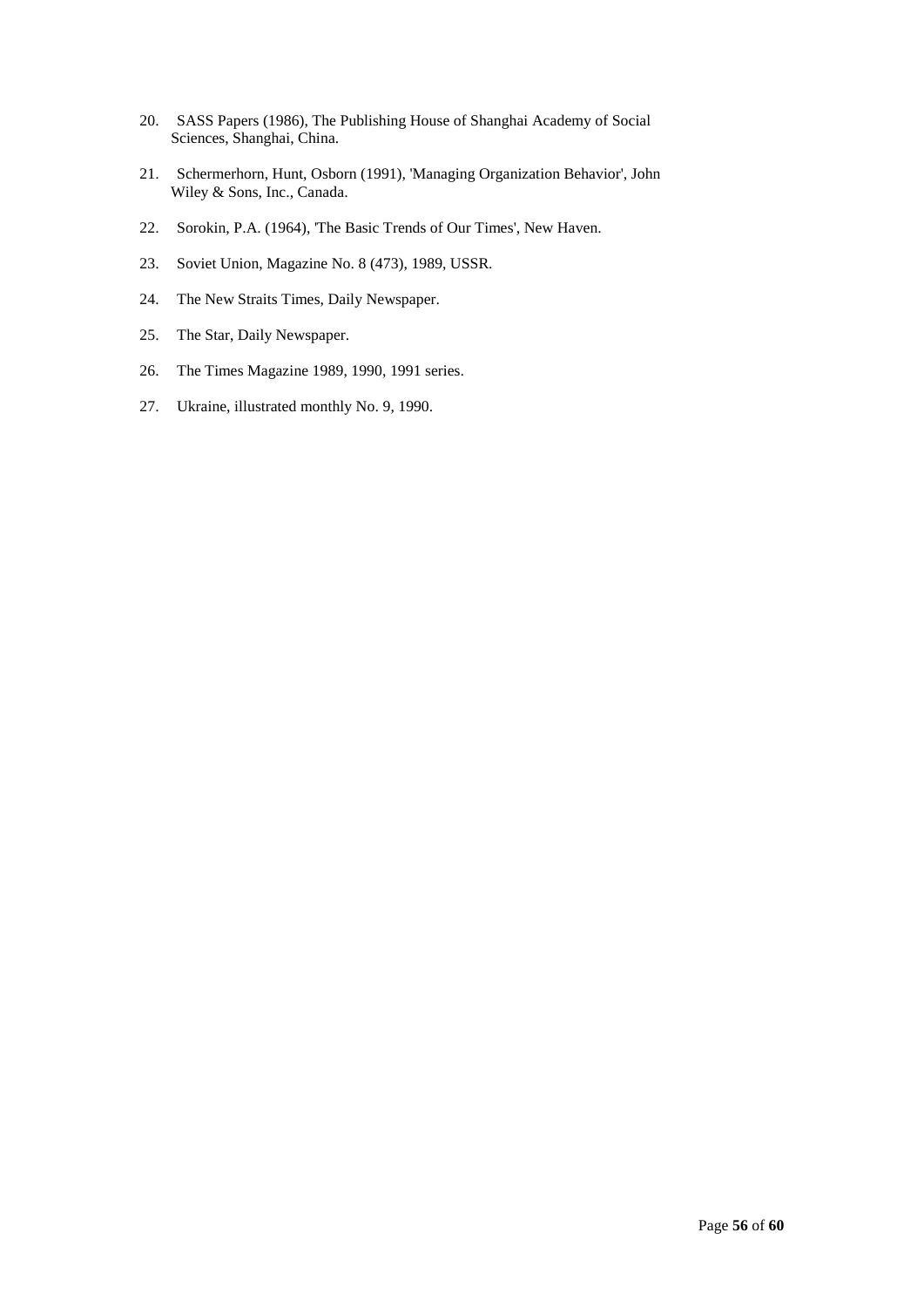#### APPENDIX

This statistical table shows the extent to which private ownership has become public ownership in many so-called capitalist countries by 1978. Notice that in the US, these circles are white in color, showing that 91% are privately owned ( the Few Men theory, some sort of a Private State Monopoly, a monopoly on the other side of State / Public Monopoly ).

Statistical Data on Foreign Investments in Vietnam Sourse : Vietnam Economic News ( VEN )

Year of implementing a liberal foreign invetment law : 1988 Approved Foreign Invetment (1991) : US\$1.23 billion

|           | Total no. of projects licensed since 1988 : 363 |             |                |
|-----------|-------------------------------------------------|-------------|----------------|
| Country   | No. of projects                                 | Investments | Rank (in 1991) |
| Taiwan    | 46                                              | US\$602.8m  |                |
| Hong Kong | 90                                              | US\$393.9m  |                |
| Australia | 18                                              | US\$280.2m  |                |
| France    | 27                                              | US\$276.4m  |                |
| Japan     | 22                                              | US\$104.0m  |                |

Data on earlier Monopolization -- Mergers and Takeovers by Sergei Dalin, D. Sc ( Econ. ), "The Ecientific and Technological Revolution and Aggravation of the Contradictions of Capitalism"

| No. of Mergers and Takeovers | Country |
|------------------------------|---------|
| 2,125                        | U.S.A.  |
| 1,020                        | Japan   |
| 6,132                        | U.S.A.  |
| 2,000                        | France  |
|                              |         |

Data on Ownership shifts towards " Few Men"

- 1960 : 5% British taxpayers owned 75% of all private wealth
- 1965 : 90% US population held no shares

| 1968: | $0.25\%$ of the working population (2000,000 people) have private |
|-------|-------------------------------------------------------------------|
|       | fortune greater than US\$1m. There are 750 largest industrial,    |
|       | banking, insurance and trading monopolies which consists of 5,000 |
|       | people.                                                           |
|       | (Source: F. Lundberg, American researcher, from                   |
|       | Sergei Dalin)                                                     |
| 1964: | 1.7 of adult population in Britain own 75% of all share           |
| 1965: | 1% US population own 76% of all share                             |
|       | (Source: Prof. Lampman, IS, from Sergei Dalin)                    |
|       |                                                                   |

- 1990 : The richest fifth of the world's population, by nation, earned 60 times more than the poorest fifthm double the gap in 1960 Mozambique is the poorest country in the list with a GNP per capita of US\$80 in 1989, compared with US\$29,880 for Switzerland, the richest. ( According to UN report released on April
	- 23,1992 )

Data on Ownership shifts towards " Few Men " ( continued )

#### 1977 to 1990

- i ) The richest 1% of Americans, an estamate of 2.5 million people, reaped 60% of the income gain in U.S. from 1977 to 1989.
- ii ) The number of people below the poverty line grew from 11.7% of the population in 1979 to 12.8% in 1990 after hitting a high of 15.2% in 1983.
- iii) The average income of a family of four in the richest 1% of U>S> grew in a dozen of years from US\$310,000 a year to US\$560,000, or a 77% gain. The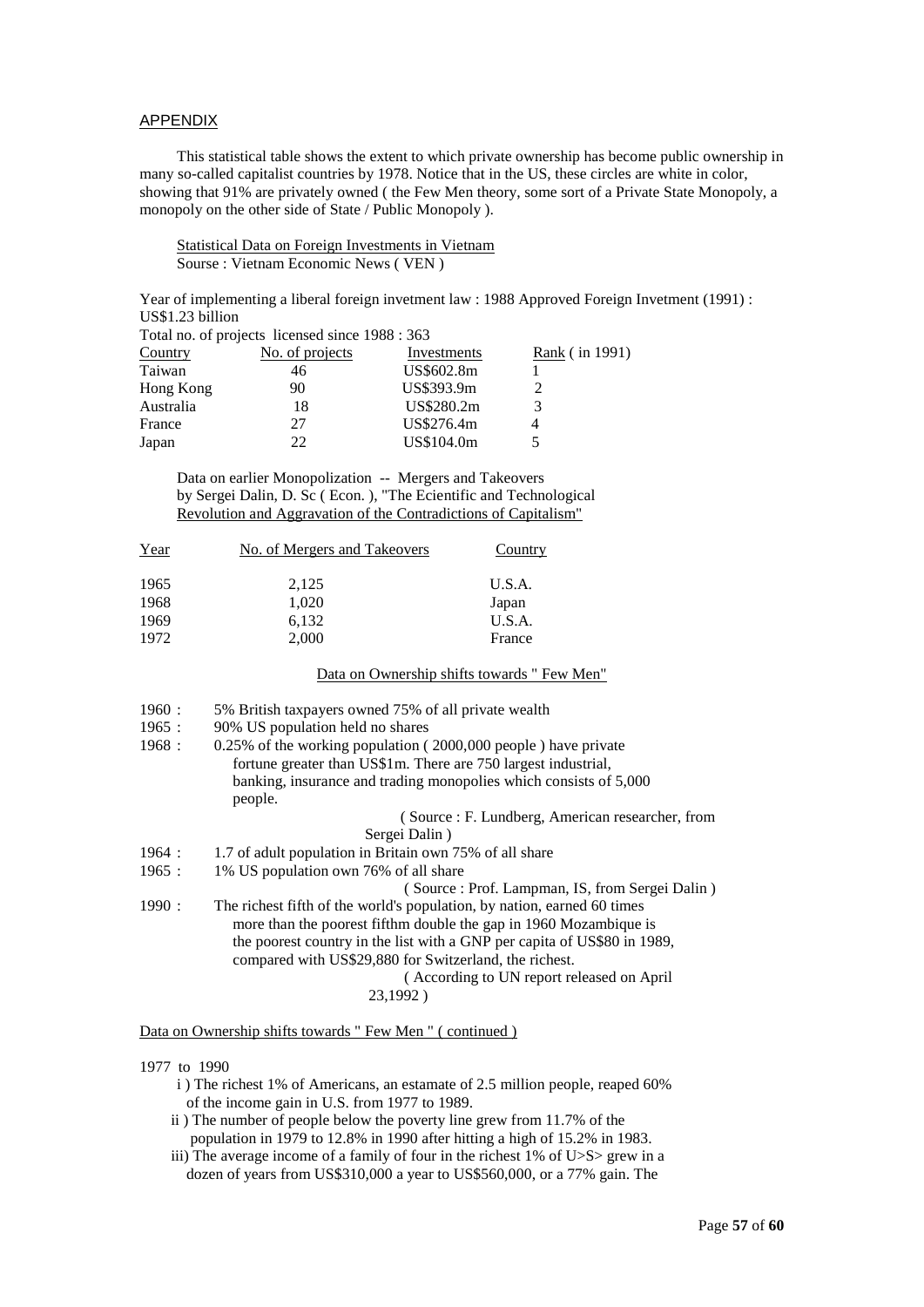average middle class family gains only about 4% of the income range experience real income drop. ( Source : Figures are taken from the U.S. Congressional Budget Office, released in December, 1991 )

Singapore Household Survey, Monthly Income :

|            | 1972/73  | 1987/88  | Annual Change (%) |
|------------|----------|----------|-------------------|
| Top 20%    | S\$2,852 | S\$5.322 | 4.2               |
| Middle 60% | 926      | 1.700    | 4.1               |
| Bottom 20% | 373      | 644      | 3.7               |

( Source : New Straits Times, Malaysia. September 22, 1991 )

Russian Privatization Plan Information ( Source : New Straits Times, Malaysia February, 1992 )

- 1. Plans to sell off 25% of state owned enterprises by the end of 1992.
- 2. Minister in charge of the privatization program : Anatoly Chubias.
- 3. According to Anotoly Chubias, it would take 10 to 15 years to break up Russia's State Monopolies.
- 4. Price liberalization : January 2, 1992.
- 5. Privatization to be based more on selling instead of giving .
- 6. Expected to raise 92 billion roubles through the 1992's privatization and up to 500 billion roubles by 1994.<br>7. Russian Central Bank. curre
- 7. Russian Central Bank, current exchange rates, January 1992 is 110 roubles per US dollar.
- 8. Share distribution method:

25% stake in each firm to go to the workers Workers have an opportunity ot acquire another 10%

The Economic Zones Plan ( Source : New Straits Times, Malaysia. February, 1992 )

Plans have been developed to create a Special Economic Zone in the Tumen River Region Bordering China, Russia and North Korea.

Vietnam too is bbreeding her own Economic Zones.

In the Non - Socilalist blockm these special regions are not called Economic Zones Technically, although they are the same essencely.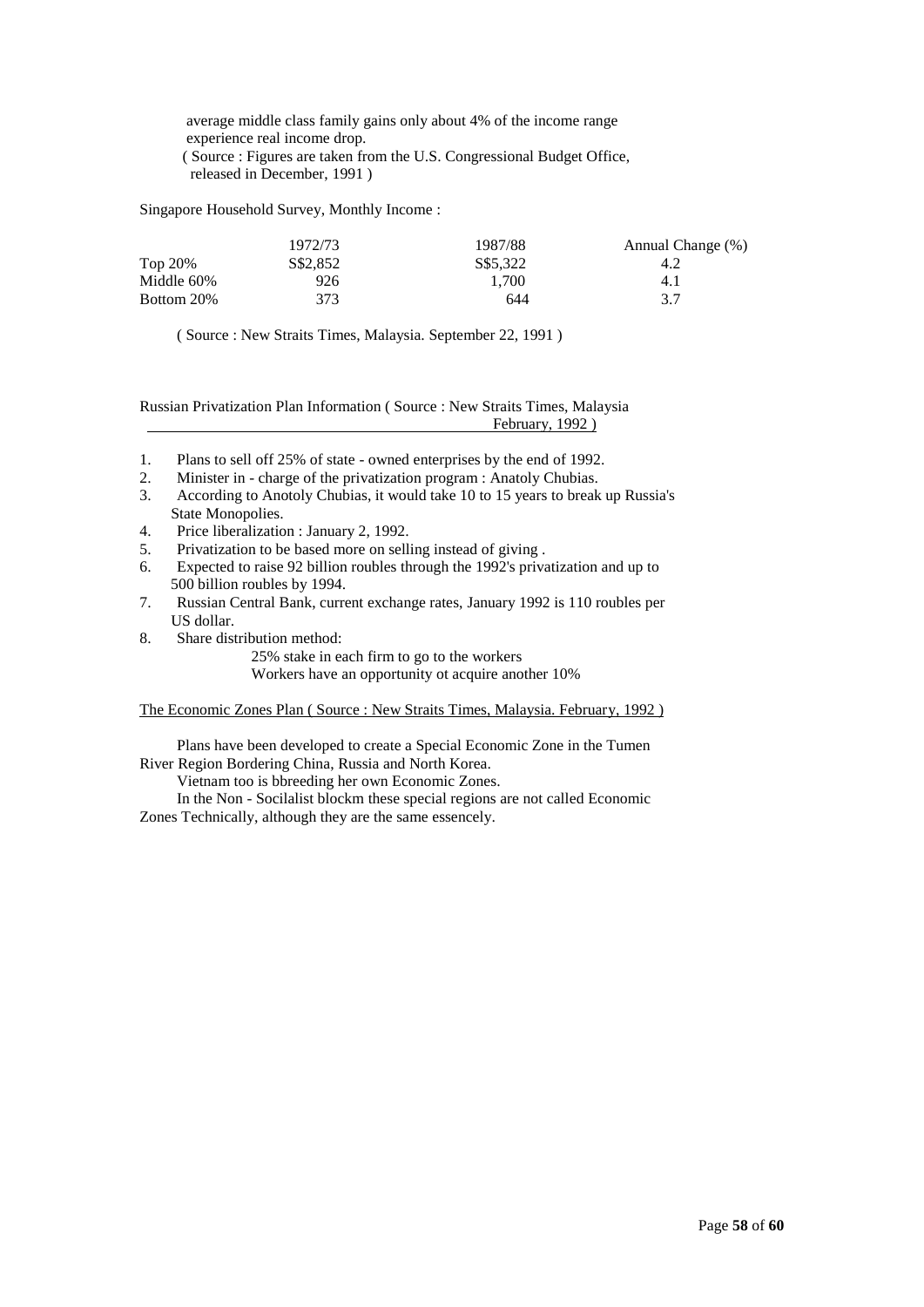This is a picture of the front and back sides of the Foreign Exchange Certificate currently used in China.

This table on the left shows the Food Products in Russia which is low with no significant increases. ( Source: The New Straits Times, Malaysia. January, 1992)

#### Why Socialism?

( Extracts of an essay by Albert Einstein, the great physicist, which appeared in the first issue for MONTHLY REVIEW, May 1949. )

Is it advisable for one who is not an expert on economic and social issues to express views on the subject of socialism? I believe for a number of reasons that it is.

The economic anarchy of capitalist society as it exists today is, in my opinion, the real source of the evil. We see before us a huge community of producers the members of which are unceasingly striving to